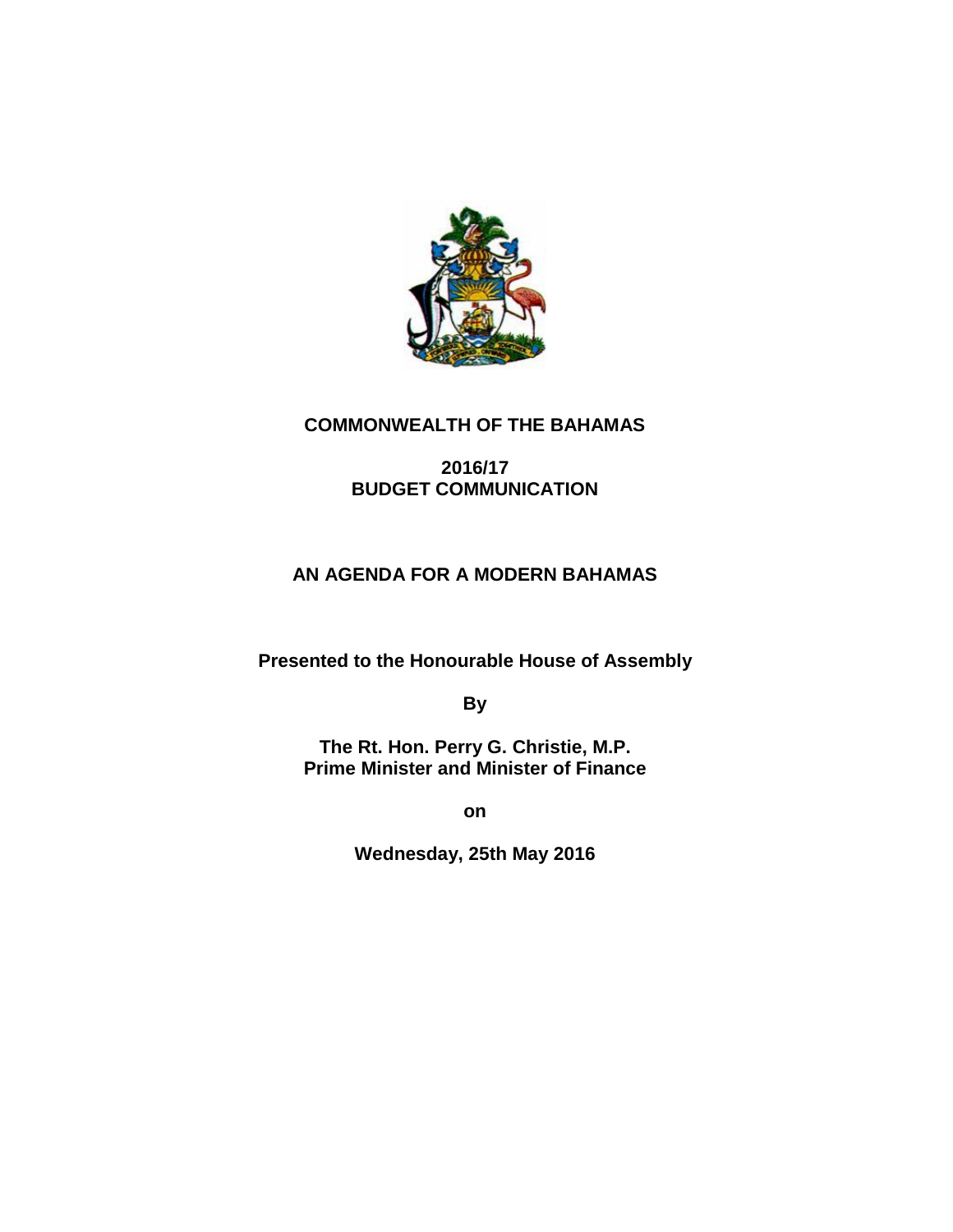### **2016/17 BUDGET COMMUNICATION**

It is my honour to present the 2016/17 Budget Communication.

#### **I. INTRODUCTION**

Mr. Speaker,

This is the fifth Budget Communication that my Government has presented to this Honourable House during our current mandate. Significantly, since the first, each succeeding Communication has shown a reduction in the Government's GFS Deficit. This Budget Communication continues our track record in this regard, with a further reduction in the GFS Deficit in the 2016/17 fiscal year.

As we committed to do when we set out an unprecedented and rigorous Medium-Term Fiscal Consolidation Plan, we have not wavered from that plan. The plan is targeted and balanced and it has yielded concrete improvements in the public finances of our nation and that, in turn, sets a solid foundation for stronger growth and job creation.

Mr. Speaker,

I am pleased to report that we have been successful in containing fiscal pressures this fiscal year and thereby keeping the projected GFS Deficit to a level of \$150 million, broadly in line with the Budget target of \$141 million. This variance reflected the payouts for the CLICO Bahamas liquidation that, for their part, were funded by extraordinary revenue.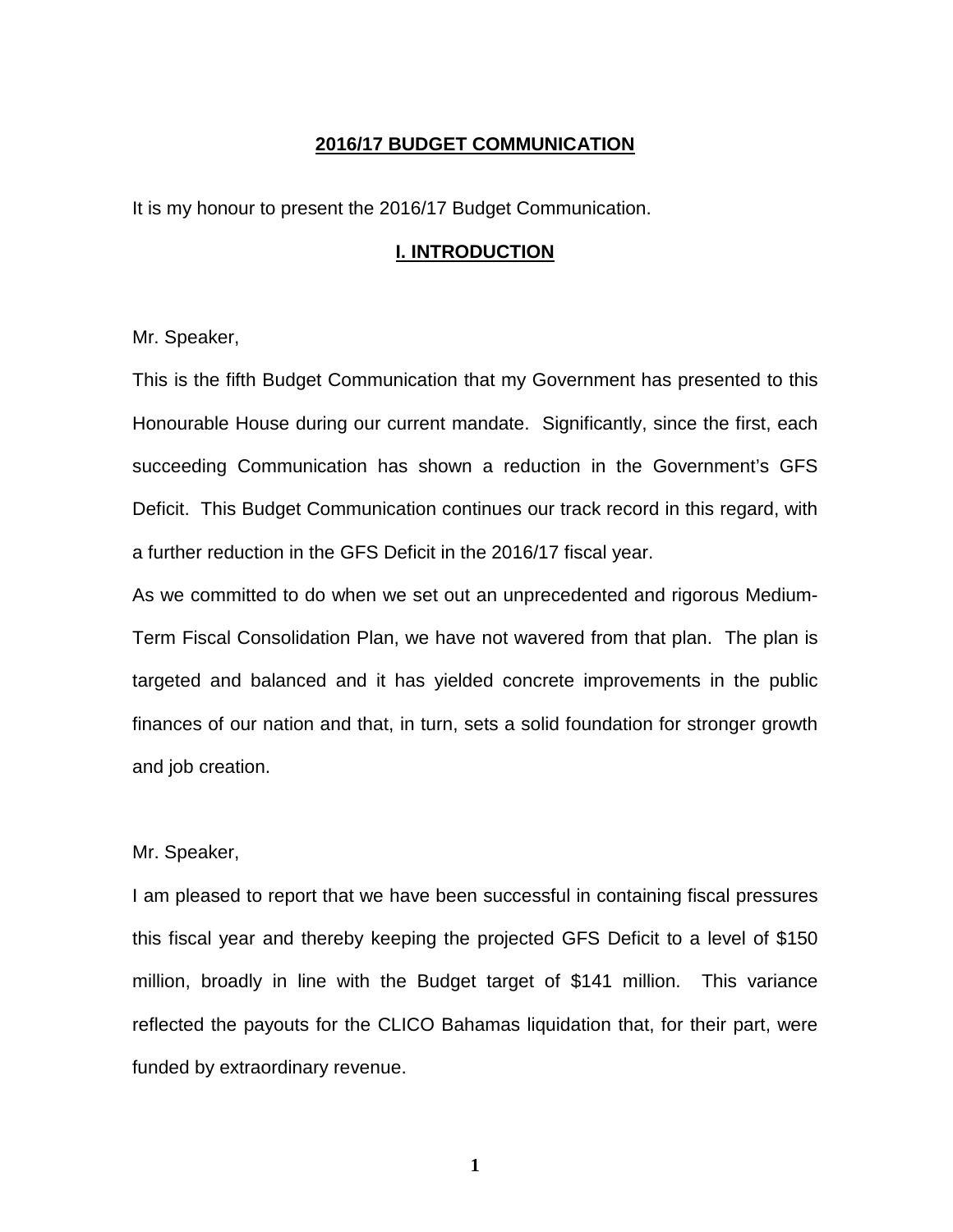#### Mr. Speaker,

For general information with respect to the CLICO interim payments, as at  $29<sup>th</sup>$ April 2016, 3,078 cheques totaling some \$10.2 million in payments have been collected and 1,649 cheques totaling \$2.1 million remain uncollected. This demonstrates the Government's commitment to making whole everyone negatively impacted by CLICO.

### Mr. Speaker,

In the 2016/17 fiscal year, we will build further on our fiscal success with a projected GFS Deficit of \$100 million.

#### Mr. Speaker,

Since the first year of our mandate and by the end of the 2016/17 fiscal year, we will have reduced the Deficit by \$439 million, or by over 80 per cent.

While the burden of Public Debt remains unacceptably high, I am pleased to note that, through our fiscal plan, we will have arrested the rise in that burden in the 2016/17 fiscal year with its first reduction in many years. Thereafter, the ratio of Debt to GDP will decline steadily.

Mr. Speaker, viewed in its proper context, this is no small feat. The ongoing struggles and associated economic and social upheaval of other nations around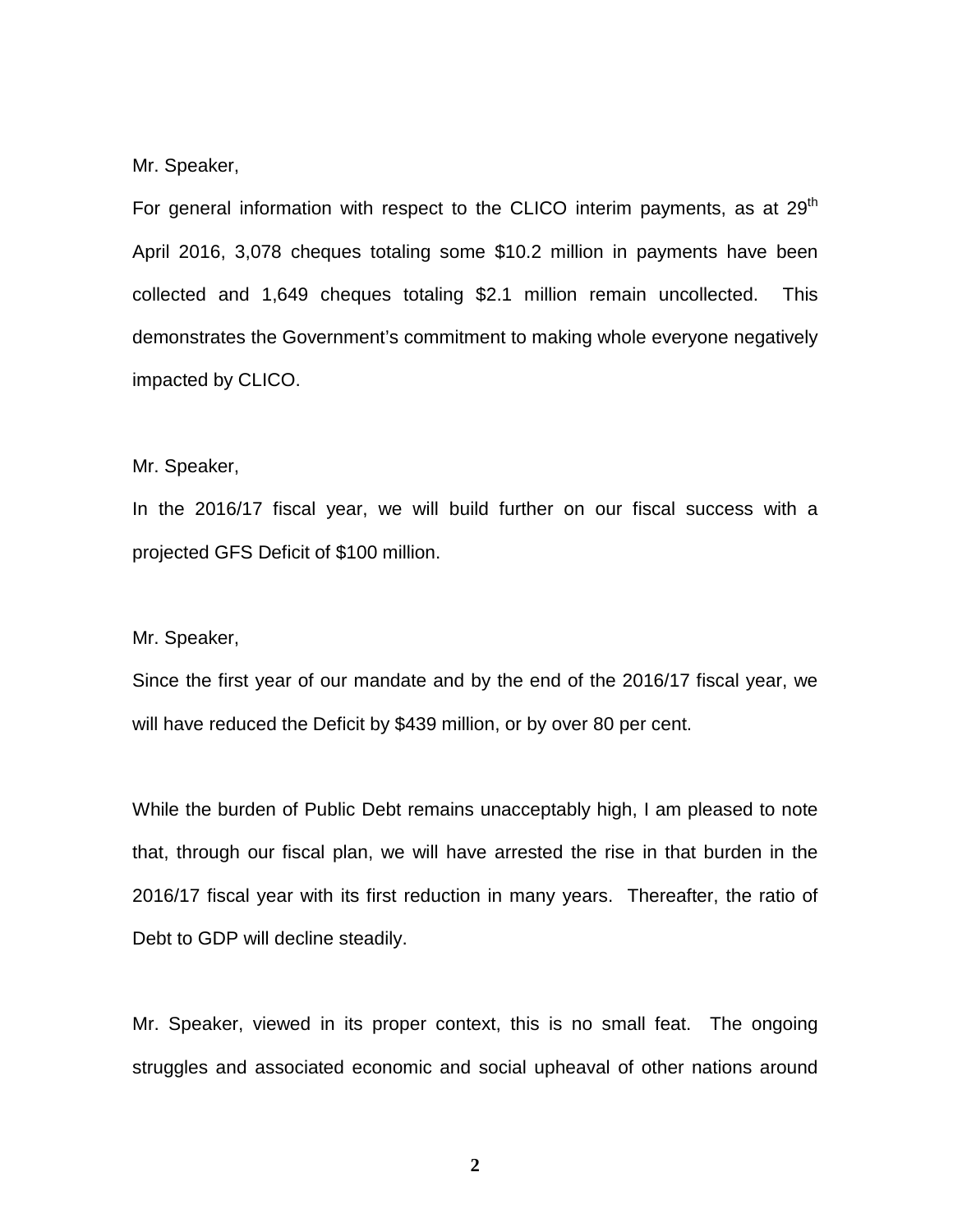the globe, in the face of daunting structural fiscal challenges, are instructive in this regard, especially in those cases where consolidation has been delayed. My Government boldly rejected the short-term and shortsighted expediency of delay. Indeed, we acknowledged the fundamental necessity to redress the nation's public finances at the very outset of our mandate, through the Medium-Term Plan that we presaged in the 2012/13 Budget Communication and that we formally and explicitly announced in February 2013. As I mentioned, this action plan is targeted and balanced, with a focus on all of the major components of the public finances, that is, reform and restraint of Recurrent and Capital Expenditure, enhanced Recurrent Revenue through modernized administration and new sources of revenue and the promotion of economic growth potential. And we are doing so in the face of the burgeoning demands on Government from a yet developing archipelagic nation.

Mr. Speaker,

As I have explained previously, we have sought to bring order to our public finances, not merely for the sake of doing so, but because healthy public finances are a crucial prerequisite to maintaining and enhancing confidence in The Bahamas as a desirable and attractive location for investment, growth and job creation. Strong finances are also vital to the viability and continuity of the public programmes and services that Bahamians need and demand of a modern Government.

### **II. THE GLOBAL ECONOMY**

Mr. Speaker,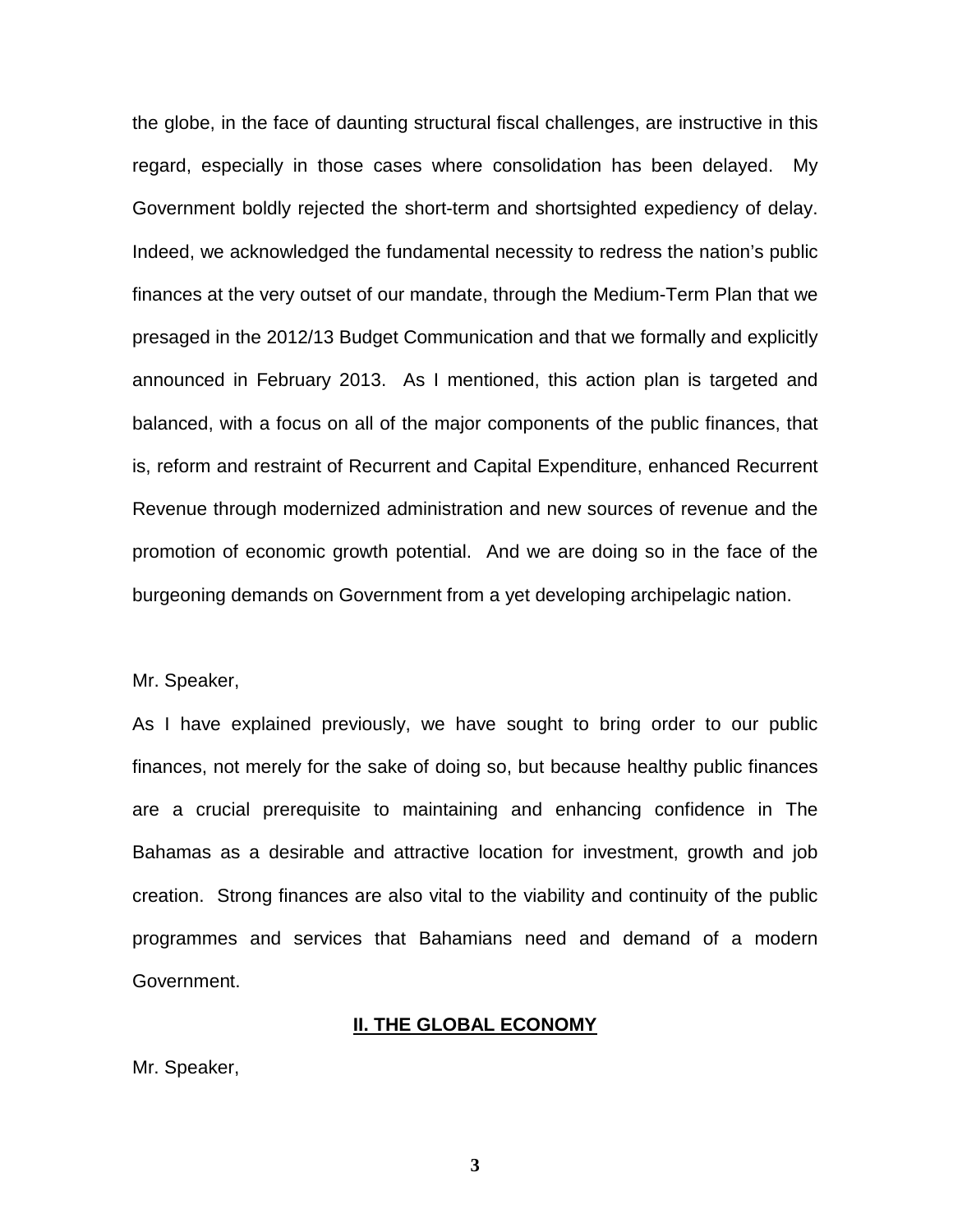As I explained in the Mid-Year Budget Statement, the global economic environment continues to be very challenging. Indeed, in its latest World Economic Outlook of April 2016, the IMF suggests that the world economy is, in its words, "faltering from too slow growth for too long" and that the recovery remains fragile and still vulnerable to a number of risks.

On that basis, the IMF has yet again downgraded its forecast for world output growth to 3.2 per cent in 2016, down a further 0.2 percentage points from only three months ago. More significantly, the Fund asserts that we now face a risk that persistent slow growth could lead to damaging longer term effects on the social and political fabric of nations, to lower potential economic expansion and to weak prospects for employment growth around the globe.

I would note, in particular, that the IMF is concerned that the consecutive and persistent downgrades to growth prospects run the risk of the world economy reaching so-called "stalling speed" and falling into secular stagnation. The Fund therefore calls on governments to pursue aggressive actions to support the recovery and enact the critically needed structural reforms to bolster the potential growth of their economies.

For The Bahamas, the implications are clear. We must, on the one hand, protect the hard-won improvements in our public finances that have to date been secured and persevere with the further improvements that are planned. That is critical to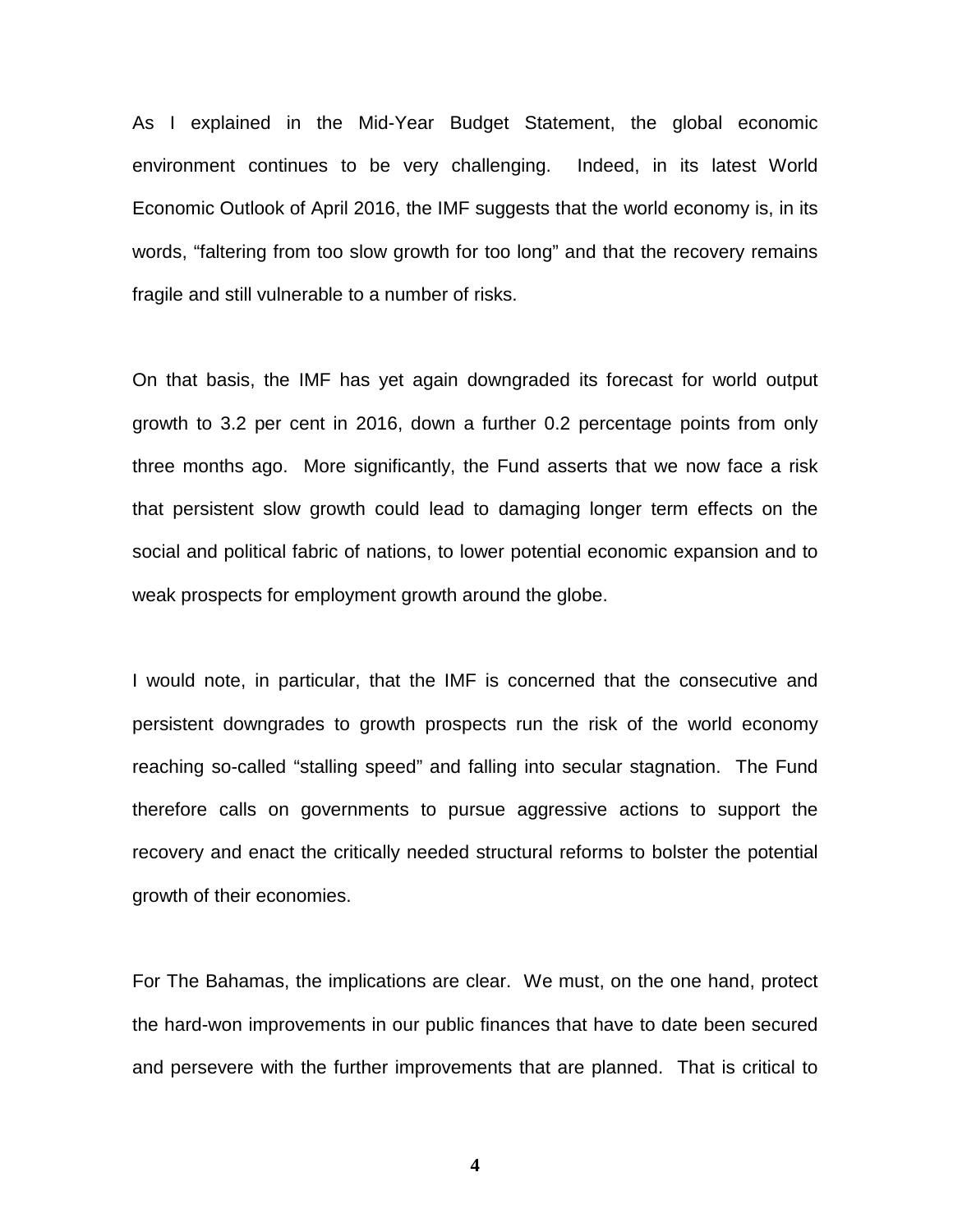maintaining confidence in our nation as a very attractive locale for investment. We must also address the various structural reforms that are necessary to boost productivity and enhance the competitiveness of our economy. As I explained in last year's Budget Communication, in the Mid-Year Budget Statement and again in brief review earlier, we have begun to implement reforms to that end. The development and effective implementation of the National Development Plan will also be vital in this regard.

The IMF now projects the world economy to grow by 3.2 per cent this year and 3.5 per cent in 2017. The advanced economies are forecast to grow by a more modest 2 per cent in 2016, on the basis of relatively weak demand conditions, unfavourable demographics and low productivity growth.

On a somewhat more positive note, growth in the United States, our major trading partner, is expected to be slightly more buoyant, expanding by 2.4 per cent in 2016, with a further modest strengthening in 2017. Domestic demand is expected to be supported by improved public finances, as well as stronger housing and labour markets. Following its most recent meeting, the Federal Reserve noted these areas of strength, in addition to the solid rate of growth of household real incomes and the high level of consumer sentiment. The Fed agreed, dependent on future economic developments, to maintain its accommodative monetary policy stance, with interest rates expected to remain at relatively low levels for some time.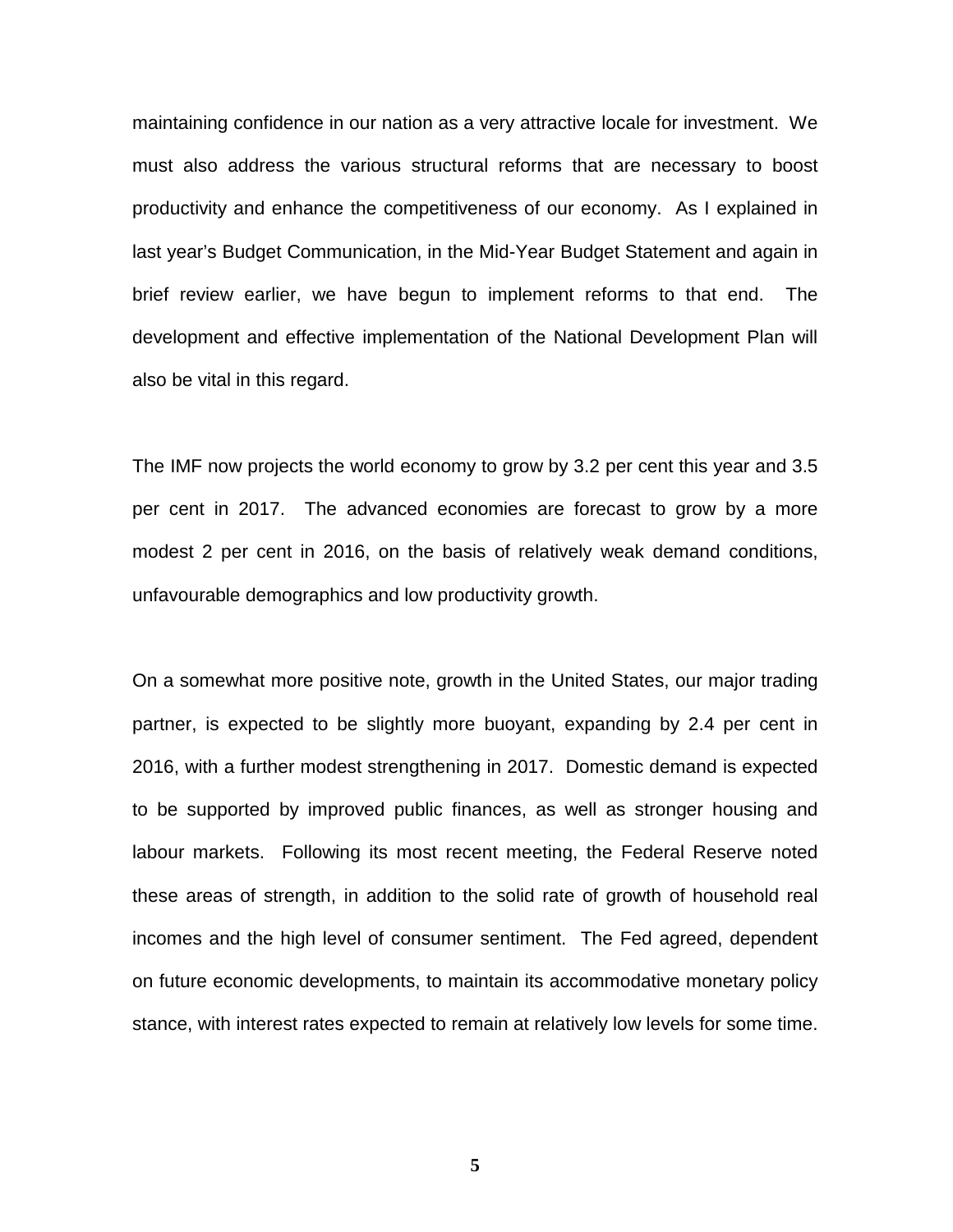These factors and the general outlook in the U.S. economy augur well for the further expansion of our key tourism sector this year and beyond.

Elsewhere, the Euro economy is forecast to experience ongoing modest growth, at around 1.5 per cent this year and next, as a result of persistently high unemployment, weak balance sheets and low investment. Modest economic expansion is also expected in both Canada and the U.K.

One critical factor for global prospects is the outlook for the Chinese economy which is presently transitioning from a focus on investment and manufacturing to a more sustainable path based on consumption and services, While down somewhat from recent experience, real growth in China is still forecast at just in excess of 6 per cent per annum.

### **III. THE BAHAMIAN ECONOMY**

#### Mr. Speaker,

I now turn to recent domestic economic developments and prospects for the future.

In its latest release of the National Accounts data a few weeks ago, the Department of Statistics estimated that the performance of our domestic economy was somewhat weaker in real terms in 2014 than it had previously estimated at this time last year. According to these latest data, the real economy is now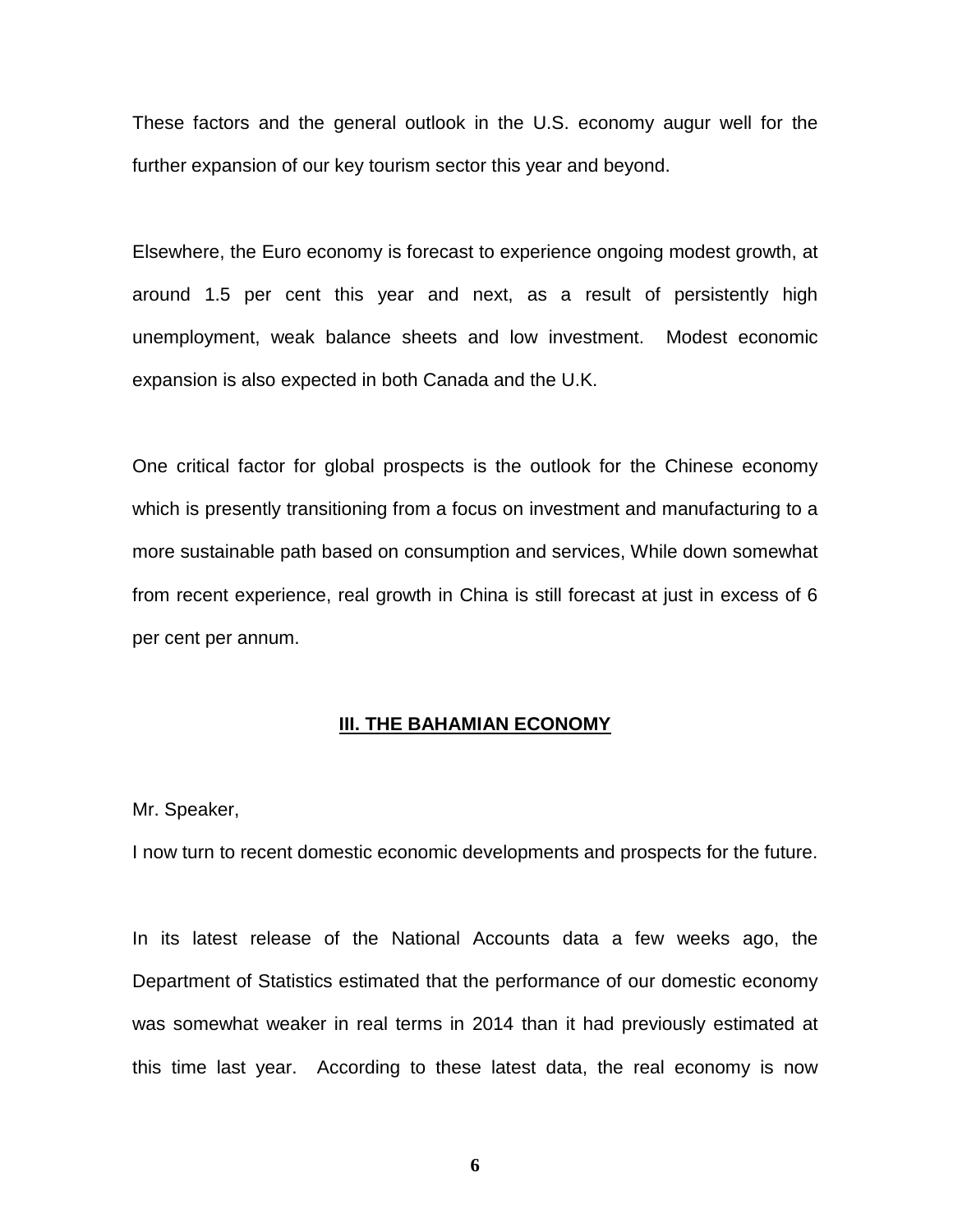estimated to have contracted by 0.5 per cent in 2014, in contrast to the estimated positive growth of 1 per cent presented twelve months ago.

In addition, the DOS also presented its first estimate of real economic growth for 2015. These data suggest that the contraction in real economic activity widened further last year, to the tune of -1.7 per cent. This estimate stands in contrast to the projected positive rate of real growth of 2.3 per cent presented in last year's Budget Communication, which had been developed by the Ministry of Finance in conjunction with the staff of the IMF. The estimates of real growth in the Bahamian economy presented by the major ratings agencies at various times following the May Budget also featured positive rates of growth for 2015.

I would note that these new data from the DOS have direct and important implications for the fiscal ratios that are presented in the Budget Communication and which are key features of the Government's Medium Term Fiscal Consolidation Plan. For instance, the value of nominal GDP, which is used as the denominator in our fiscal ratios, is now estimated at \$8,736 million in fiscal year 2014/15, down \$35 million from last year's Budget forecast.

More significantly, the value of nominal GDP in the 2015/16 fiscal year is now estimated at \$8,944 million, down considerably from \$9,220 million in last year's Budget.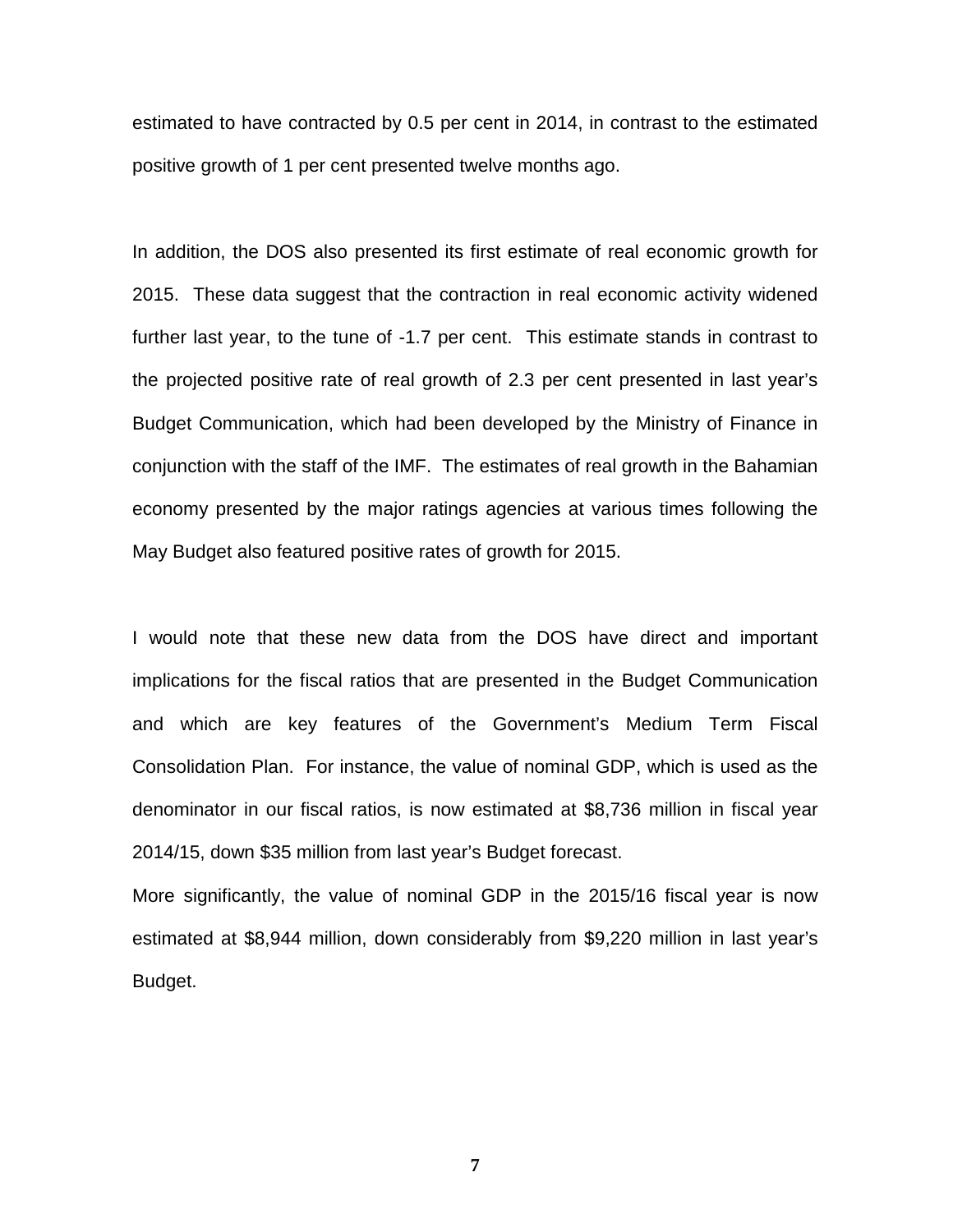The weakness in real economic activity in 2015 was due primarily to softer output in the construction sector. Positive growth was, however, registered by a number of industries, including wholesale and retail trade, banking, real estate, business services and public administration, health and education and community, social and personal services.

The softness in the construction sector reflected a significant fall-off in foreign investment-led construction output, as activity at the Baha Mar project wound down.

Our key tourism sector recorded ongoing, though still modest, improved performance in 2015, primarily reflecting continuing gains in the high value-added stopover segment of the industry. This development reflects further improvements in our key tourist source markets, as well as improved airlift and hotel capacity. Total air arrivals expanded by 3.6 per cent last year, on the heels of the 4.9 per cent growth registered in 2014.

Activity in the domestic construction sector posted mixed signals in 2015. Mortgage loan disbursements for new construction and repairs in the residential segment grew by an appreciable 35 per cent last year, a reversal from the 8 per cent decline in the previous year. This performance contrasts to that in the smaller commercial segment, where disbursements fell to roughly \$10 million from \$15 million in 2014.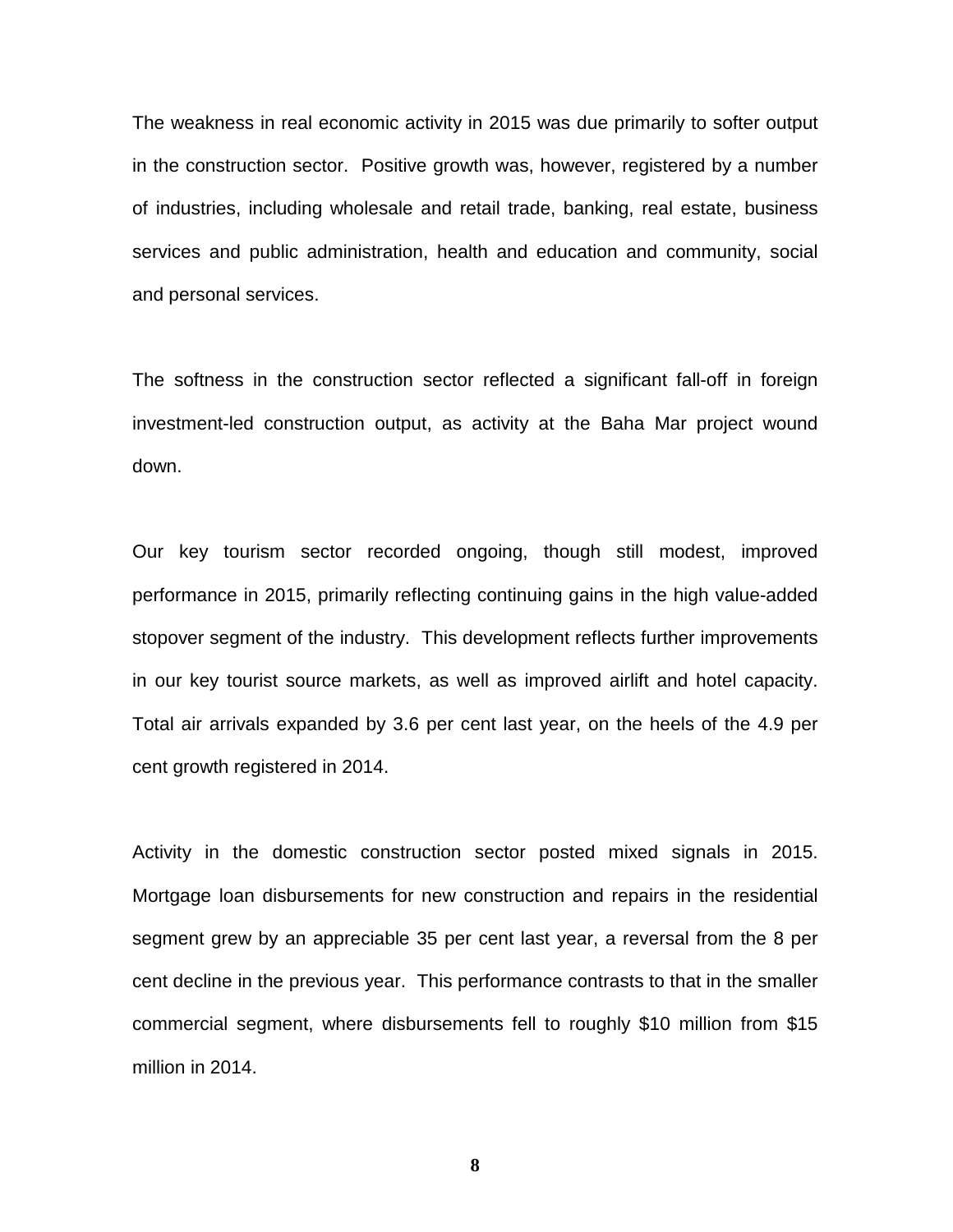On the labour market front, developments were impacted by the softness in economic activity registered in 2015. As reported by the Department of Statistics, the national rate of unemployment in November 2015 stood at 14.8 per cent. That represented an increase of 2.8 percentage points from the rate of 12 per cent reported six months earlier, though the latest rate was still 0.9 percentage points lower than it had been in November 2014. The rise in the unemployment rate last year reflected a number of factors, including seasonal effects such as the entry into the labour force of new high school and university graduates, a fall in the number of discouraged workers and the layoff of over 2000 workers at the Baha Mar project.

Of particular concern, the rate of unemployment for the youth of our nation, aged 15 to 24 years, continued at the unacceptably high level of 30 per cent and this is an issue that we are committed to addressing aggressively through both the growth strategy that we are pursuing and the apprenticeship and training programmes that I discussed earlier.

Consumer price inflation continued at a moderate pace of 1.9 per cent in 2015, up slightly from the previous year. While the introduction of VAT contributed some measure of one-time upward pressure, overall inflation was tempered significantly by the sharp drop in international oil prices. With ongoing excess supply and weak consumer demand globally, the average price of crude oil declined by 47 per cent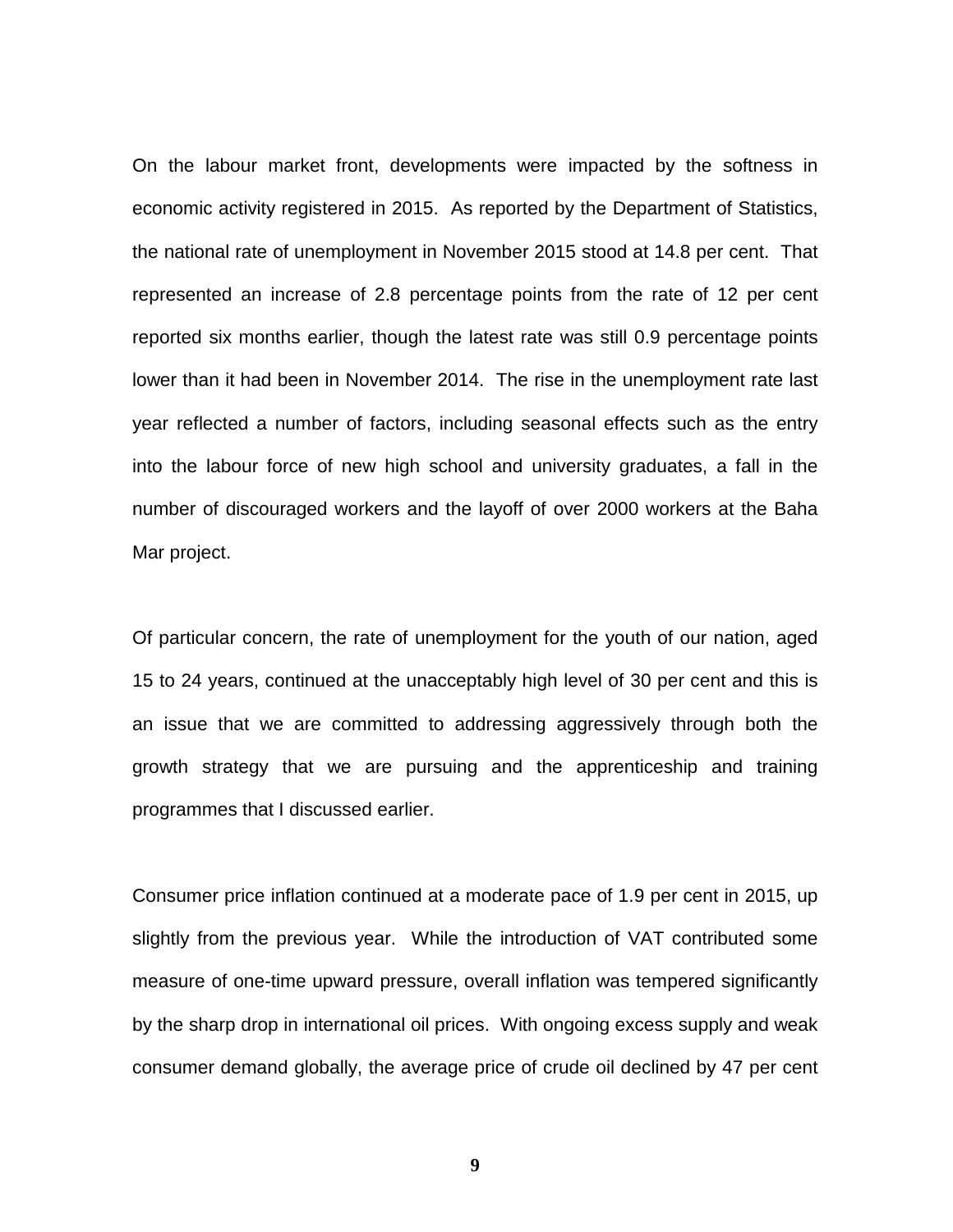in 2015 to \$52.61 per barrel. By end December, the price stood yet lower at \$36.53 per barrel. The IMF projects ongoing relative weakness in oil prices in 2016, on the basis of high inventory levels and buoyant supplies from the major producers. The weakness in oil prices translated into significantly lower domestic gasoline prices and BEC fuel charge. The latter declined by over 34 per cent in 2015 and by a further 12 per cent in the first quarter of this year.

External reserves expanded significantly in the first quarter of 2016 to stand at \$980.5 million, representing an increase of some \$172 million from December 2015.

As for the economic outlook, the Ministry of Finance and the Central Bank expect some degree of firming in economic activity this year on the basis of ongoing modest growth in the tourism sector and foreign investment led activity in the construction sector. On that basis, real GDP is expected to grow by some 0.5 per cent in 2016, following the 1.7 per cent contraction last year. That rate of expansion in economic activity is projected to strengthen further in 2017, to an annual rate of 1 per cent in real terms. Of course, it is to be borne in mind that, when the Baha Mar project restarts, it will provide an important boost to our economic growth prospects and to near-term employment opportunities.

#### **IV. FISCAL PERFORMANCE IN 2014/15 AND 2015/16**

Mr. Speaker,

I now turn to fiscal performance in the 2014/15 and 2015/16 fiscal years.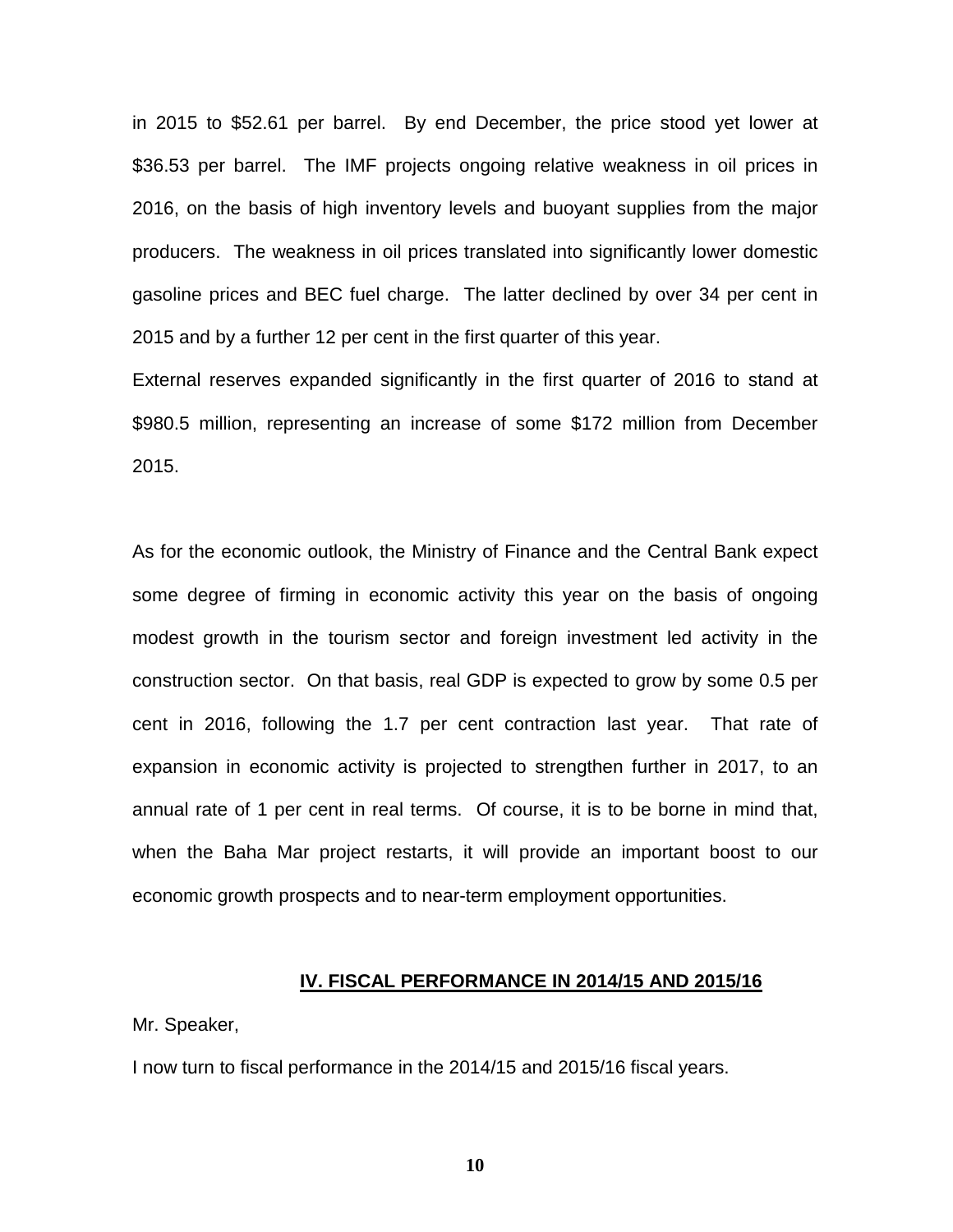### *The 2014/15 Fiscal Year*

Mr. Speaker,

The fiscal outturn in the 2014/15 fiscal year featured a somewhat more elevated GFS Deficit than had originally been projected in the Budget Communication for that year. The Deficit, at \$381 million, was some \$95 million higher than the forecast of \$286 million. This was the result of a number of factors, including:

- An increase in Recurrent Expenditure of \$100 million due primarily to a higher level of Debt Redemption that year, to the tune of \$84 million, which I would note affects the level of Recurrent Expenditure but not the GFS Deficit;
- A further \$14 million of the increase of Recurrent Expenditure reflected a reconciliation exercise with BTC involving payments by the Government for services received which were offset, on the Recurrent Revenue side, by the payment by BTC of Business Licence fees and real property tax and site rental payments;
- An increase in Capital Expenditure of \$41 million as a result of an acceleration of the procurement project for new RBDF vessels, with four vessels being completed and delivered in the 2014/15 fiscal year, at a cost of \$66 million; and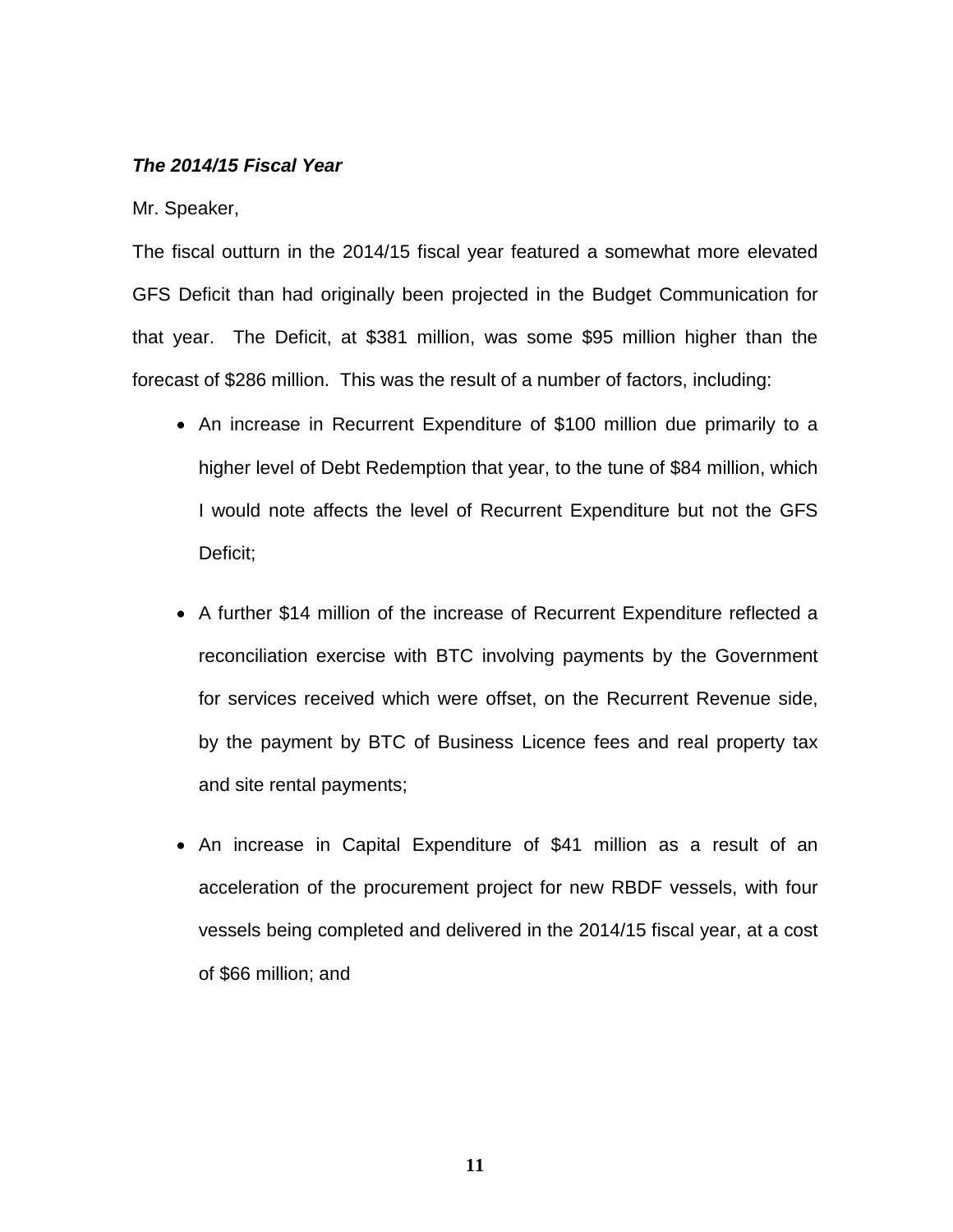• A lower level of Recurrent Revenue than projected, by some \$42 million, reflecting the somewhat weaker than expected growth in nominal GDP during the fiscal year.

# *The 2015/16 Fiscal Year*

Mr. Speaker,

In the 2015/16 fiscal year, the GFS Deficit is estimated at \$150 million, broadly in line with the Budget projection of \$141 million. This \$9 million increase reflected a number of factors, including:

- A \$57 million increase in Recurrent Expenditure primarily associated with higher levels of expenditure in respect of both Debt Redemption and Interest payments, to the tune of \$33 million and \$35 million, respectively;
- An additional allocation of \$32 million to the Ministry of Tourism for concession payments under agreements with the cruise ship companies, as was set out in the Mid-Year Budget Statement;
- There were also the payments made by the Government in respect of the CLICO Bahamas liquidation, in the amount of \$13 million, that were announced in the Mid-Year Budget Statement in early March of this year;
- The Water and Sewerage Corporation was allocated an additional \$13 million to cover shortfalls;
- Recurrent Revenue is expected to be down by an estimated \$37 million during the fiscal year and this despite a significant reduction in the level of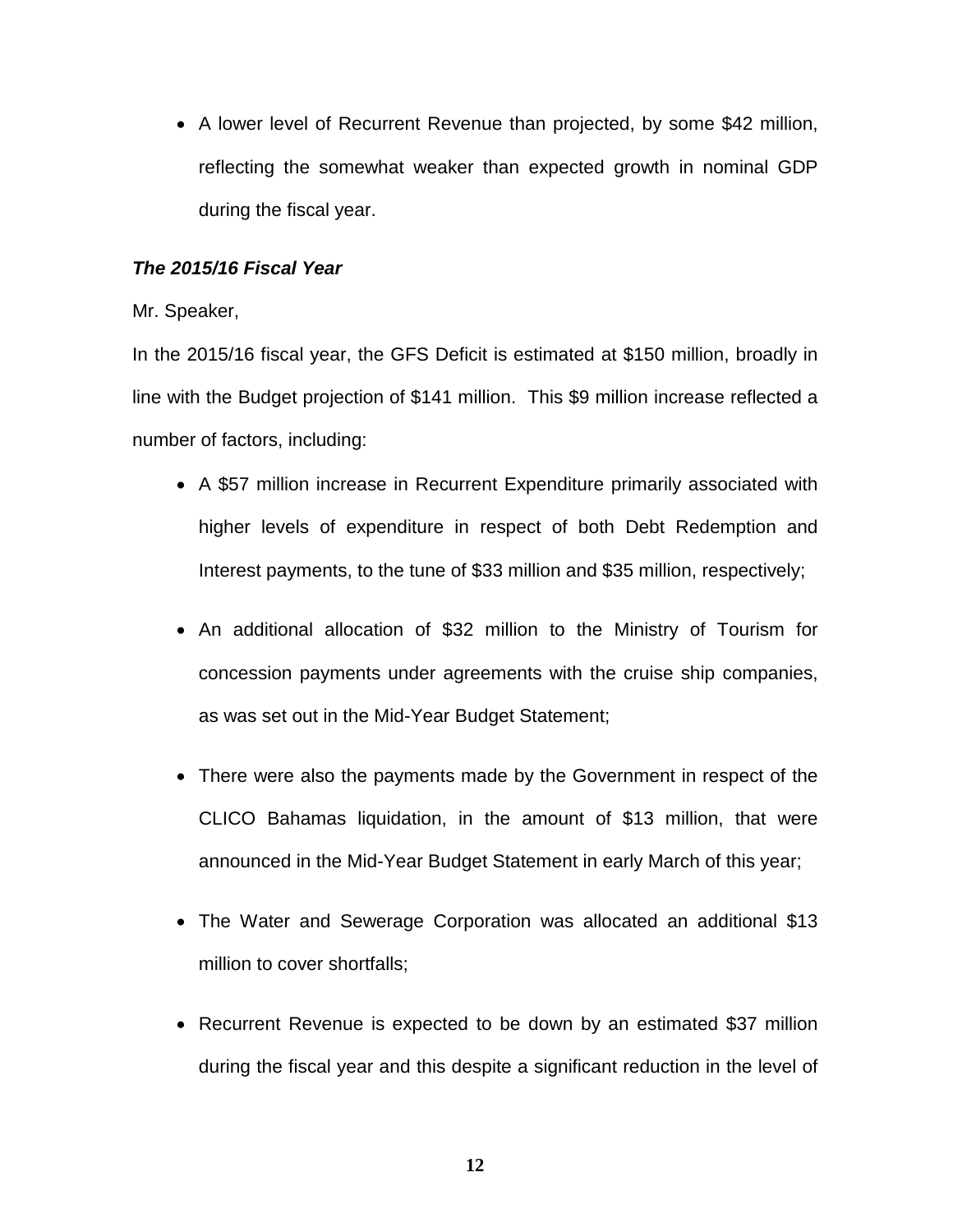nominal GDP as compared to the Budget forecast, primarily reflecting the relative buoyancy of VAT revenues; and

• Capital Expenditure during the 2015/16 fiscal is expected to be lower than projected, by some \$52 million, partly reflecting the timing of RBDF vessel deliveries.

As I mentioned at the outset of the Communication, the Government confronted various fiscal pressures during the current fiscal year, primarily in respect of Recurrent Expenditure. But we were successful in managing these pressures and containing the increase in Total Recurrent Expenditure, net of Debt Redemption, such that the rise in the GFS Deficit above the projected level was minimized to the extent possible.

# **V. FISCAL POLICY 2016/17 AND BEYOND: THE MEDIUM-TERM FISCAL CONSOLIDATION PLAN**

# Mr. Speaker,

As I stated earlier, the Government remains firmly committed to staying the course with its Medium-Term Fiscal Consolidation Plan. The plan comprises a multi-year strategy whose overarching objective is to secure durable structural reform of the principal components of the public finances. As such, we are moving decisively to transform Recurrent Expenditure, Capital Expenditure and Recurrent Revenue in a manner that is phased, measured and balanced.

# *Recurrent Revenue*

Mr. Speaker,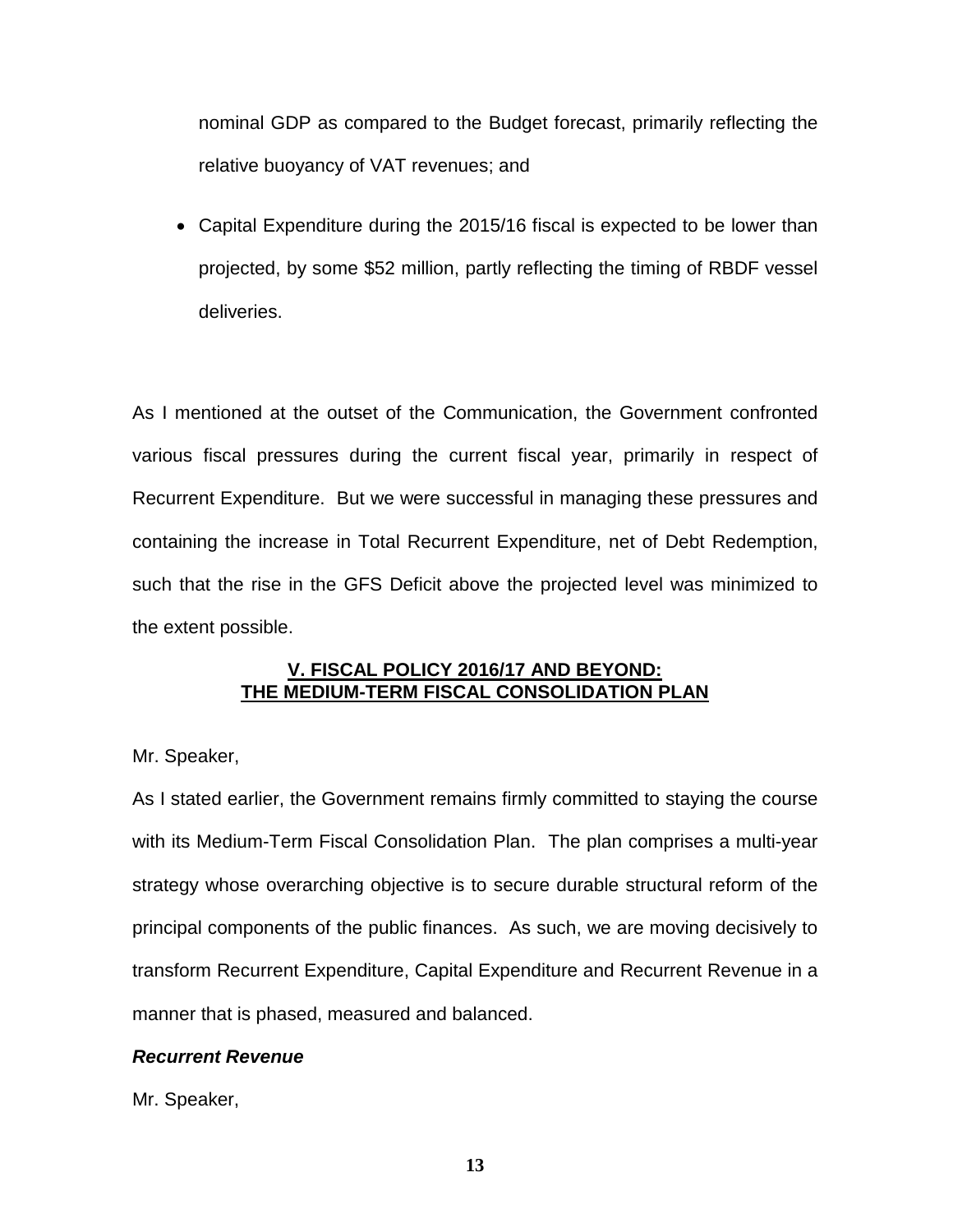The various reform and modernization measures that we have implemented in respect of Recurrent Revenue have borne fruit and produced the targeted, significant increase in the revenue yield of our tax system. From a low of 16.3 per cent of GDP the year that we took office, the revenue yield has risen to 22.5 per cent of GDP this fiscal year. This primarily reflects the impact of the Value Added Tax that we implemented in January of 2015. Also important have been the comprehensive reform and modernization exercises that we launched in our major revenue areas, including Customs, Real Property Tax and Business License. The further development of the new Central Revenue Administration will also contribute importantly to revenue compliance and enhanced collections going forward.

The improved revenue yield of our tax system that we have achieved during this mandate has brought it into the range of such yields among countries in the region, but I would stress that it still remains at the lower end of that range.

With the ongoing revenue reforms that are in process and the further maturation of our VAT system, I expect the yield of our revenue system to improve again somewhat in the 2016/17 fiscal year, to a level of 23.7 per cent of GDP. In combination with the forecast growth in nominal GDP, that will result in estimated Recurrent Revenue collections of \$2,176 million in 2016/17. The medium term projection assumes that the revenue yield will remain in the area of its 2016/17 level through 2018/19.

#### *Recurrent Expenditure*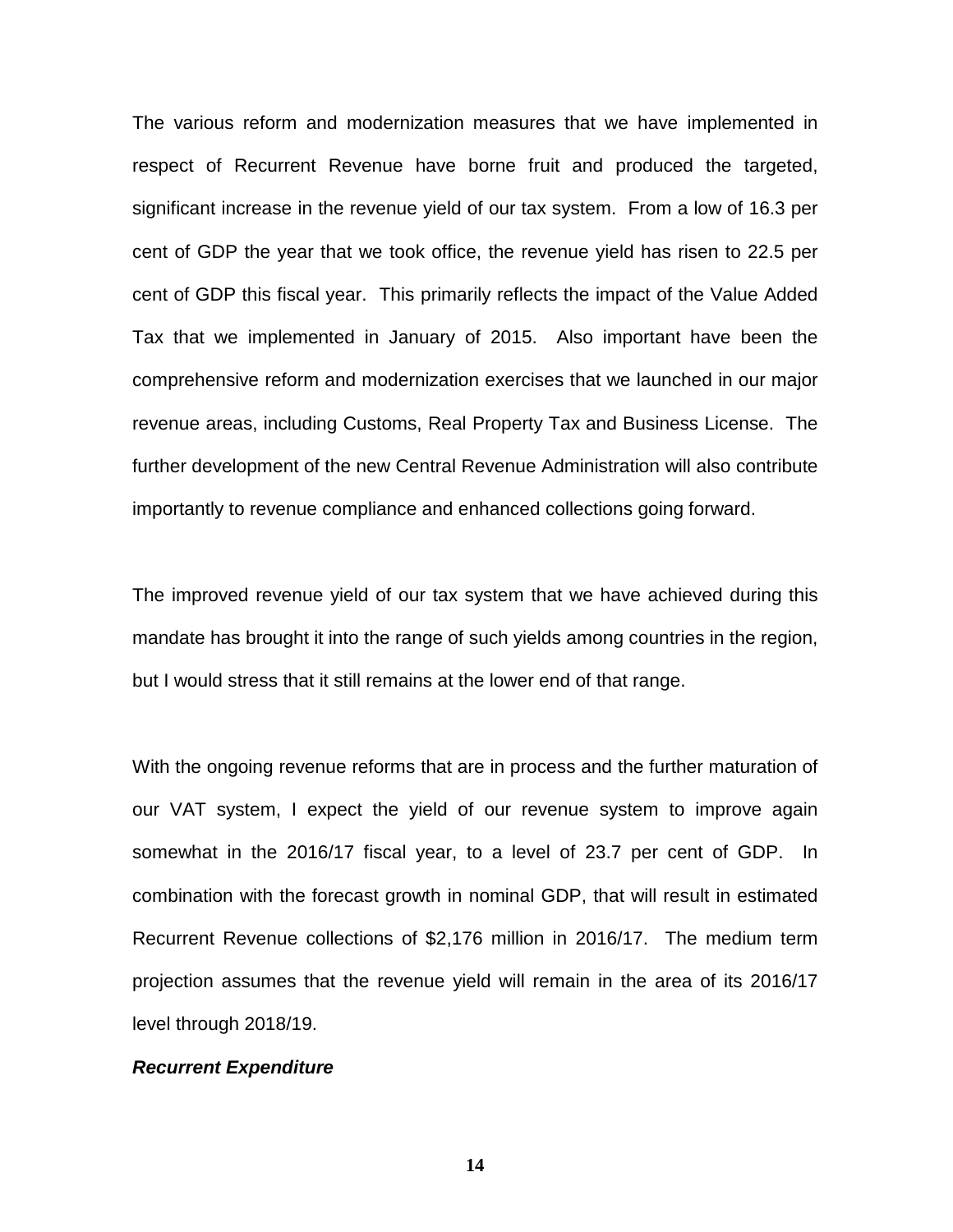Mr. Speaker,

As for Recurrent Expenditure, I would reiterate that we are moving forward with the reforms and measures that are targeted at restraining the growth of spending and to make that spending more efficient and effective such that, through the mediumterm, Recurrent Expenditure shows a decline relative to the size of the economy.

In the 2016/17 fiscal year, Recurrent Expenditure is estimated at \$2,321 million, an increase of \$166 million from its projected level this year. The bulk of that increase corresponds to a higher level of Debt Redemption payments, by some \$102 million as compared to its level in 2015/16. However, I will stress again that the higher level of Debt Redemption will have no bearing on the GFS Deficit in 2016/17.

Going forward and, in line with the commitments contained in our Medium Tern Fiscal Consolidation Plan, we are asserting that Recurrent Expenditure will be further constrained and projecting that it will decline as a percentage of GDP beyond the coming fiscal year, by 1 percentage point or more per year.

#### *Capital Expenditure*

Mr. Speaker,

On the Capital Expenditure front, we are also remaining faithful to our commitment to restraining its weight relative to the size of the economy over the medium term, to a level in the range 2.5 per cent of GDP. In dollar terms, that amounts to a total level of Capital Expenditure of some \$242 million per year.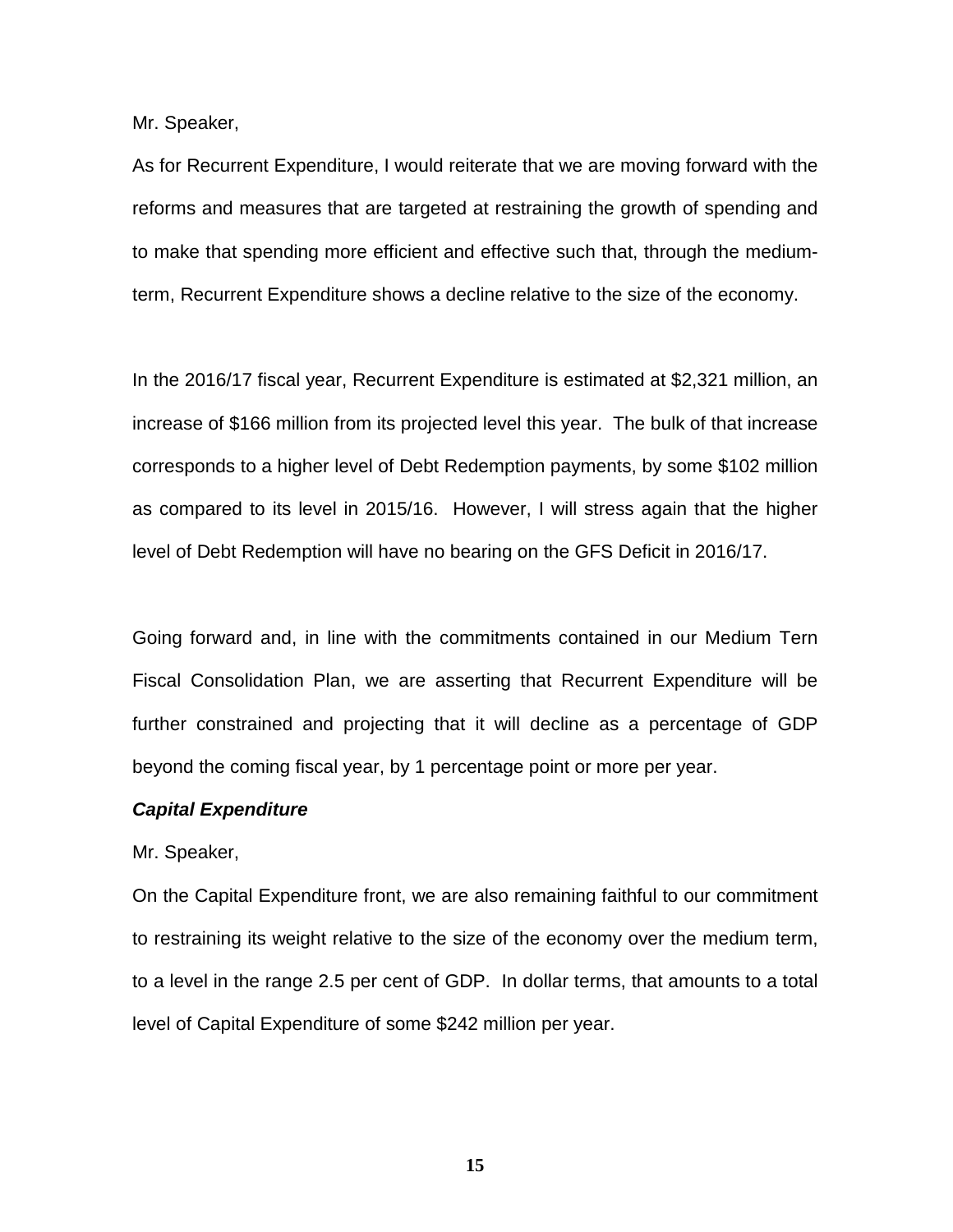This constraint does not reflect a lack of commitment to modernizing and upgrading the public infrastructure in The Bahamas. In this regard, as I mentioned earlier, we have provided significant new investments for National Security with funding to provide the RBDF with three modern bases of operations throughout the archipelago. In addition, we have included funds to provide more vehicles and motorcycles for the Royal Bahamas Defence Force as well as our agencies that operate in the Family Islands.

We have also included funding to continue the very ambitious Family Island Road Programme, with roadworks in North Andros, Acklins and Abaco. In addition, we have included funding for the road paving programme in New Providence.

Furthermore, funding is also available for Family Island airport development as we continue to modernize the civil aviation regime in The Bahamas. This process, when completed, will see the present Civil Aviation Department as a standalone regulator with the Airport Authority assuming operations for Family Island airports.

Mr. Speaker,

It is important for Bahamians to note that my Government completed an assessment of airports throughout The Bahamas in which it was indicated that recommended improvements could amount to \$150 million.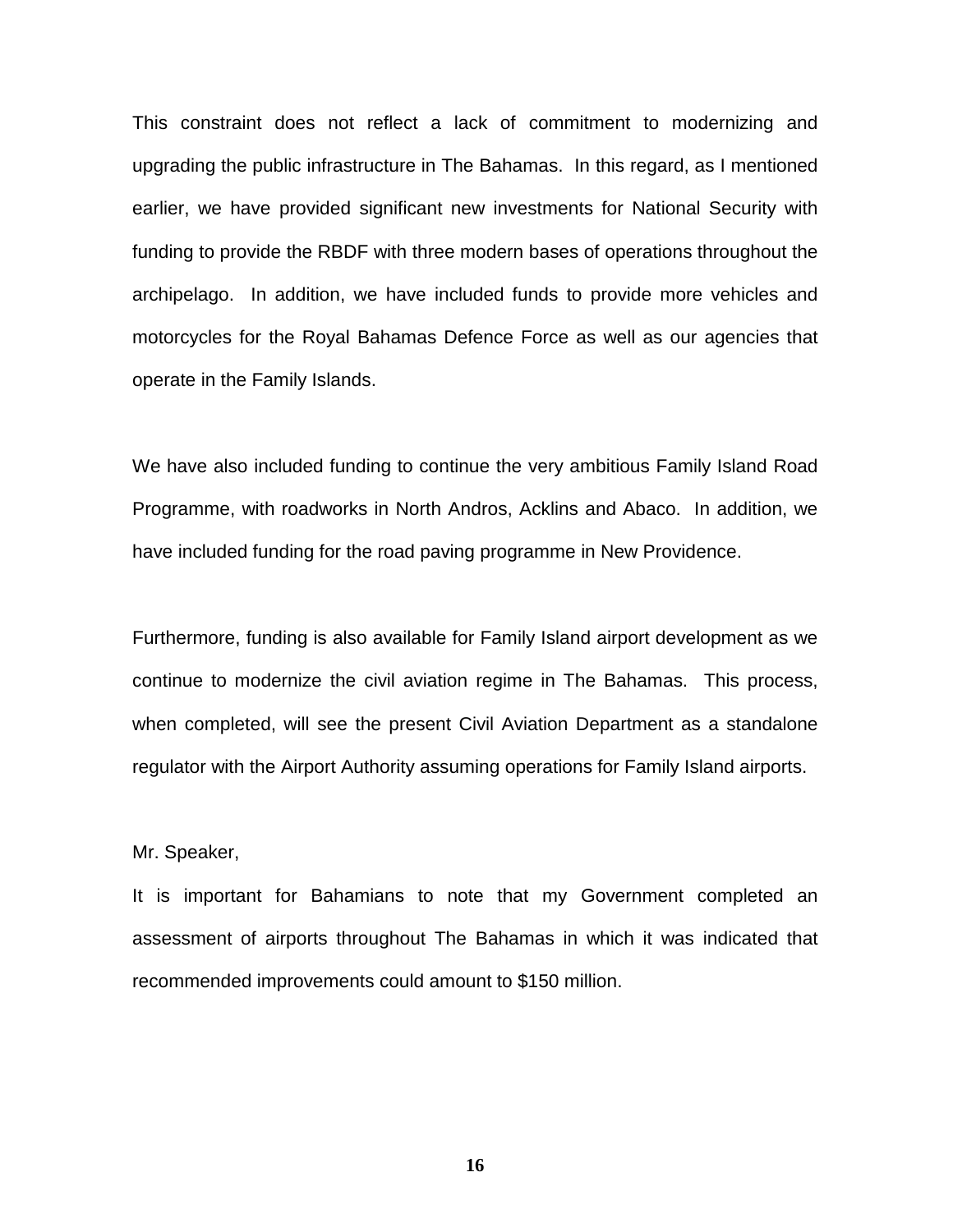In consequence, we are in the process of completing major improvements to the airport in San Salvador and expect to engage in major improvements in Exuma, North Eleuthera, Berry Islands, Inagua, Cat Island and other airports as well.

The Government has also reached an agreement in principle to acquire new accommodations for the Post Office Department and this will pave the way for the complete renovation of the Post Office Building. Funding for the acquisition and outfitting of the new home of the Post Office is included in the budget.

### **VI. PROJECTED FISCAL RESULTS**

Mr. Speaker,

As a consequence of the fiscal measures that we are implementing and, barring unforeseen developments, we expect to adhere to the fiscal objectives of our medium-term plan, namely:

- the GFS Deficit will post a further decline in 2016/17 to a level of \$100 million, or 1.1 per cent of GDP;
- the primary balance will post a second consecutive surplus in 2016/17, to the tune of \$172 million;
- on the current fiscal track, the GFS Deficit will be eliminated in 2018/19 and a small surplus will be posted;
- the ongoing rise of the Government Debt burden will be arrested and the ratio of Debt to GDP will decline to 64.1 per cent in 2016/17, down from the peak of 64.6 per cent in 2015/16. It will fall steadily, thereafter, to stand in the area of 59 per cent in 2018/19.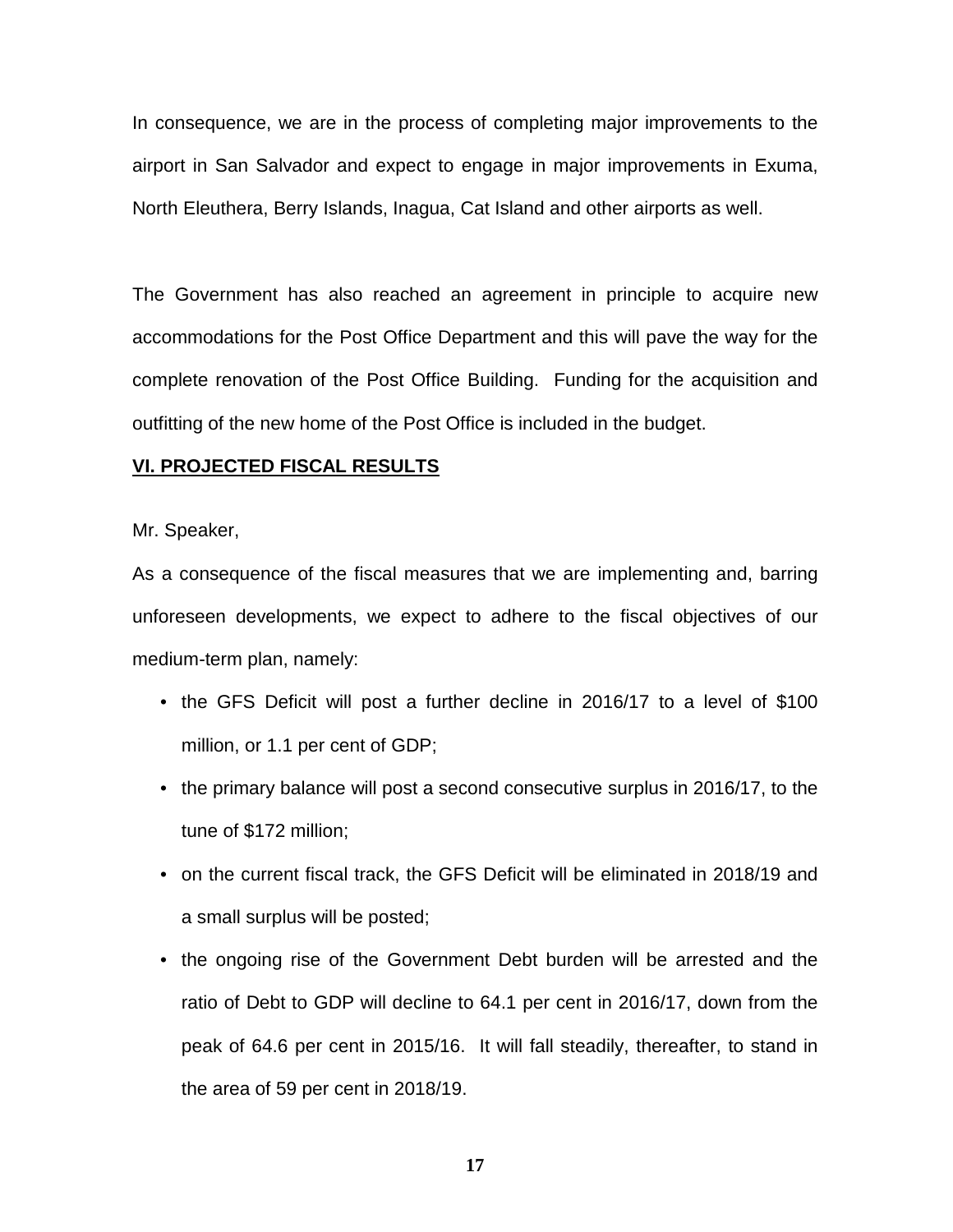### **VII. OUR AGENDA FOR A MODERN BAHAMAS**

### Mr. Speaker,

My Government's efforts and successes over the past four years do not begin and end on the fiscal front, for we have clearly understood - from prior to the last election - that our nation confronts a multitude of challenges that stand in the way of a better future for all of our citizens. Accordingly, we have been driven over the past four years by a mission to effect fundamental transformation in the pursuit of a modern Bahamas. Significant problems plague our society and economy and we simply cannot continue to accept the status quo. Bahamians demand a better future for themselves and their children and it is my Government that has taken up the mantle and begun to move us toward a decidedly better future. Ours is an agenda for a modern Bahamas, with modern governance, a modern and more prosperous economy, as well as modern social programs and public infrastructure. We began that process with the comprehensive change agenda of the **Charter for Governance** that we shared with our fellow citizens prior to the 2012 election.

Since taking office, we have doggedly implemented a number of reforms in the various areas of that agenda, as I explained in the last Budget Communication as well as in this year's Mid-Year Budget Statement. While I will not repeat all of the details at this time, it is nonetheless important to remind this House and Bahamians of the major reform measures that we have implemented. I will group these under the four key pillars of future economic and social development that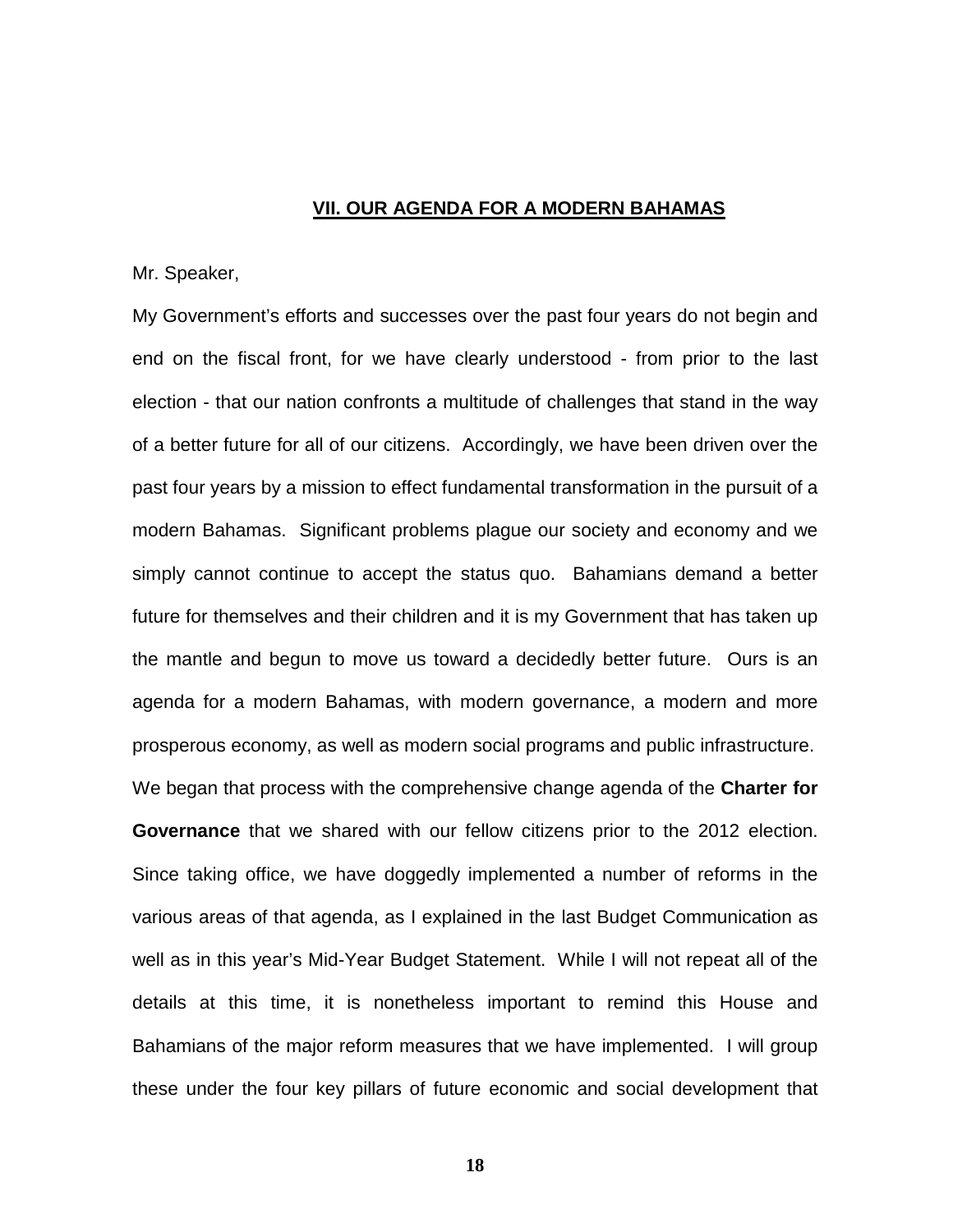were identified in the recent State of the Nation Report. This Report represents the first stage in the preparation of a National Development Plan, to which I will return shortly. The four pillars of development are:

- Human Capital
- Governance
- The Natural and Built Environment, and
- The Economy.

# *Human Capital*

In the area of human capital, we have effected healthcare reform with significant investments in both Princess Margaret Hospital and Rand Memorial, as well as in new and renovated facilities in the major Family Islands; we have also worked toward the introduction of a National Health Insurance scheme.

# *Modernizing Health Care and National Health Insurance*

### Mr. Speaker,

The provision of practical and cost effective Universal Health Care to Bahamians remains a key priority of my Government. The subject of National Health Insurance continues to attract healthy debate among medical practitioners and others; however, my commitment, and that of the Government, to the accessibility and affordability of basic medical services and the improvement of the quality of life for Bahamians, is unequivocal and together with the involvement of leadership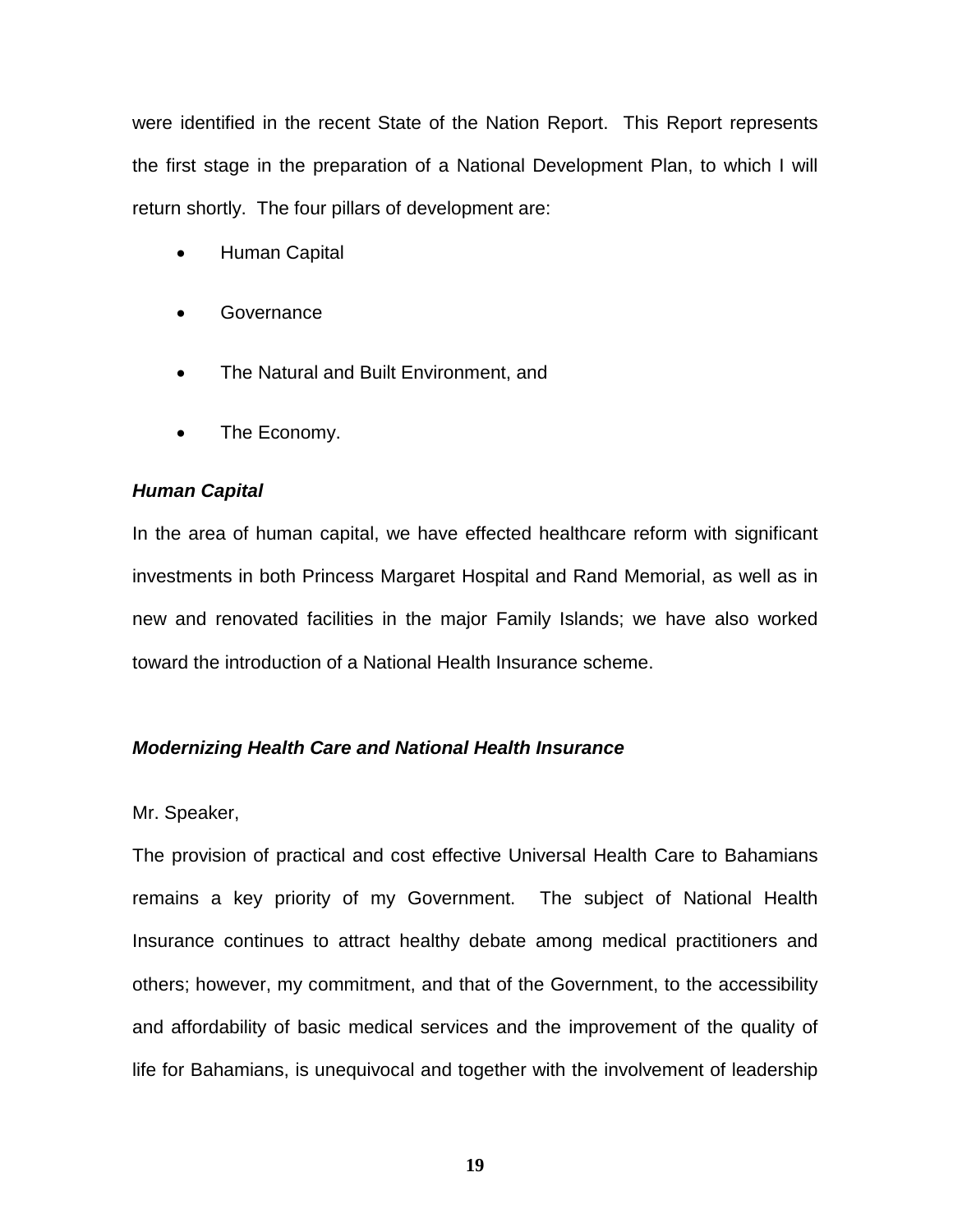from the NHI Bahamas Secretariat, the Ministry of Health, the Public Hospitals Authority and our global partner in healthcare, KPMG Bahamas, we are committed to delivering health care that is modern, affordable and accessible for all legal residents of The Bahamas.

Mr. Speaker,

The implementation of NHI Bahamas is reflected in our continual assessment and evaluation of our medical professionals, health care facilities, allocation of resources and effective delivery of services. All of these elements are of vital importance to the core of health systems strengthening and an essential aspect of the successful implementation of NHI Bahamas.

We have made significant investments in the evaluation and assessment of our public health sector. We have evaluated our public healthcare facilities, taken account of the need for additional doctors, nurses and other healthcare professionals, analyzed the distribution of financial and material resources and determined the deficit in terms of availability, accessibility and quality of services in our public sector.

Mr. Speaker,

Strategic Health Systems Strengthening plans have been developed and are being implemented to bridge the gaps in all areas to support the implementation of National Health Insurance for The Bahamas.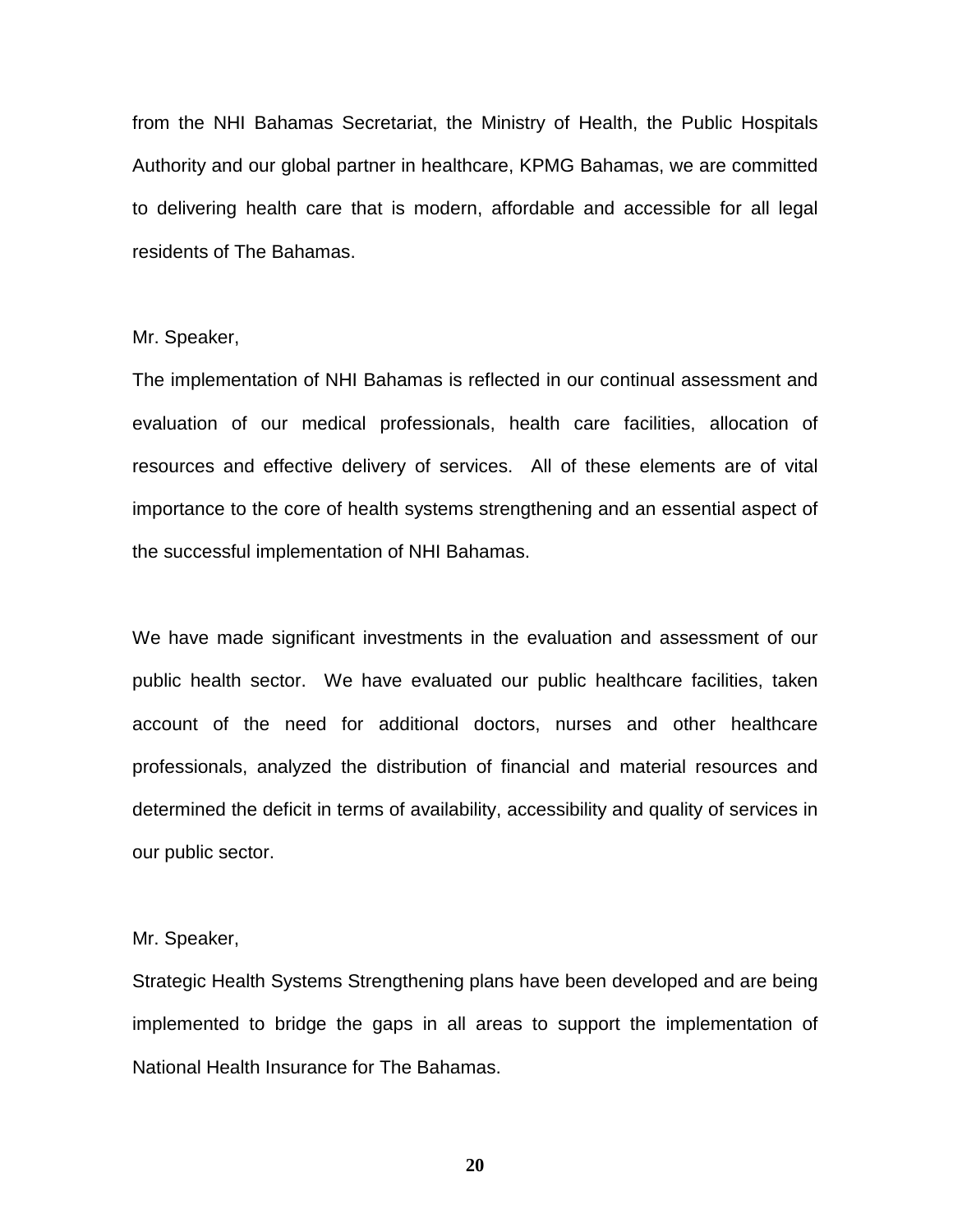#### Mr. Speaker,

It is unacceptable that, today, 70% of Bahamians still do not have health insurance. Not being able to afford health care can result in illnesses that are preventable; that can be avoided through access to primary care, which will be the first phase of coverage. It is also unacceptable that 32% of Bahamians who needed medical treatment at some point did not seek it because of cost. It cannot be underscored enough that in a modern Bahamas this is our opportunity to provide all Bahamians with the means and wherewithal to obtain routine medical services for themselves and their families.

The Ministry of Health, including the Department of Public Health and the Public Hospitals Authority, have introduced extended clinic hours and increased administrative capacity and availability of services in recent months.

#### Mr. Speaker,

Since the beginning of this year, the NHI Secretariat has engaged in meaningful dialogue to educate all Bahamians about NHI Bahamas. This has included presentations to civic, corporate, religious, government and non-government entities. The Secretariat consistently makes itself available to any and all organizations which request their presence for a presentation and discussion around NHI. They have traveled across The Bahamas, meeting local residents and speaking at town hall meetings in most islands. Before the end of this budget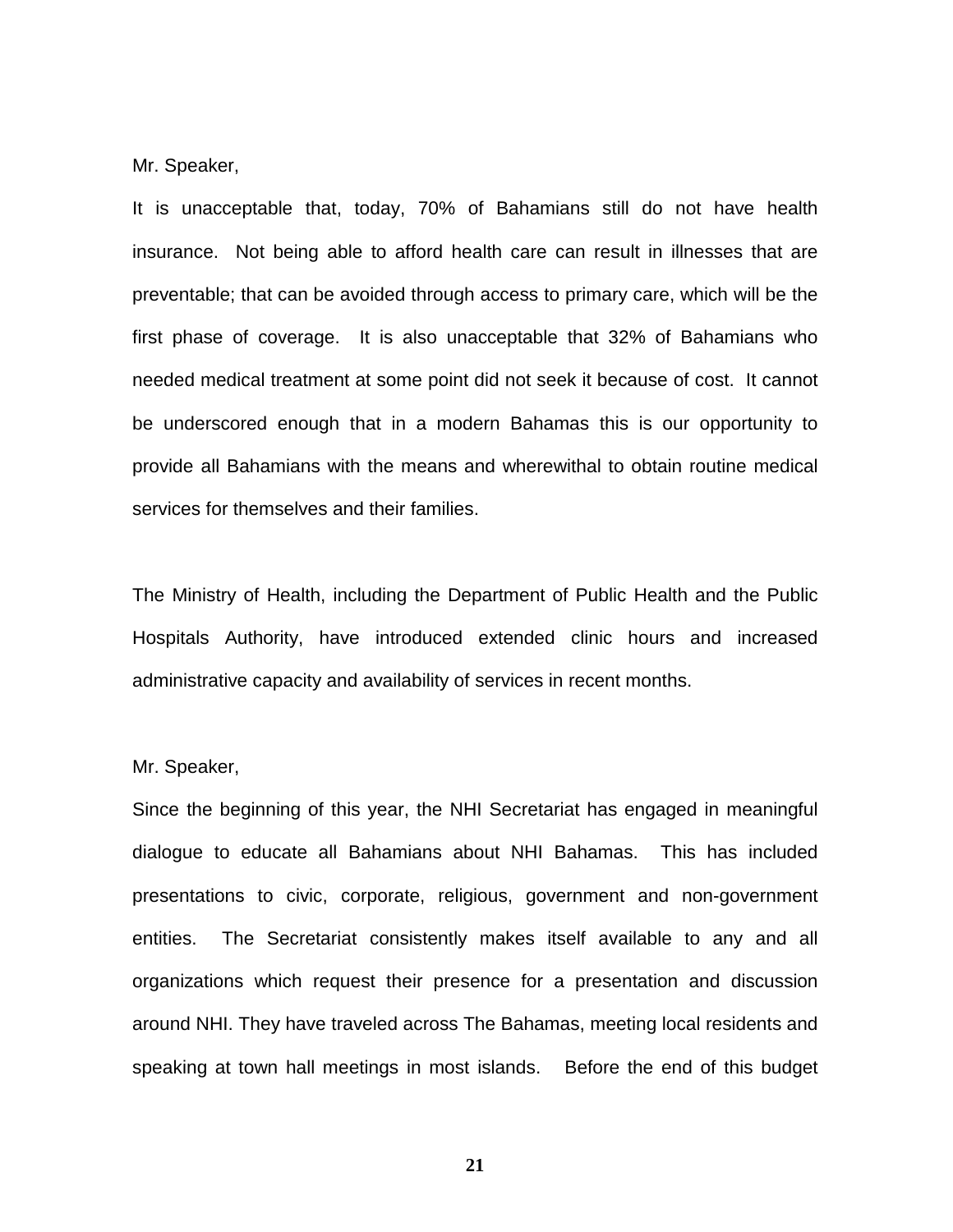year every island would have been engaged in discussions on the National Health Insurance Programme. I am advised that these presentations are being well received and that the general public is calling for the implementation of NHI Bahamas without further delay.

Additionally, over the last twelve months, the NHI Secretariat has consistently and assiduously collaborated with stakeholders to improve the manner in which we can collaborate regarding NHI Bahamas. Although public consultation regarding the NHI legislation has concluded, stakeholder engagements will continue in order to further develop the roadmap towards the phased implementation of NHI Bahamas.

Mr. Speaker,

These stakeholder groups have included:

- The Bahamas Association of Physiotherapists
- The Bahamas Chamber of Commerce and Employer's Confederation
- The Bahamas Chiropractic Association
- The Bahamas Dental Association
- The Bahamas Doctors Union
- The Bahamas Insurance Association
- The Bahamas Nurses' Association
- The Medical Association of The Bahamas and
- The Pharmacy Association of The Bahamas

Mr. Speaker,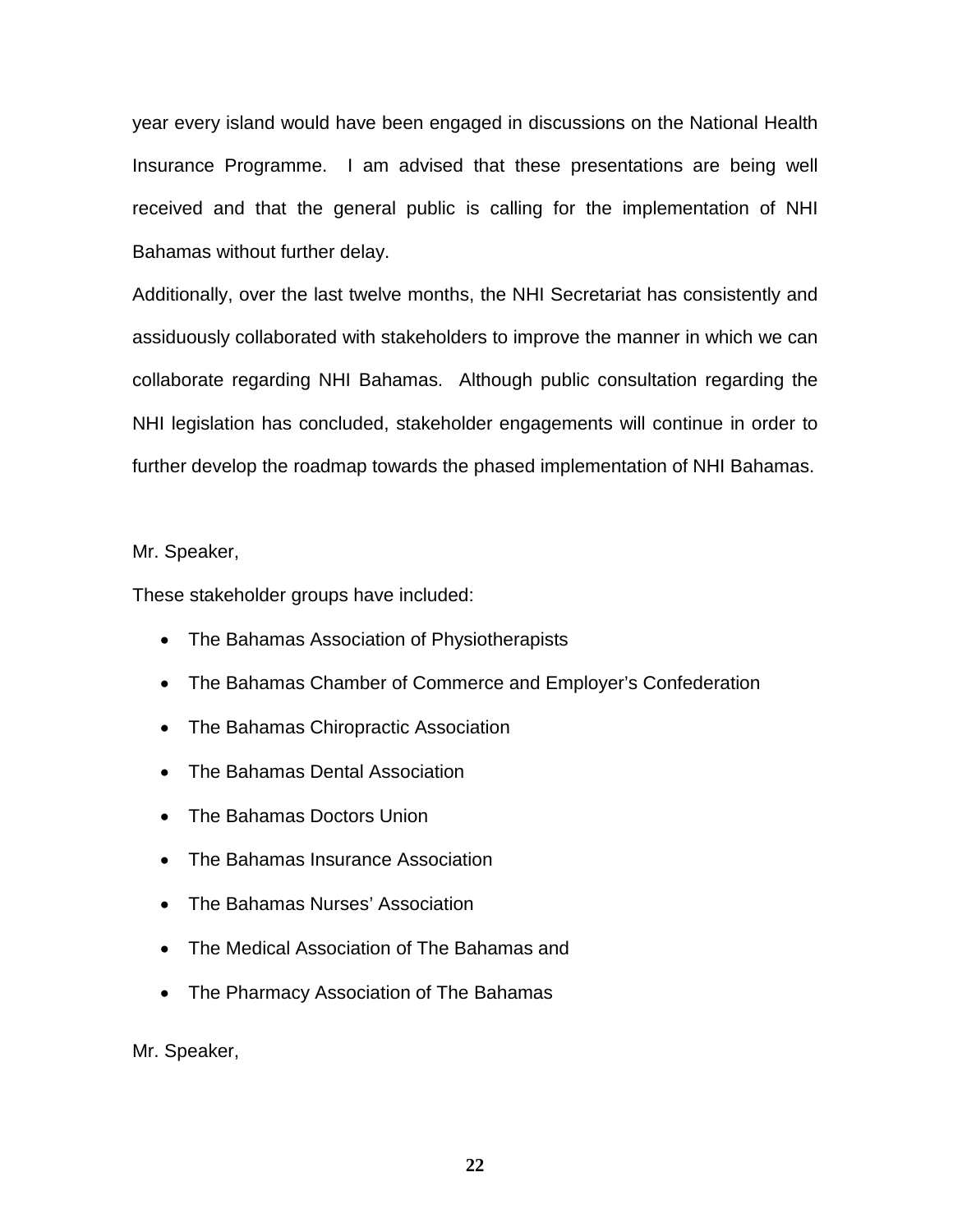My Cabinet has approved a single governance model that will accelerate the implementation of Universal Health Coverage while providing effective oversight of the Programme. The approved, integrated Universal Health Coverage governance structure will allow for quick and effective decision making with transparency and accountability, as well as the alignment of health systems, and will result in greater efficiency, continuity of care and the seamless delivery of patient-centered services in the Government health sector.

The accepted Integrated Universal Health Coverage governance model that my Government has adopted, following the recommendations of KPMG, is in keeping with our commitment to work with stakeholders to shape the design and implementation of Universal Health Coverage and support the advancement of health system-strengthening goals. Additionally, the Universal Health Care (UHC) Stakeholder Advisory Committee is being formed to improve the health of Bahamians through ongoing stakeholder engagement and continuous collaboration.

### Mr. Speaker,

The budget allocation for the Ministry of Health reflects an investment in primary care coverage and health systems' strengthening that will significantly improve the quality of life for Bahamians. This will reveal itself in shorter wait times, improved facilities, more doctors and Bahamians living longer and healthier lives in a modern Bahamas.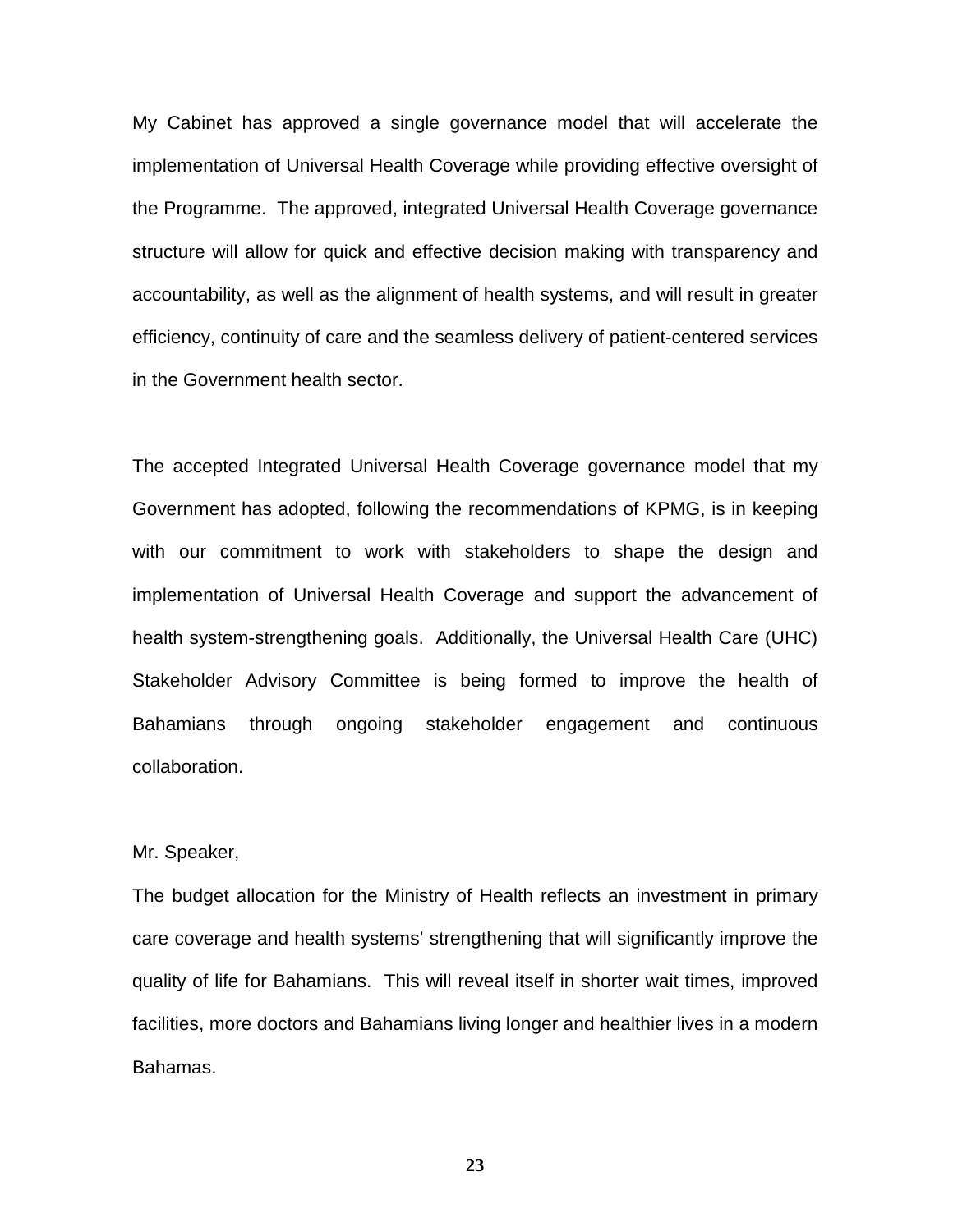In any event, when we are advised that Bahamians are generally the worst off in the region and some say in the world with respect to the incidence of diabetes  $-$  a most debilitating and life changing disease.

Then, we must readily accept that there is a compelling urgency to launch a National Lifestyle improvement Programme for all Bahamians with special emphasis on our school population.

#### *Improving Human Capital Development in Agriculture and Marine Sciences*

### Mr. Speaker,

The low academic level of human capital in the Agricultural Sector of The Bahamas is a major impediment to growth, poverty reduction and food security in the Family Islands and in the inner communities of urban Nassau, and to some extent, Freeport. The establishment in September 2013 of the Bahamas Agriculture and Marine Science Institute (BAMSI) served to create a tertiary level academic curriculum which would offer Associates degrees, Diplomas, Certificates and a Skills Training programme to students training in the technologies associated with crop and livestock production and marine and fisheries resource development. Several weeks ago, the College of The Bahamas (COB) and BAMSI negotiated a collaborative agreement where the qualifications to enter BAMSI are the same as those for entering COB. There will be student exchanges and collaboration with facilities on teaching and research assignments.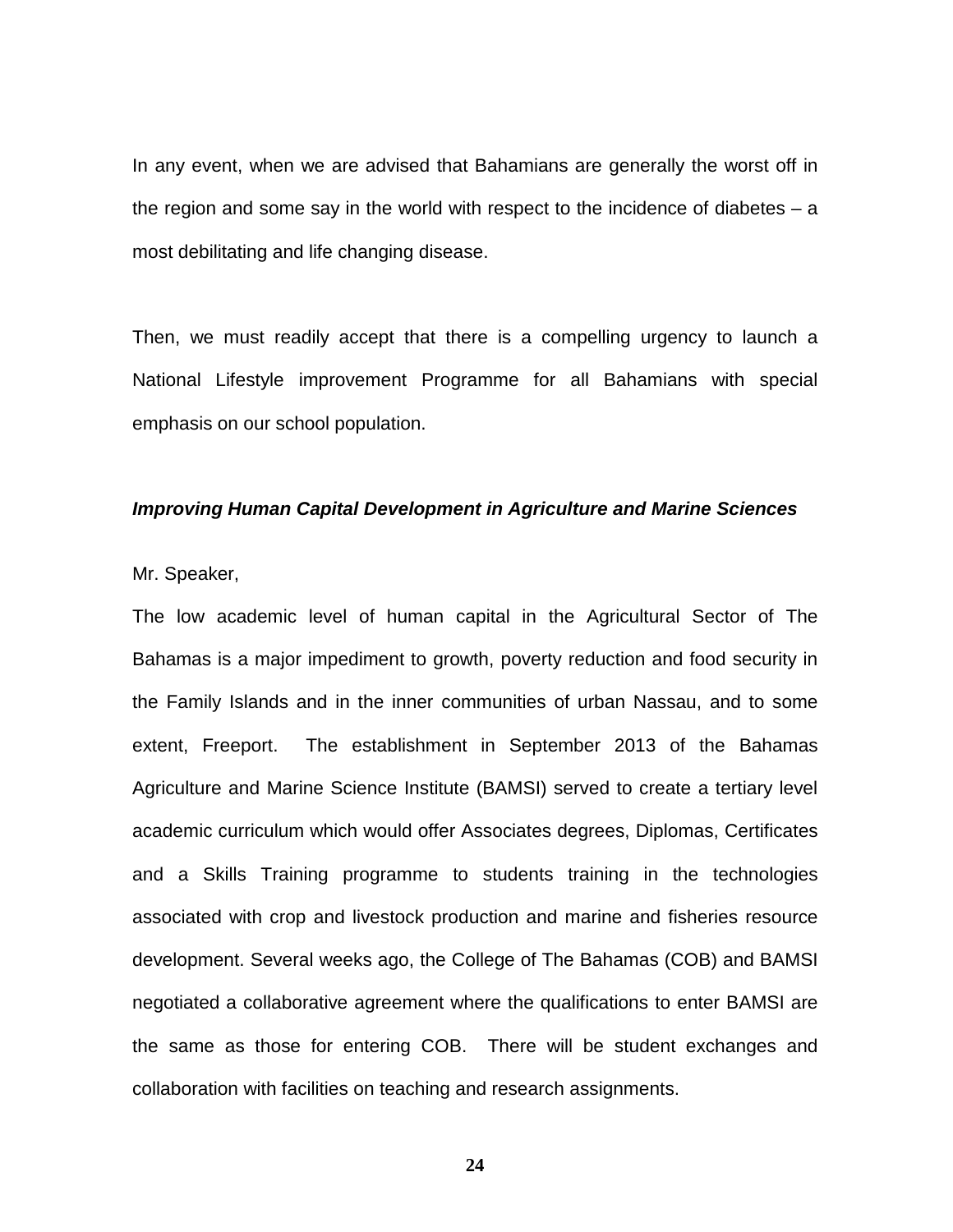In addition to the COB agreement, there are also agreements with the University of Miami, University of Florida, Ocean University of China and one pending with the University of the West Indies School of Agriculture in St. Augustine, Trinidad. BAMSI is about knowledge-driven development of our agriculture and marine resources and the Institute is now a member of the Caribbean Council of Higher education in Agriculture (CCHE). The Bahamas was accepted as a member of the Caribbean Agricultural Research and Development Institute (CARDI), the premier agricultural research entity in CARICOM, and CARDI will have its offices on the BAMSI site in North Andros and will add a new dimension to its research programme by giving it regional credibility. Bahamians working as counterparts to CARDI professionals will be able to undertake research on The Bahamas and earn UWI postgraduate qualifications at both the Masters and Doctoral degree levels.

#### Mr. Speaker,

The Caribbean Farmers' Network (CaFAN) is the leading small farmer organization in CARICOM and has invited the Institute to have its Associated Farmers' Programme as a member. It is also notable that BAMSI is the only marine institute in CARICOM, and possibly the region as a whole and a number of CARICOM states have announced their intention to send their students for training in order to more efficiently manage their marine resources.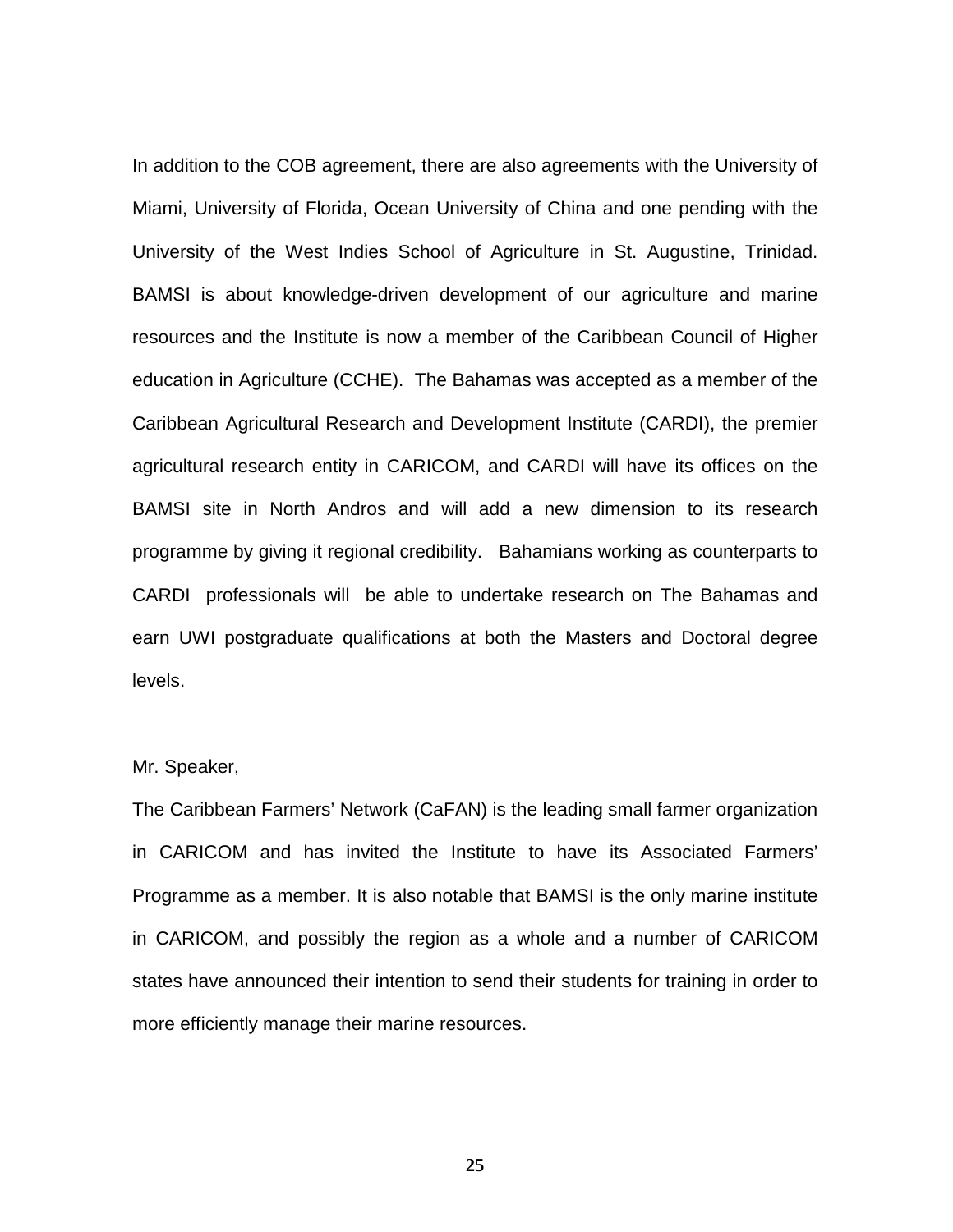BAMSI is an investment in human capital development, and in the food and nutrition security infrastructure of our country. BAMSI will continue to transform the Agricultural Sector and provide a more secure marine environment for Bahamians.

As for reforms in the education and training areas, we have introduced new standards for high school graduation and established the National Training Agency, as well as the STAR Academy for the most vulnerable in our society. In the last Budget, we provided \$20 million for training and apprenticeship programmes aimed at the at-risk unemployed youth in our country.

The provision of effective social services is also vital to the well-being of our citizens in need. To that end, we have modernized our programmes in this area with the introduction of modern debit cards to improve the delivery of social assistance and we have implemented the RISE programme to tie assistance to positive behaviour.

In the period ahead, we will undertake a nationwide survey of vulnerable areas of the country, to be conducted by Urban Renewal using, as field workers, employees of the job and apprenticeship/training programme that I am announcing today. This survey will, over a three-month period, perform a detailed examination of households to assess the challenges that they confront -- be they in respect of health issues, housing, employment and so forth.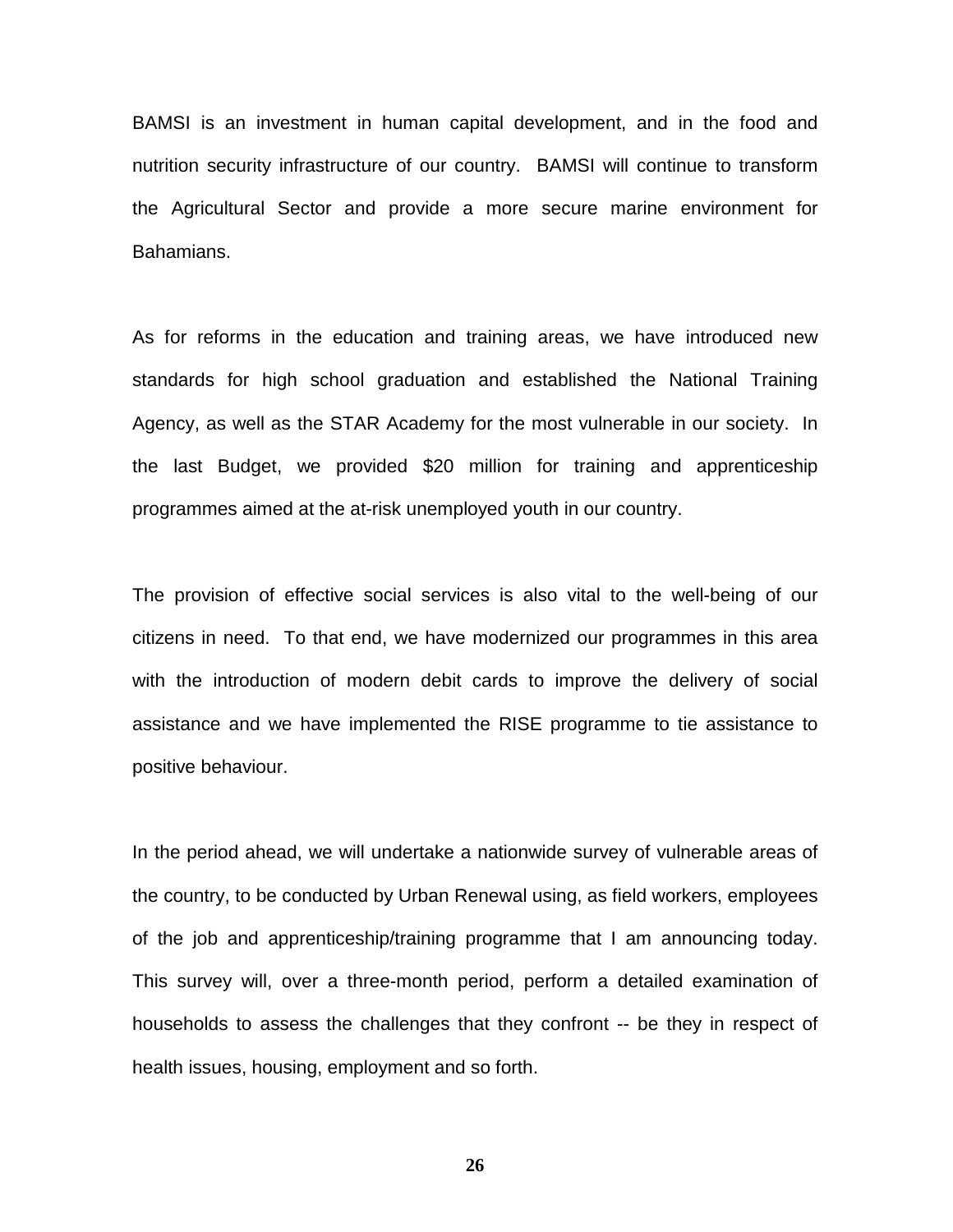The concrete results of the survey will be made available to the Bahamian public and will serve to supplement the other data that are currently available to policymakers. That, in turn, will assist in the formulation of effective socioeconomic interventions by the Government to the major challenges confronting the citizens of our nation.

#### *Governance*

Mr. Speaker,

The Governance pillar is about the institutions that serve the vital needs of citizens and underpin their rights and freedoms in a stable and secure environment. We have thus embarked on a process to transform the way in which strategic planning is implemented at the centre of Government. Our view of planning has evolved to more fully encompass strategic thinking as we prepare for today and the future.

In a nutshell, we have placed planning and results-based management at the forefront of the activities of Government so that we can achieve the very best opportunities for the people that we serve. Indeed, strategic planning will allow us to successfully take ideas from conception to execution, considering all of the known available options and alternatives and recommending the best approach.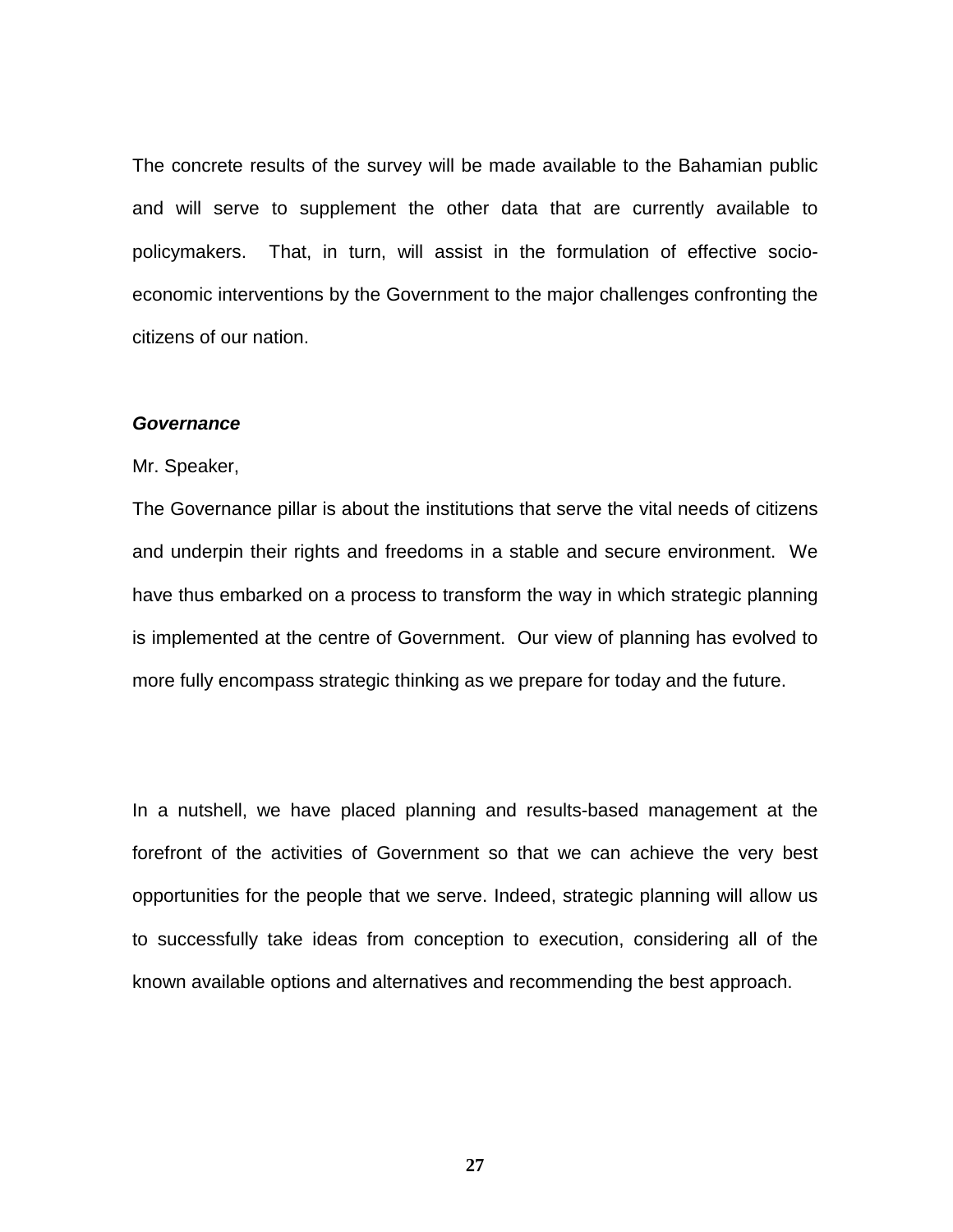This represents a sea-change in our public policy formulation procedures built around a "Centre of Government" approach to planning within the Office of the Prime Minister, including the development and institution of an effective planning and monitoring tool and a governance mechanism to ensure that planning and execution are properly implemented.

We have also launched a wide-ranging reform of our Public Financial Management System that will have a positive impact on the performance of the public sector, including a more transparent and efficient public procurement system.

The implementation of the new Chart of Accounts by the end of the next fiscal year will allow tracking of expenditure at the level of projects and programs. It will also allow expenditure to be tracked by geographic location. This is especially important given the obligations under the Hawksbill Creek Agreement.

To facilitate this implementation, the Government will upgrade its IT infrastructure to will allow for the modernization of the existing systems. However, I wish to stress that this investment does not mean that the Government will not pursue the complete overhaul of its public finance system that is still slated to commence in the upcoming fiscal period.

In the area of citizen security, we have sought to modernize our law enforcement system through the provision of additional officers and equipment to the Royal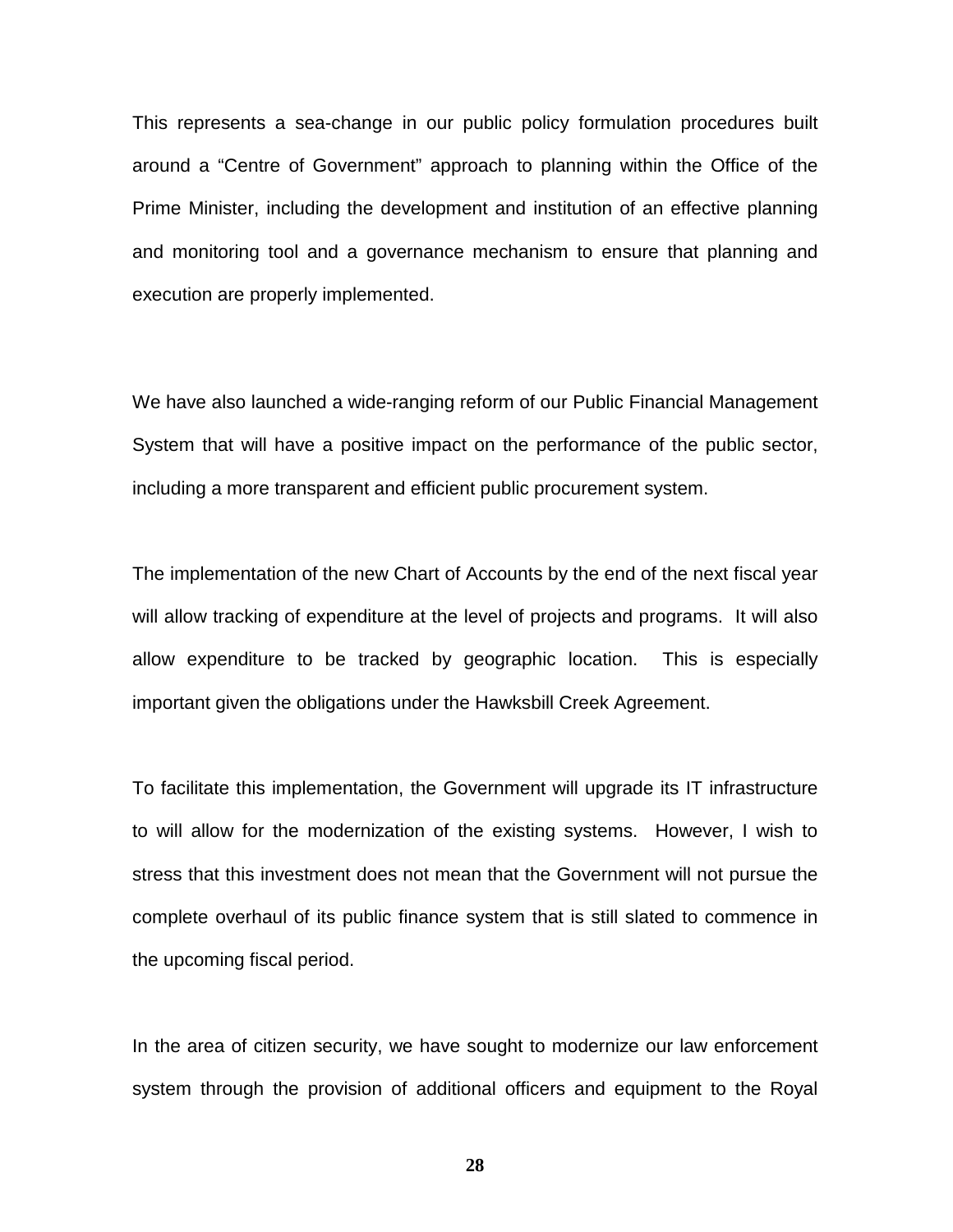Bahamas Police Force; to modernize our prison system with legislation to address recidivism and improve rehabilitation; to reform our judicial system with the addition of ten new courts and additional legal officers to reduce system backlogs; to modernize our national defence system with investments of over \$250 million on new fleet and bases for the Royal Bahamas Defence Force; and to modernize our immigration system with investments of over \$20 million.

#### Mr. Speaker,

My Government's Swift Justice initiative is bearing fruit. Conviction rates have more than doubled -- from 31% in 2012 to 63% in 2015. One hundred and ten more cases were tried in 2015 compared to 2012. Seven murder cases were tried within one year of charge. And the backlog continues to steadily decrease. 21st century technology is being used to link witnesses from the Family Islands and internationally by video, saving time and money, and new witness anonymity protections allow for witnesses to testify by disguising their voices and obscuring their faces over video link.

As well, the Office of the Attorney-General had a most productive year in 2015. Tracking and monitoring improvements and inadequacies have enabled strategic response and planning. In addition to providing for the 10 criminal courts to sit concurrently, resources have been provided for a revamped court reporting unit to improve the timely provision of transcripts as well as to establish an Office of the Public Defender.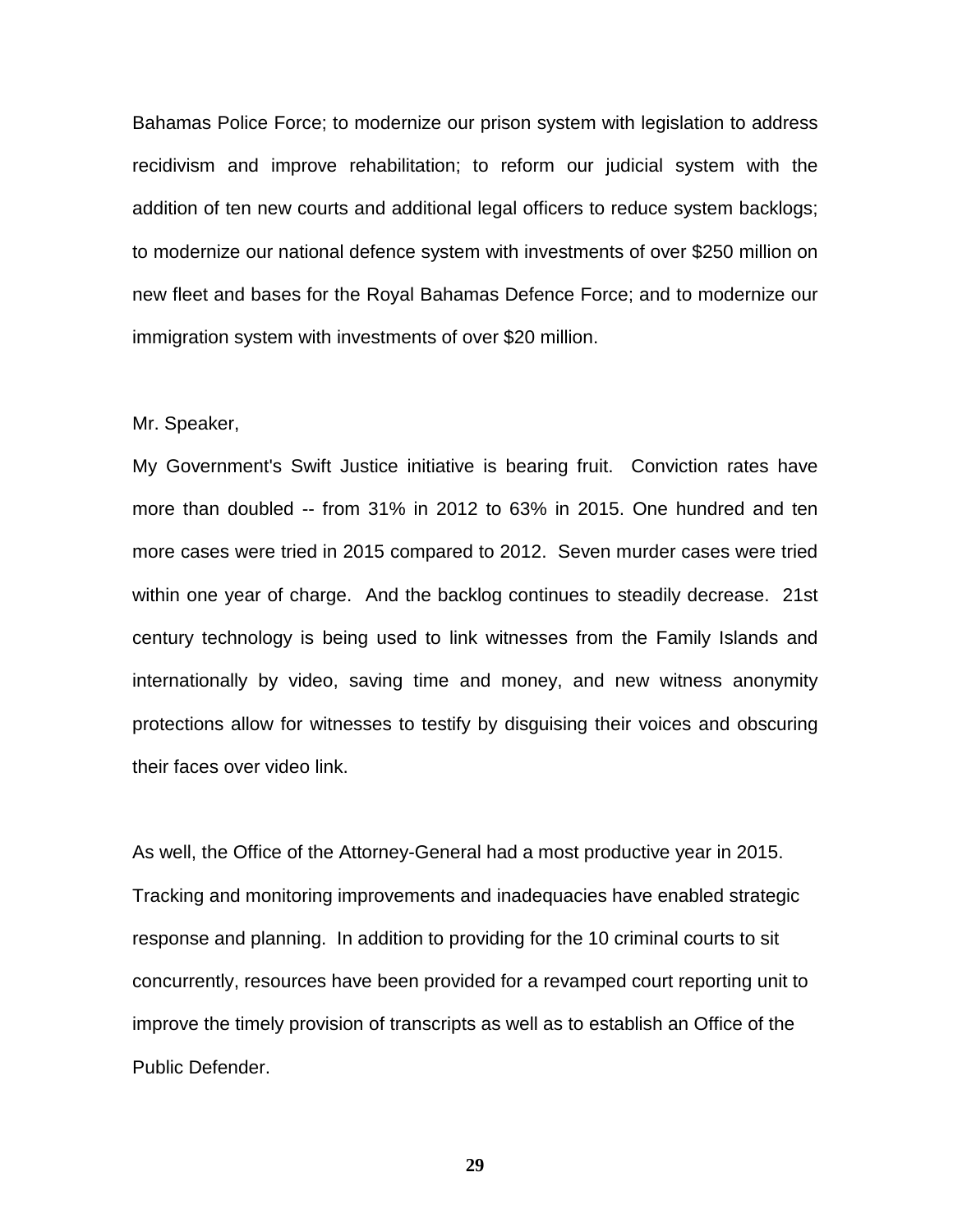The public can expect continued improvement in outcomes as we all work together to eliminate inefficiencies in the system.

The Government of The Bahamas has also expended significant sums of money to acquire and install cutting edge technologies in our fight against crime. These investments were made in Ballistics, Digital Biometrics, Long Term Evolution Communication Technologies, Collaborative Enterprise Solutions, Integrated Justice Solutions, Electronic Monitoring Solutions, and Closed Circuit Television Solutions (CCTV), and other cutting edge technology.

To date, the new technology includes a state-of-the-art, multi-agency Smart-Net Integrated Trunking Communication System, which is designed for Public Safety. The system is shared among eighteen (18) government agencies and also serves as an emergency communication system for the National Emergency Management Agency (NEMA).

In 2014, the ASTRO Digital Trunking System was further upgraded at a cost of \$6.1 million. This allowed for a significant decrease in power consumption as well as the proper tracking and updating of one of our most important crime fighting tools, the patrol cars.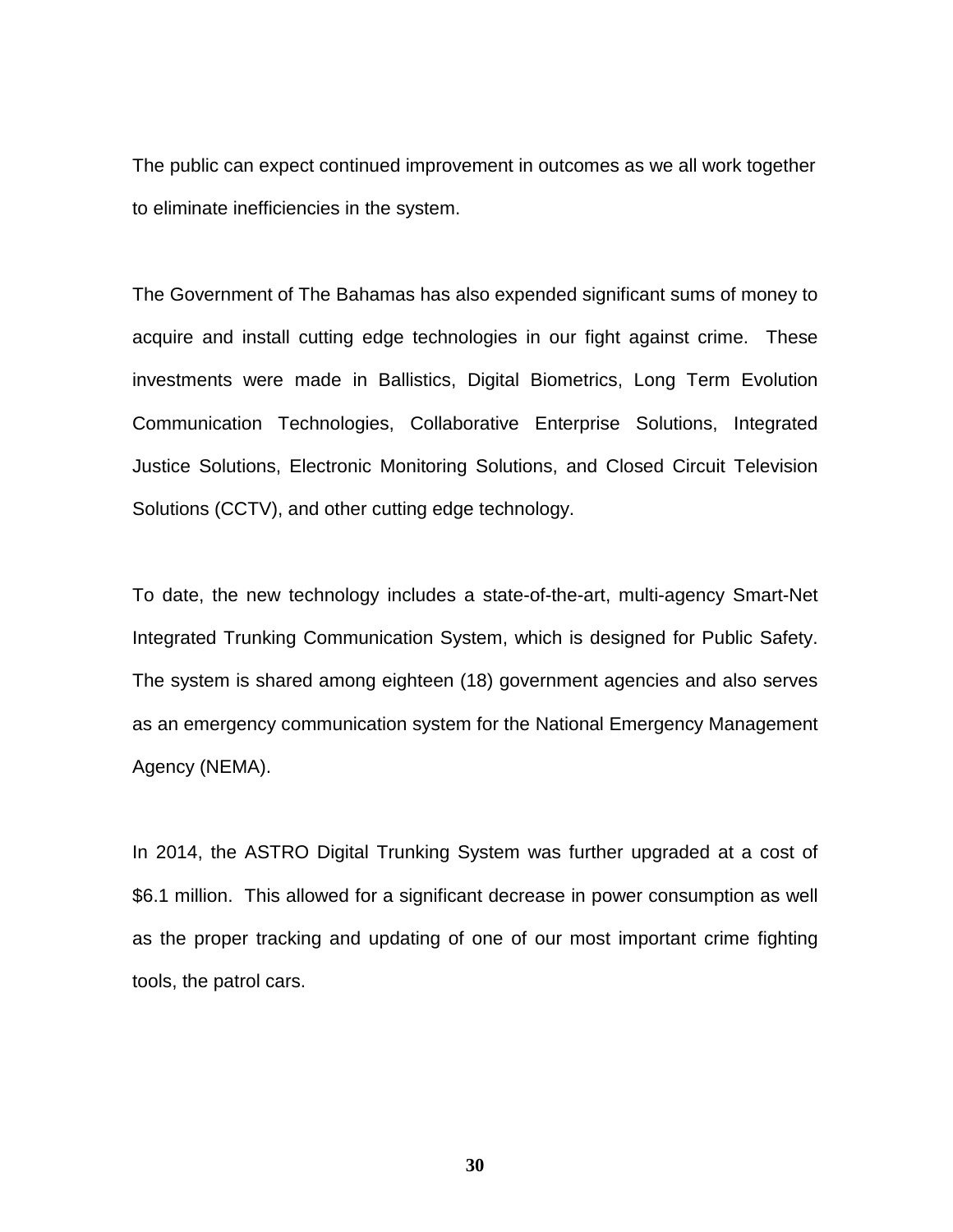With all the upgrades and enhancements, further investments to maintain safety and security were necessary. There is now the ability to text to 919, and send videos directly to the Police Control Room. Currently, the systems are segmented and are standalones. The new system will integrate the Automatic Vehicle Location (AVL), Dispatch and 919 platforms for use and operation from a single point.

The Government has also invested \$4.5 million to install two hundred and fortythree (243) cameras, mainly in the downtown area and hot crime spots of New Providence. All video feeds are sent either wirelessly or via fiber optics to a secure server located at the Police Headquarters. The camera feeds are integrated with other incoming data sources, such as behavioral analytics systems and computeraided dispatch (CAD), creating a common real-time operational dashboard.

This offers the ability to easily integrate with third-party data and camera systems (public or private). These additional systems can enhance law enforcement's visibility into key areas of the city without large investments in additional assets. The base platform can be expanded and has the ability to add multiple smart function items, including Facial Recognition, Gun Shot Detection/location and License Plate Recognition.

There has been much success thus far with the CCTV system. The Government is currently in discussions to expand the system to over one thousand cameras, which is expected to cover essentially all the exit/entry points in Nassau.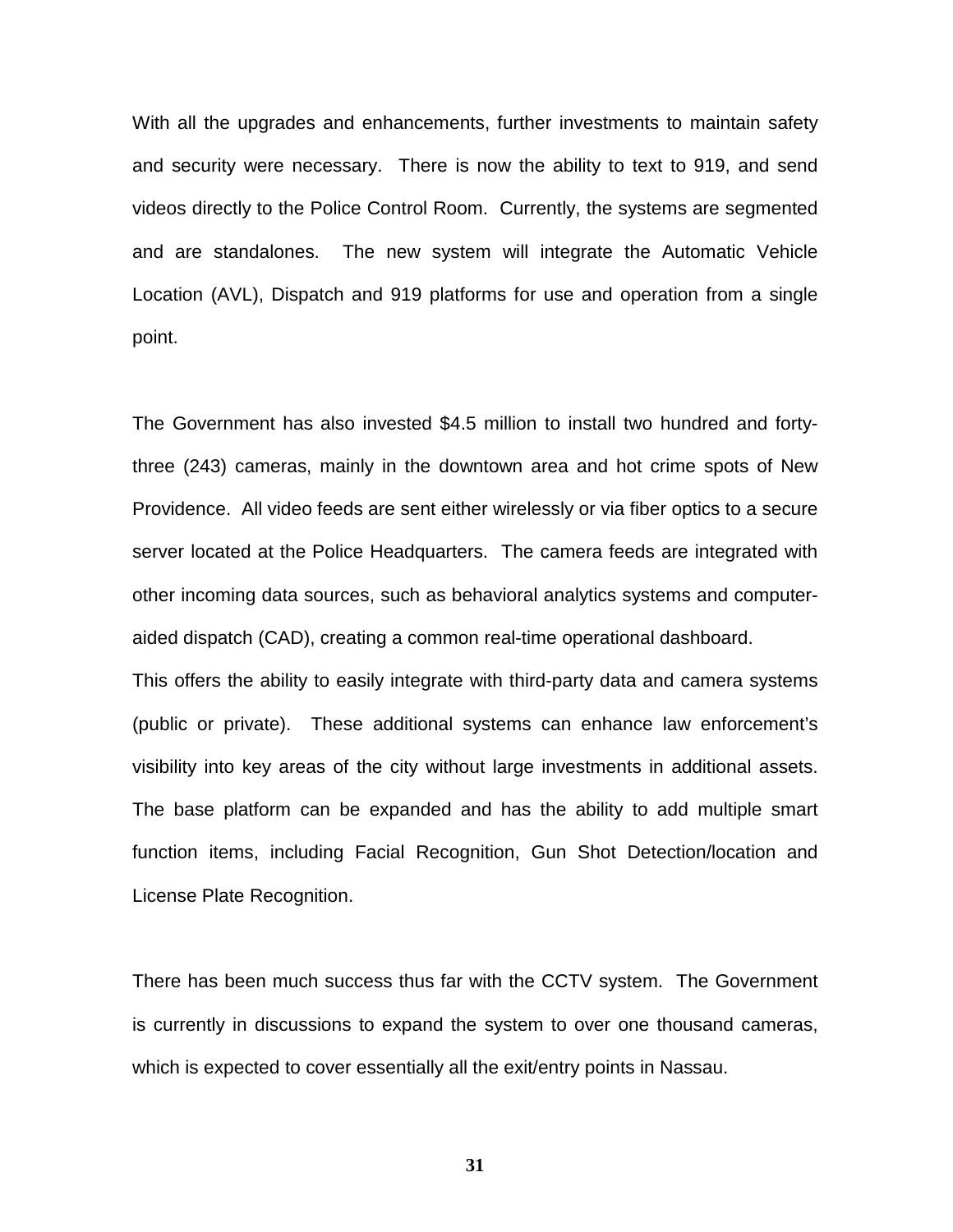To further protect the borders of The Bahamas and enhance national security, the Government is actively pursuing the use of Unmanned Aerial Vehicles (UAVs) with high-resolution imagery. This technology is intended to improve upon the interdiction of drug traffickers, poachers, smugglers, human traffickers and illegal migrants. It will also improve upon the search and rescue missions.

As well, a state of the art Police and Fire Station is well on its way to completion in Freeport, Grand Bahama. Expanded and newly refurbished facilities are being made available for a Police Station in Lower Deadman's Cay, Long Island.

An Agreement has also been reached with the New Providence Development Company Limited for the purchase, by the Government, of properties at a cost of \$2.1million to establish a Police Station in southwestern New Providence. In addition, the number of Police Reservist Officers has been increased by 200.

And the maximum number of hours worked by Police Reserve Officers, for which they are paid, has been increased from 150 to 200 hours per month.

We expect that the additions of the expanded use of technology by our law enforcement officers will significantly improve their crime fighting capacity as well as prove to a determent to crime.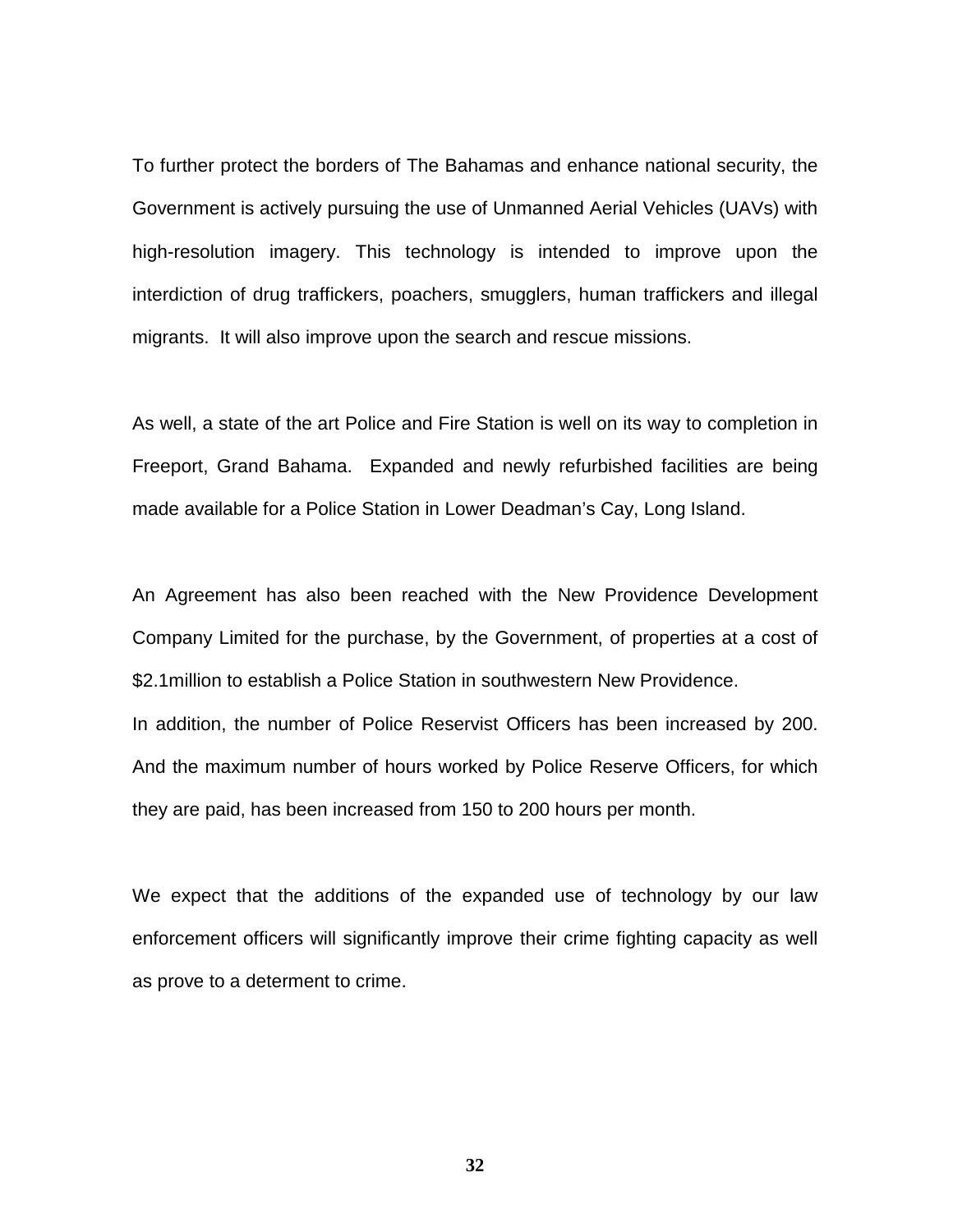As for the Royal Bahamas Defence Force, the Government, in 2013, earmarked some \$232 million under the Sandy Bottom Project towards equipping and decentralizing the Defence Force to increase its overall efficacy.

This investment -- the largest capital outlay of its kind in the history of The Bahamas -- was necessary in light of the myriad of threats confronting our nation. These security threats are compounded by an aging fleet, shortage of personnel, and limited bases, to name but a few. To resolve these issues that dilute the effectiveness of the Force's efforts, major changes are being implemented within the Defence Force. These changes include:

- the decentralization of the Defence Force;
- the augmentation and modernization of the Force's fleet and bases under the Sandy Bottom Project; and
- and the accelerated rate of recruitment of personnel.

The final two (2) of nine (9) patrol crafts are slated to arrive in The Bahamas in August of this year, and the agreed completion date for all civil works, including the construction of buildings and quay walls in Coral Harbour, Inagua and Ragged Island, is scheduled for October 2016.

The people of The Bahamas are reaping positive returns on this sizeable investment. HMBS Lignum Vitae and HMBS Lawrence Major have both intercepted and apprehended undocumented migrants and have provided vital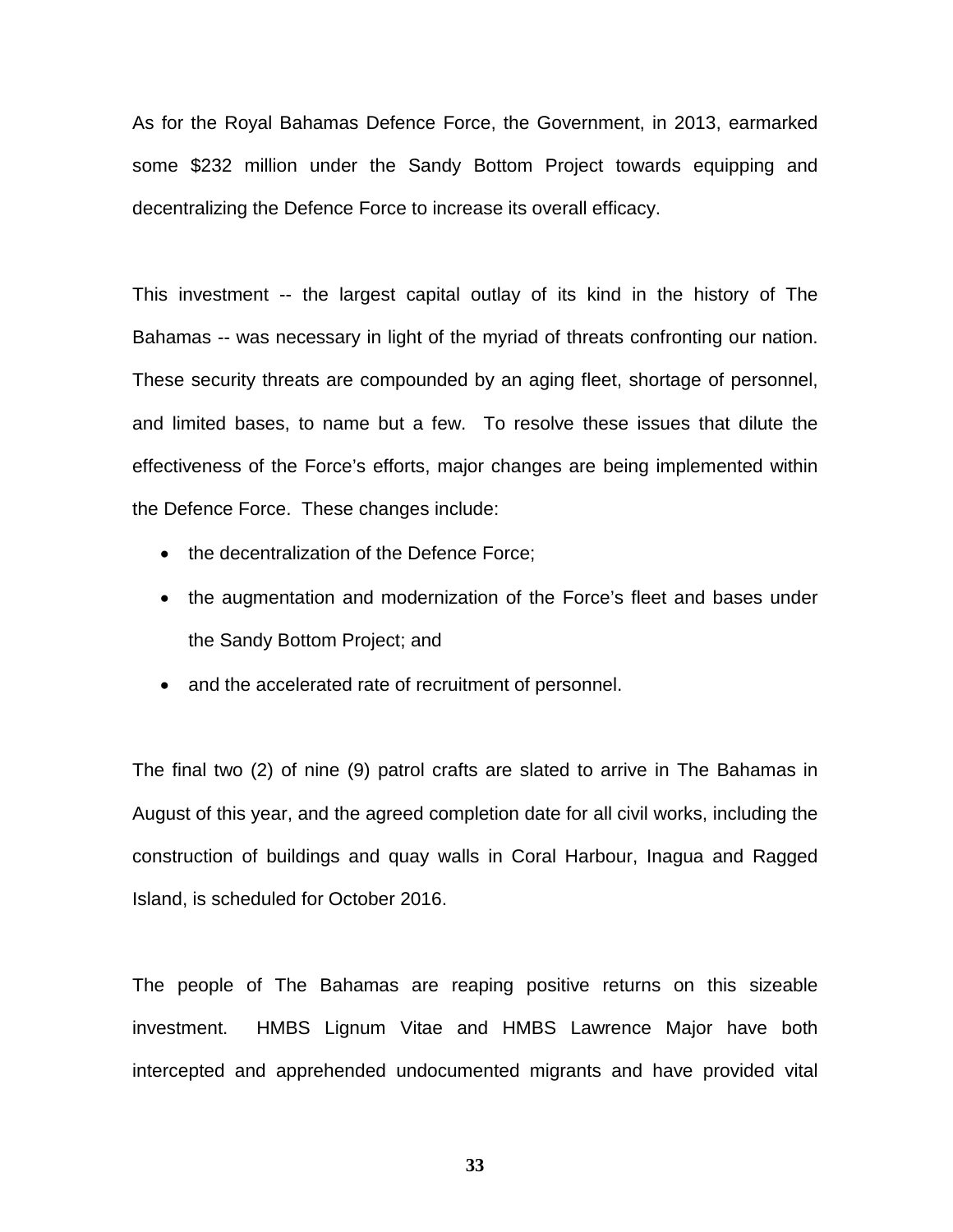assistance in bringing relief to persons affected by Hurricane Joaquin in the Family Islands.

More specifically, Her Majesty's Bahamian Ship Lawrence Major, for example, apprehended over forty undocumented migrants in February of this year. This 185-foot vessel has also assisted with disaster management efforts in delivering relief supplies and reconstruction materials to islands that were adversely impacted by Hurricane Joaquin. The 17- container Mobile Base with disaster relief equipment was also deployed to Crooked Island where it provided food, water, technical and medical support to residents on that island for a four-month period.

The strategic deployment of the new patrol crafts has seen the significant reduction in poaching incidents. Indeed, our fishermen have reported increases in their catch/ harvesting.

Finally, the Defence Force has implemented *Operation Secure Shores* with increased patrols of the borders of New Providence such that there has been the detection and apprehension of persons suspected of planning criminal activities and / or criminals have been apprehended with the assistance of the Police Force.

#### *Natural and Built Environment*

### Mr. Speaker,

I now turn to the third key pillar of development, namely the Natural and Built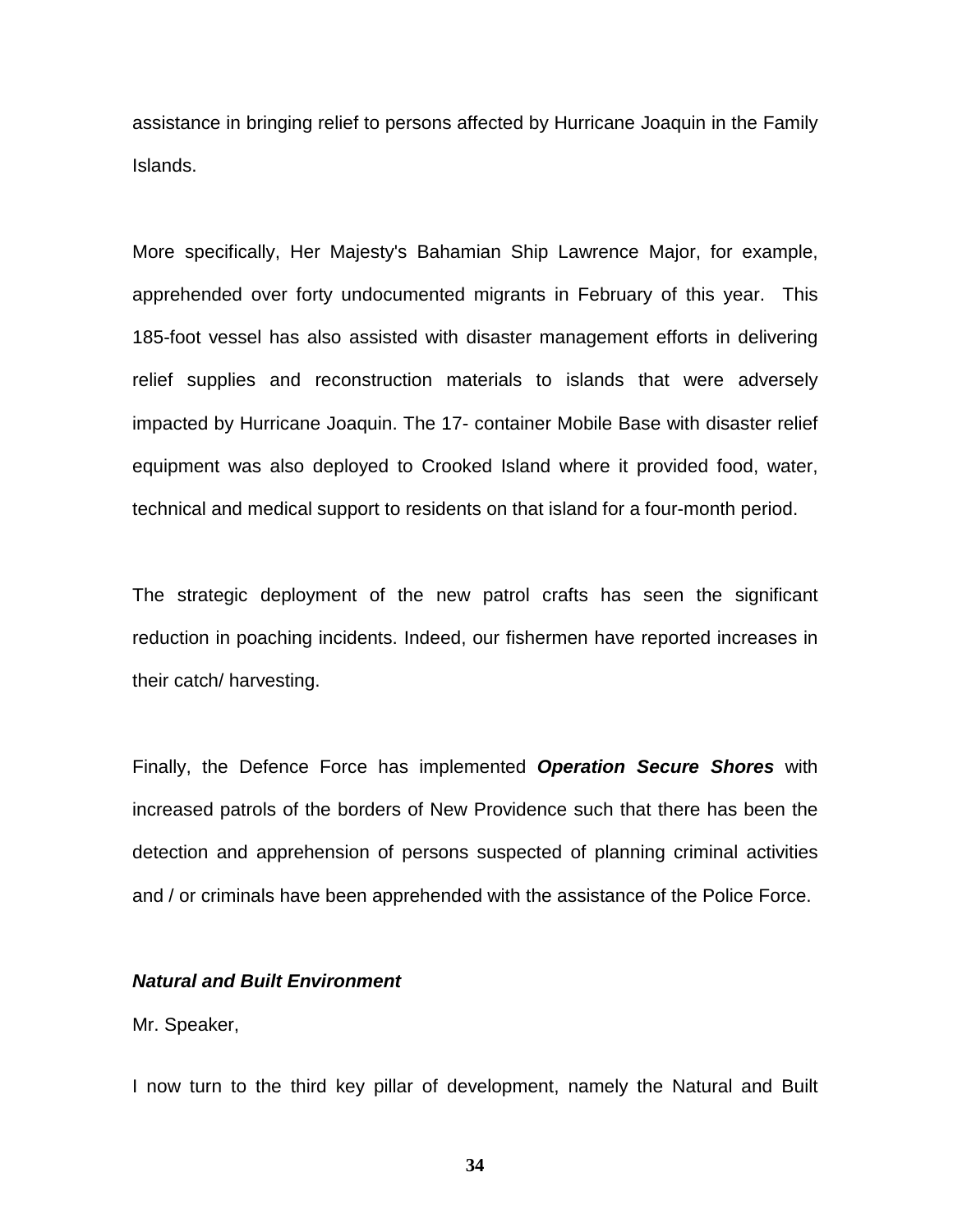Environment. The health and sustainability of the natural environment are critical to the physical well-being of individuals and the support system for a modern economy. Of a number of initiatives in this area, I would signal efforts to reserve Marine Protected Areas which have resulted in our meeting the target of 10 per cent reservation of the marine and coastal areas as protected zones. Efforts continue to identify the near shore and marine areas for the next 10 per cent of the 2020 Challenge for The Bahamas to protect 20 per cent of its near shore and marine environment. We are as well developing an Environmental Youth Corps that will employ our youth and prepare them for so-called green jobs within the National Park and protected area system.

In the area of oil exploration, the new Petroleum Regulations include an expanded emphasis on environmental protection.

As for the built environment, I have of course spoken at length in the recent past about the important role to be played in this area by Public-Private Sector Partnerships. In the last Budget, we provided seed capital to support up to \$200 million in such new projects across the breadth of the nation. These will cover roads and bridges; airports; new and refurbished Government buildings and repairs of existing Government buildings; and health care infrastructure and schools.

In this vein, I would note that Grand Bahama Power has embarked on an ambitious programme to switch all of their streetlights to LED bulbs. This both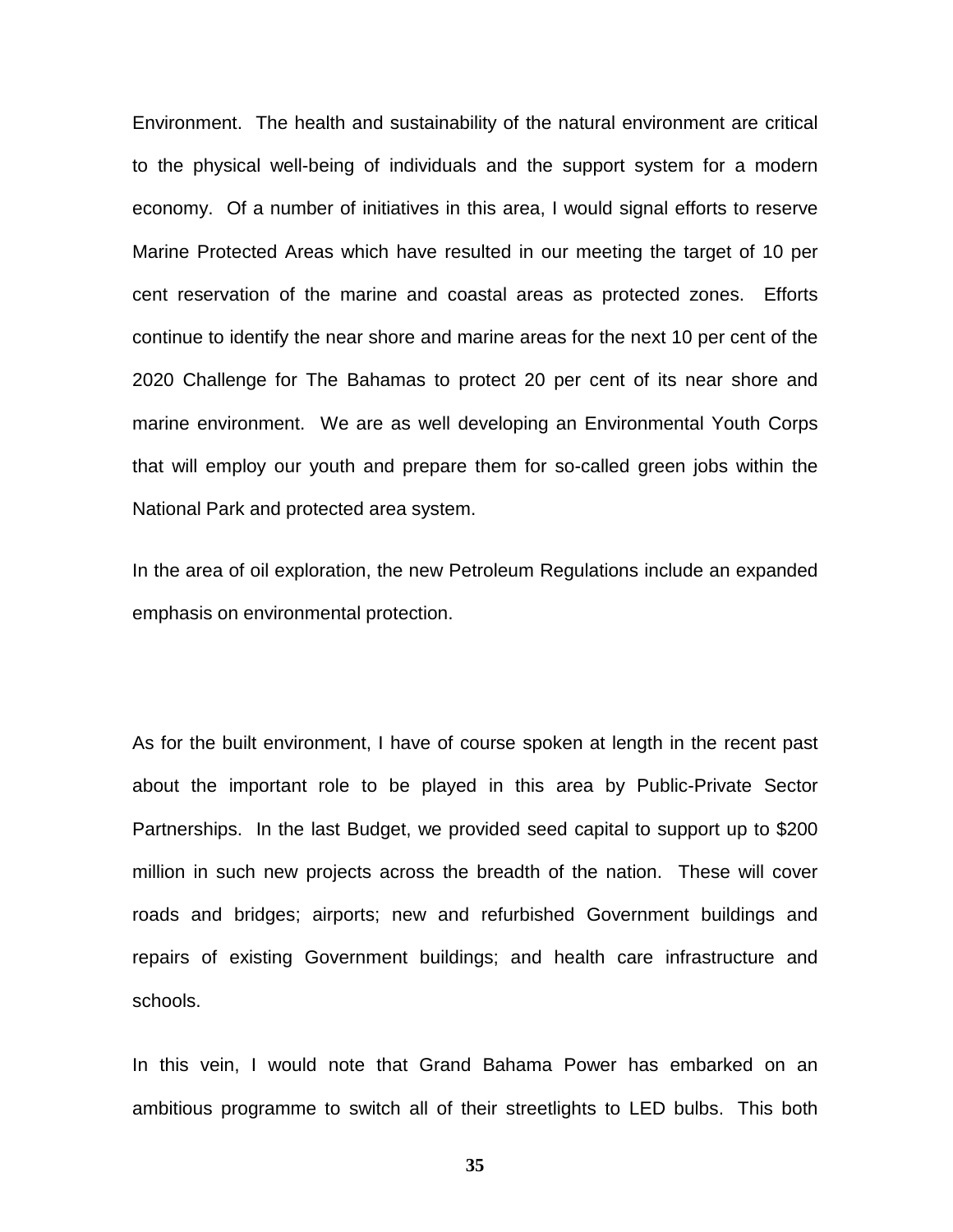saves in power consumption and improves road and public safety. The Government will seek to do the same within this fiscal year for public buildings and all streetlights in New Providence, through a public-private partnership. The financial savings from lower power consumption will be used to expand street lighting in major Family Island thoroughfares through the fiscal year.

We have also endeavoured to modernize our nation's aviation system with significant investments in the upgrading of our aviation infrastructure in both New Providence and the Family Islands and with an investment of over \$100 million in the re-fleeting of Bahamasair.

# *The Economy*

# Mr. Speaker,

As for the fourth pillar of development, a dynamic and vibrant economy supports the creation of employment opportunities and the generation of wealth for our citizens. To that end, my Government has, as I mentioned earlier, implemented significant budgetary and fiscal reforms to redress the nation's public finances and enhance confidence in The Bahamas as an attractive location for investment. The myriad new foreign investment projects, of all sizes and locations across the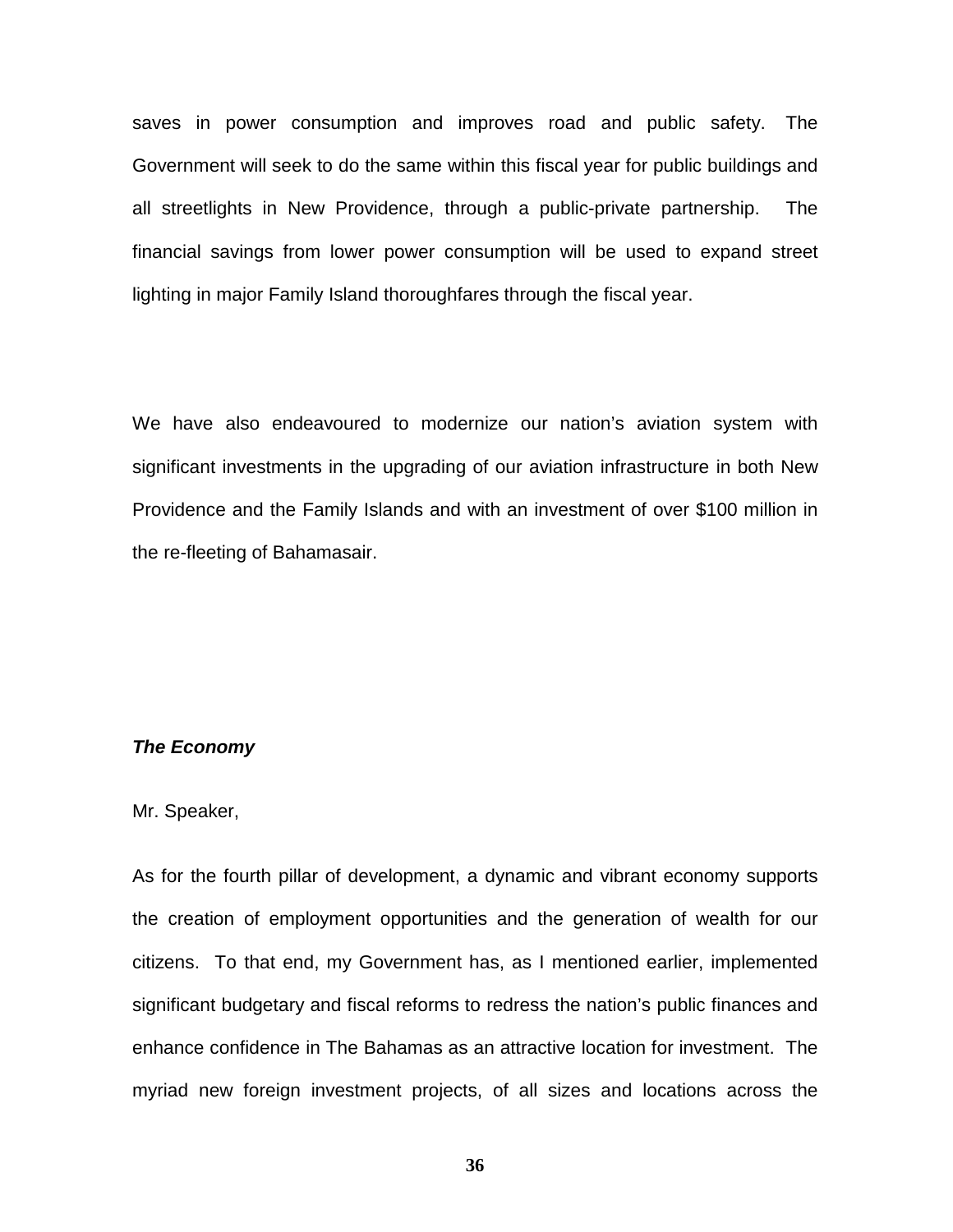nation, attest to the success of our strategy in this area. I will return to a fuller discussion of these projects shortly.

# *Modernizing Tax Administration*

Mr. Speaker,

We have also implemented the most important tax reform exercise in the history of our nation, with the introduction last year of a Value Added Tax, in combination with the reduction and elimination of other taxes. As well, we have launched major reform exercises in respect of the administration of our major taxes. Not only will these measures lead to an enhanced revenue yield from our tax system but they will also lead to enhanced efficiency and growth of our economy.

The Customs Modernization Programme is continuing, with Customs committed to processing all entries electronically as of July of this year. In addition, Customs aims to have the online payment of entries by September, using the same payment methods utilized for VAT.

Customs enforcement will commence operations of a canine unit in both New Providence and Grand Bahama this summer. This complements the recently established Marine Unit and improves the ability of the Department to address law enforcement challenges. In addition, the number of X-ray machines will be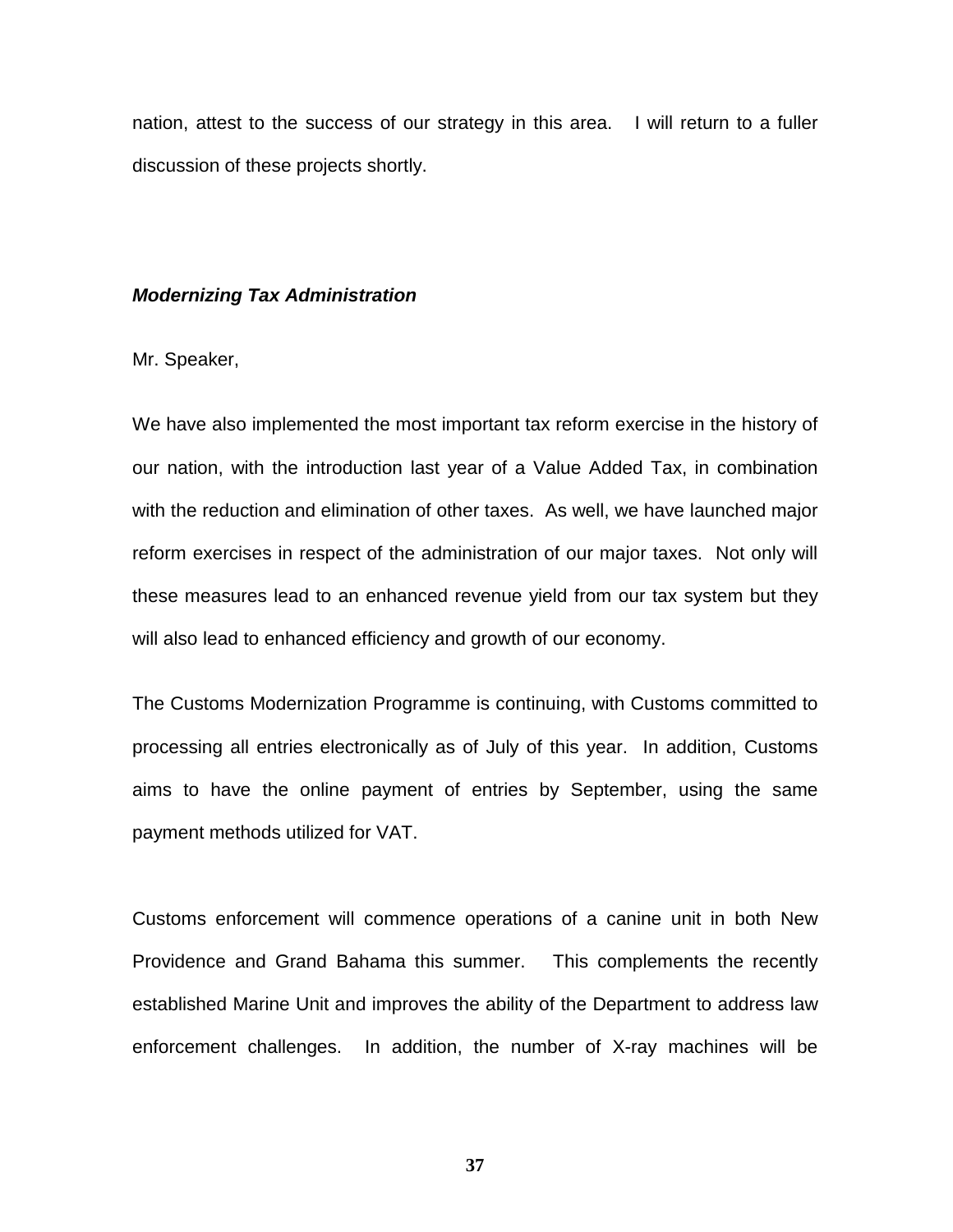expanded to all major ports of entry, to increase the ability of Customs to conduct more non-intrusive searches for contraband.

To comply with FATF and CFATF requirements, Customs will also commence currency declaration procedures in June for individuals leaving the Bahamas with more than \$10,000 in cash.

As well, a vendor for the Electronic Single Window system will be selected by the end of this year. This will make the entire Customs process automated and create a one-stop shop for importers. Like many of the reform initiatives, this is being funded through an IDB loan.

In July 2015, the Department of Inland Revenue (DIR), which previously comprised the Real Property Tax and Business Licence Units, merged with the VAT Project Unit. The DIR also relocated to new modern facilities located at the Shops at Carmichael Plaza, Carmichael Road.

The Department has modernized Real Property Tax by implementing a Property Tax Computer-Assisted Mass Appraisal (CAMA) software. The new Tyler is a World software was launched in December 2015; and shortly, also in conjunction with Tyler Technologies, the Department will embark on a programme to update its data collections and imaging. The aim is to increase the number of registered properties and bring greater equity in both the assessment of properties and the overall Real Property Tax System. Currently, there are 99,556 properties on the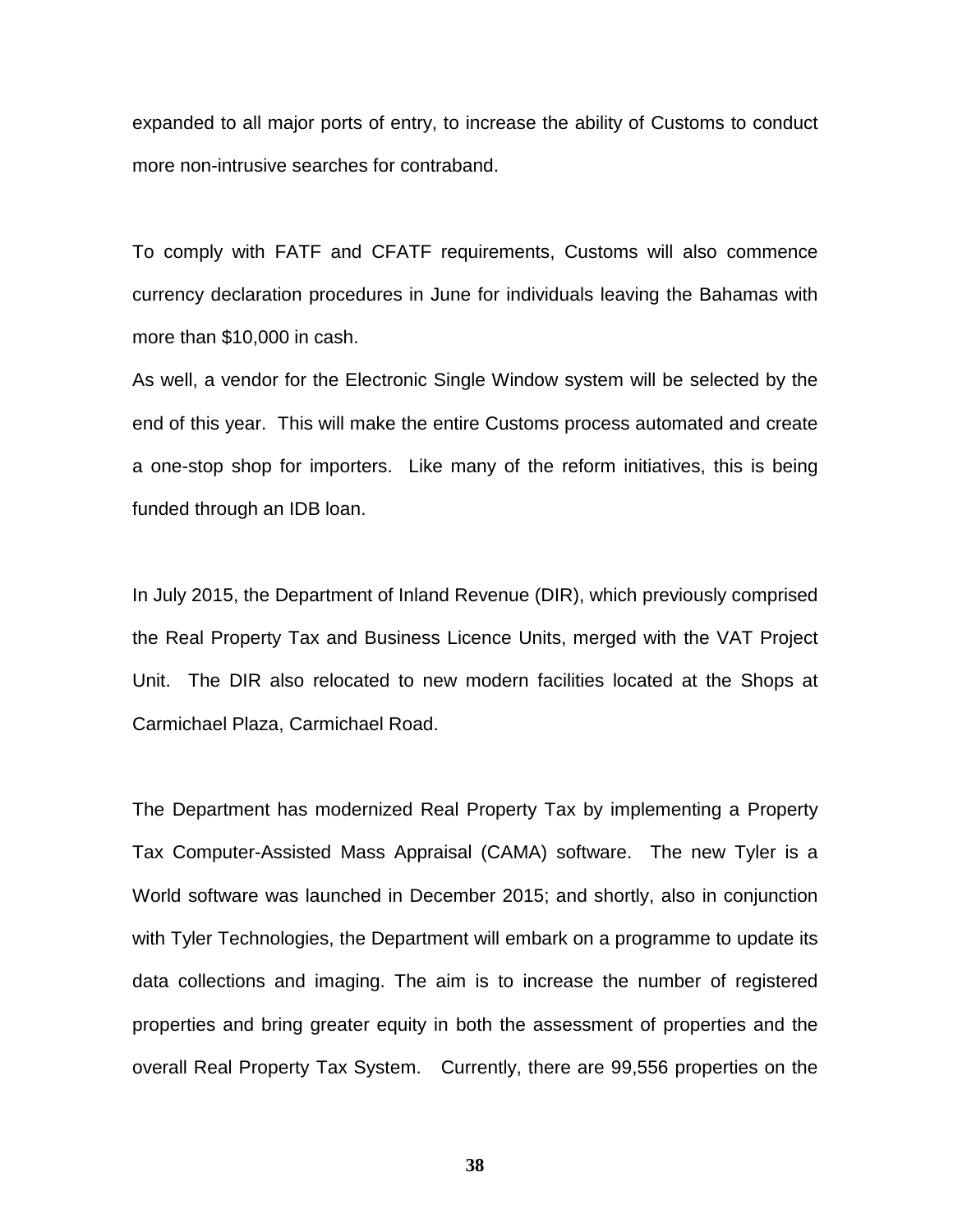property tax register, with 12.6 per cent classified as residential, some 57.2 per cent as owner-occupied, 23.6 per cent as vacant land and roughly 6.5 per cent as commercial properties.

A total of 43,003 properties are now fully exempted from the payment of property taxes. During this fiscal year, 42.5% or 24,008 of taxable properties have paid taxes amounting to just over \$100 million.

There were several property tax initiatives introduced in July 2015 which included a 10% discount for property owners who pay their taxes in full by March 31 and a fifty percent discount for Senior Citizens on their Owner Occupied property bills. The reform of the property tax system is an extended process, made complex by historical underinvestment, but the Government is committed to delivering to the public a fairer tax, one with a broadened base that will allow all taxpayers to benefit from a lower tax rate.

The Business Licence was first implemented in The Bahamas in September 1980. Over the past thirty plus years, the processing system has remained virtually the same. In 2015, a determined effort was made to modernize the Business Licence process by having it converted from manual to fully automated. In this regard, significant progress has been made. Applications for new licences and renewals of existing licences are now processed online and this is supported by either online payment or direct payment through the banking system.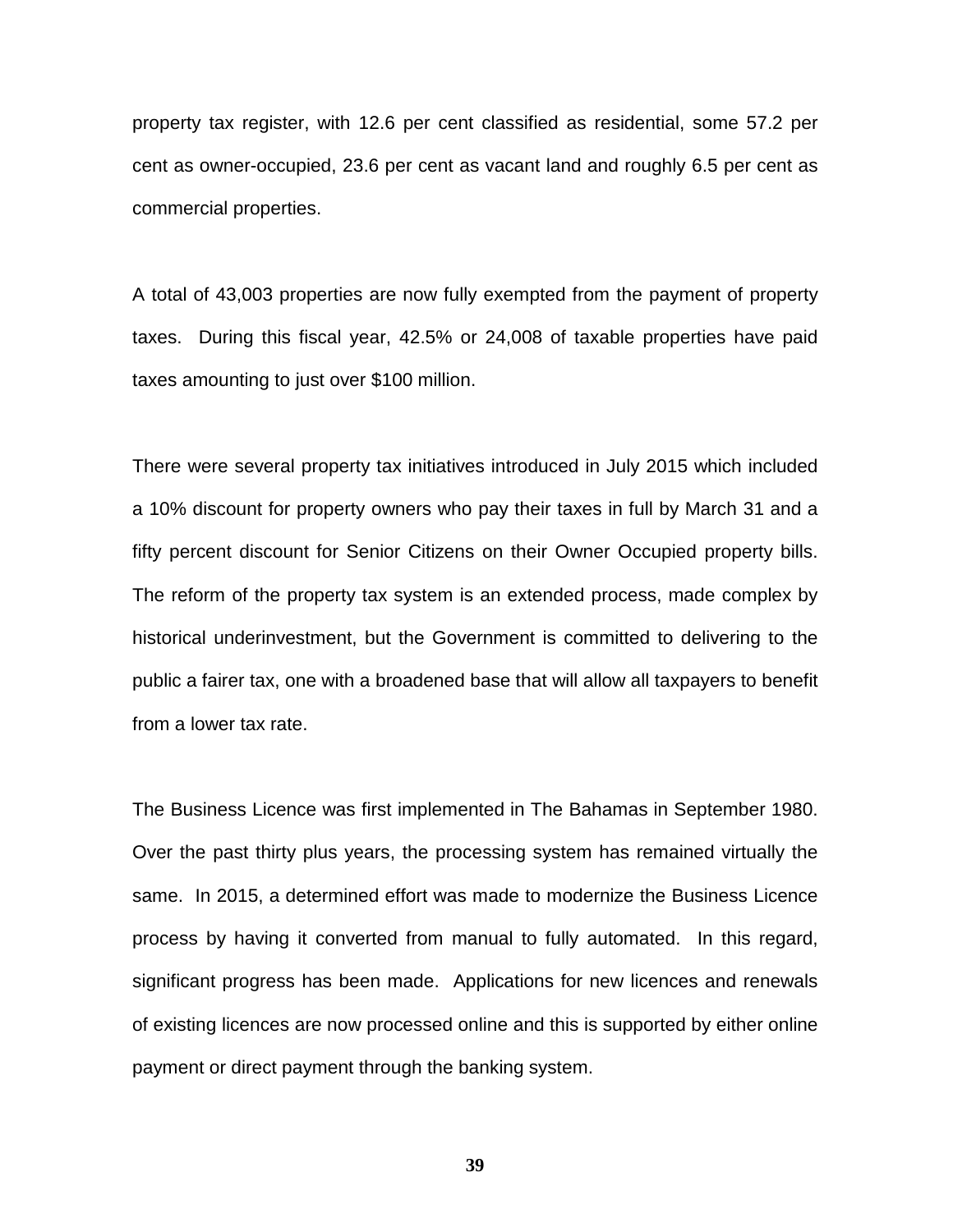Additionally, communication with clients is conducted online and customers can now print their own licence upon paying the prescribed fees. This can all be achieved without the customer having to physically visit the Business Licence office. Licences are also now issued with a barcode that allows for easier verification of authenticity. While there have been some growing pains, it is acknowledged that there have been marked improvements over the manual system previously operated.

From January 2016 to the present, the department has approved 10,430 licences, almost 70 per cent of which are for businesses with turnover of \$50,000 or less. Another roughly 20 per cent are for those with turnover from \$50,000 to \$500,000 and some 12 per cent or so for those with turnover from \$500,000 to \$5 million. Licencees with turnover in excess of \$5 million number 265.

Business Licence revenue collected, thus far for the current fiscal year, is just under \$92 million. The focus is now on education to allow businesses to improve compliance, as there is still a significant amount of businesses that are not meeting their legal obligations.

Mr. Speaker,

VAT performance continues to be strong. There are 6,361 VAT registrants, of which 653 file monthly and 5,708 file quarterly. Almost 80 per cent of the monthly filers and two-thirds of the quarterly filers do file on time. And, of those registrants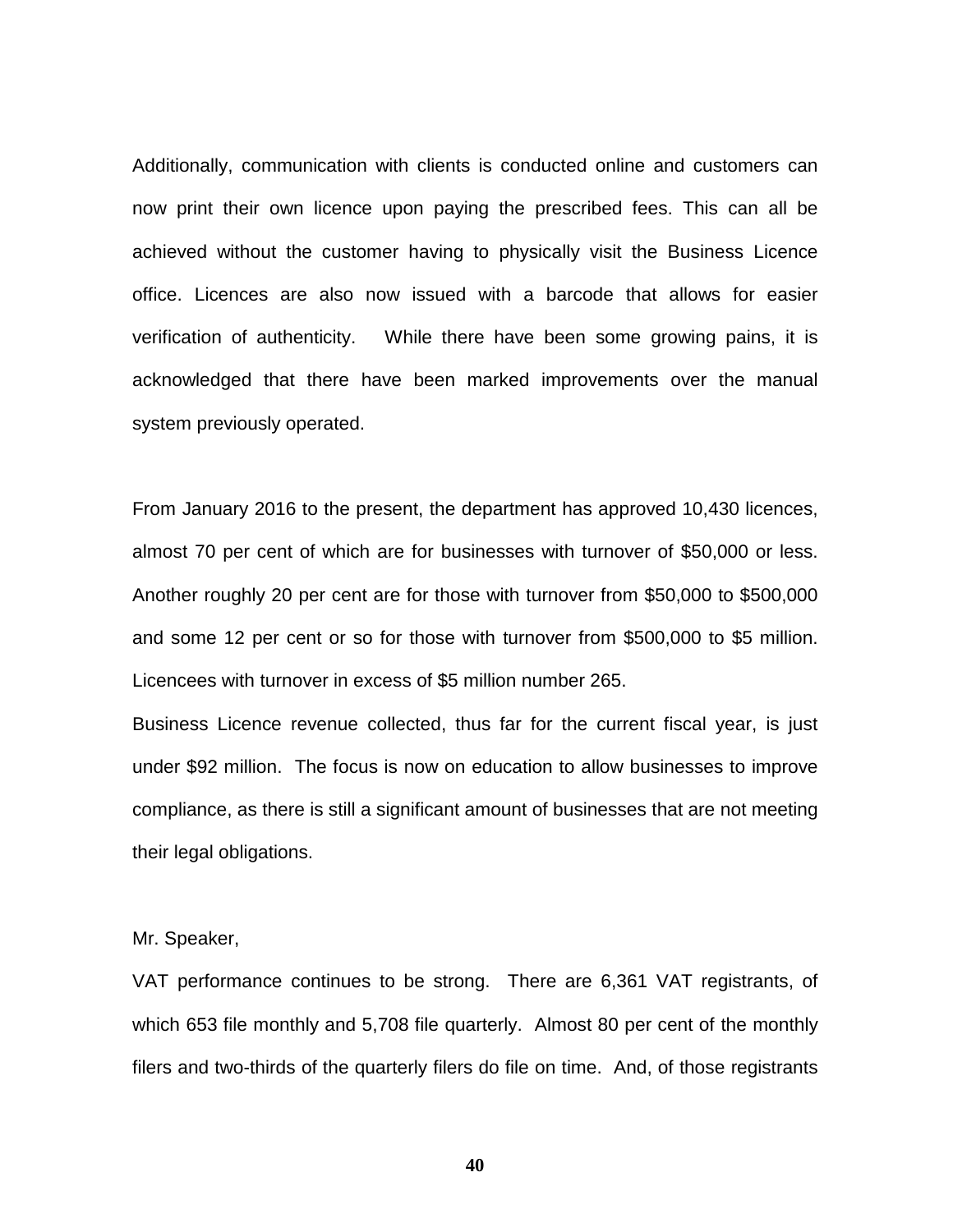that filed, 75 per cent of the monthly filers and two-thirds of the quarterly filers paid on time. Although not all VAT registrants paid on time, over 90 per cent eventually settle their obligations. The DIR processes refunds weekly and has received 1,661 applications, of which \$6.2 million has been paid. The Department is now focusing much attention on improving taxpayer services in areas of refund management and policy responses.

As for the VAT on property transactions and the first home exemption, it is anticipated that applicants for the exemption will be able to apply electronically early in the upcoming fiscal year. This development will lead to an integrated administration of taxes on conveyances and leases.

#### *Modernizing Public Services*

Mr. Speaker,

The Government has also implemented a significant reform of our energy system in the form of a modernized BEC with private sector management. This will result in a more secure supply of electricity, as well as lower prices for both consumers and businesses.

As well, we have implemented communications reform with majority economic ownership of BTC and the award of a second cellular license.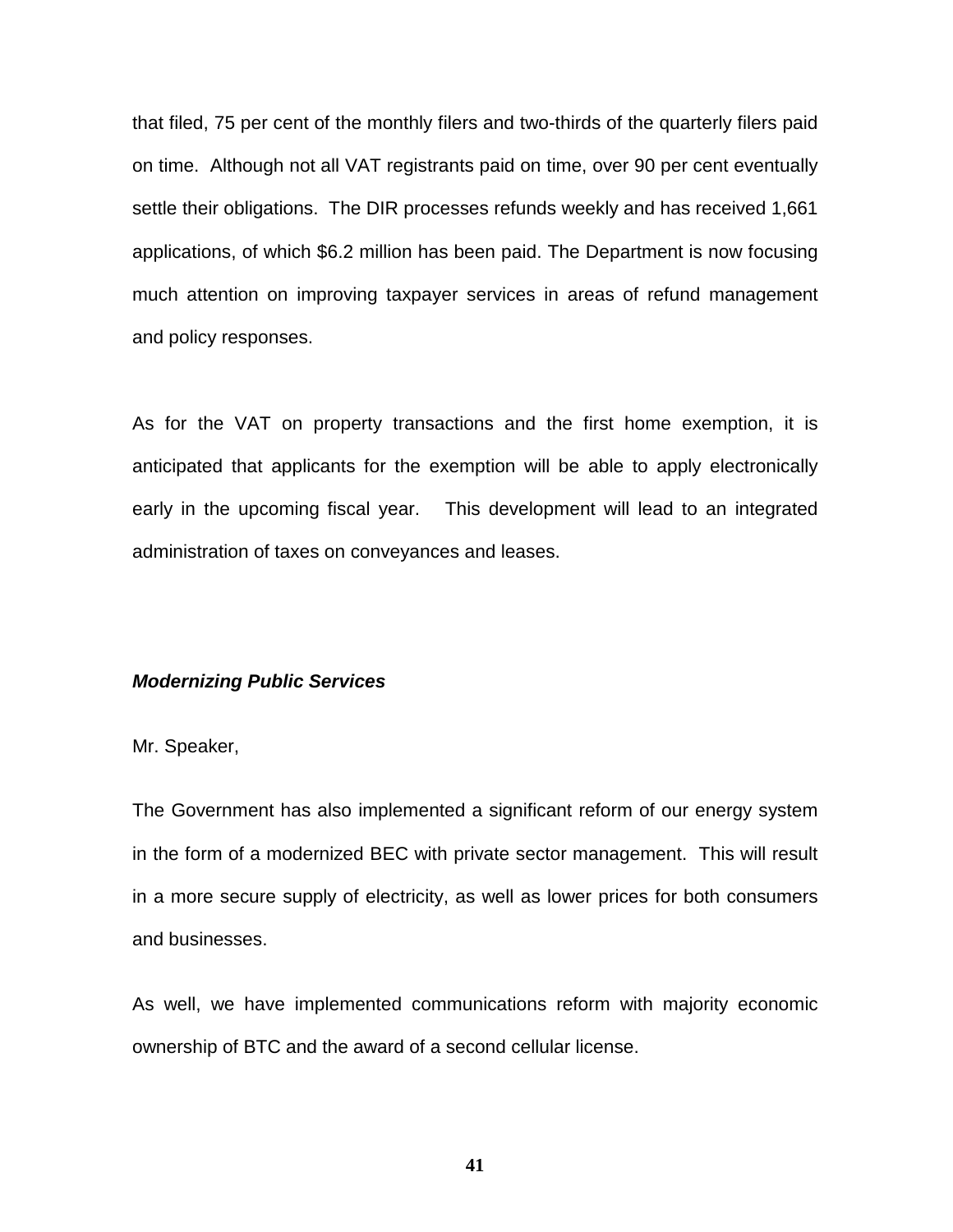# *Cellular Liberalization*

Mr. Speaker,

It will be recalled that, in October 2015, Cable Bahamas Limited (CBL) emerged as the successful bidder in the two-phased selection process to liberalize the cellular mobile market in The Bahamas. This process was initiated by my Government back in November 2014, with a Request for Proposals (RFP) to operate a second cellular mobile network.

By way of reminder, the RFP stipulated that a new Bahamian company (NewCo) would be formed to hold the cellular licences, and that the successful applicant of the process would be a minority shareholder of NewCo. Another Bahamian company (HoldingCo) would be formed as the entity that will hold the majority equity ownership interest in NewCo on behalf of the Bahamian public.

Immediately following the conclusion of the Phase II spectrum auction in October, the Cellular Liberalization Task Force commenced discussions with CBL on the ownership arrangement of NewCo. These discussions have led to the conclusion of a Shareholder's Agreement (SHA) that will govern the relationship between CBL and HoldingCo.

In line with CBL's Phase I commitments, HoldingCo will hold 51.75% of the shares in NewCo and CBL will hold the remaining 48.75%.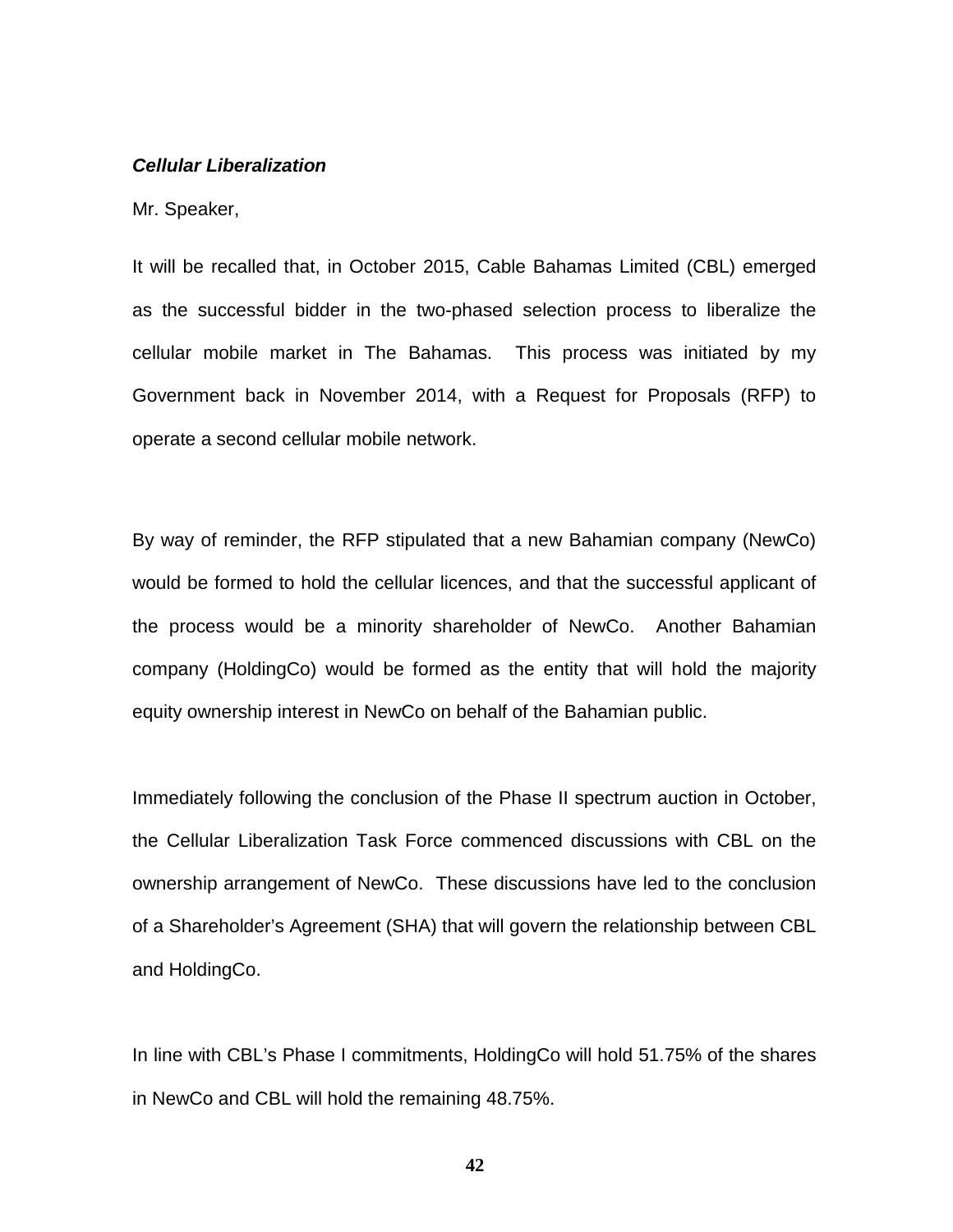# *Licensing of NewCo*

In light of CBL having met the remaining requirements of the RFP, I am pleased to advise that the Government will notified the Utilities Regulation and Competition Authority (URCA) to proceed with the licensing of NewCo. Although CBL will have management and board control of NewCo, HoldingCo will have certain standard market veto rights in order to protect its investment.

The first Board Meeting of NewCo is expected to take place in the coming weeks.

The licence will be awarded to NewCo for a fifteen year period and NewCo's trade name will be disclosed just prior to its launch date later this year.

# *HoldingCo*

In order to facilitate the timely formation and licensing of NewCo, the Government has incorporated HoldingCo with itself as the sole and initial shareholder. Government's shareholding in HoldingCo, however, will only be temporary in nature and a Caretaker Board will be appointed until such time as HoldingCo's shares have been divested.

In the meantime, the focus of the Task Force and its advisor, PricewaterhouseCoopers, will shift to soliciting eligible investors. This process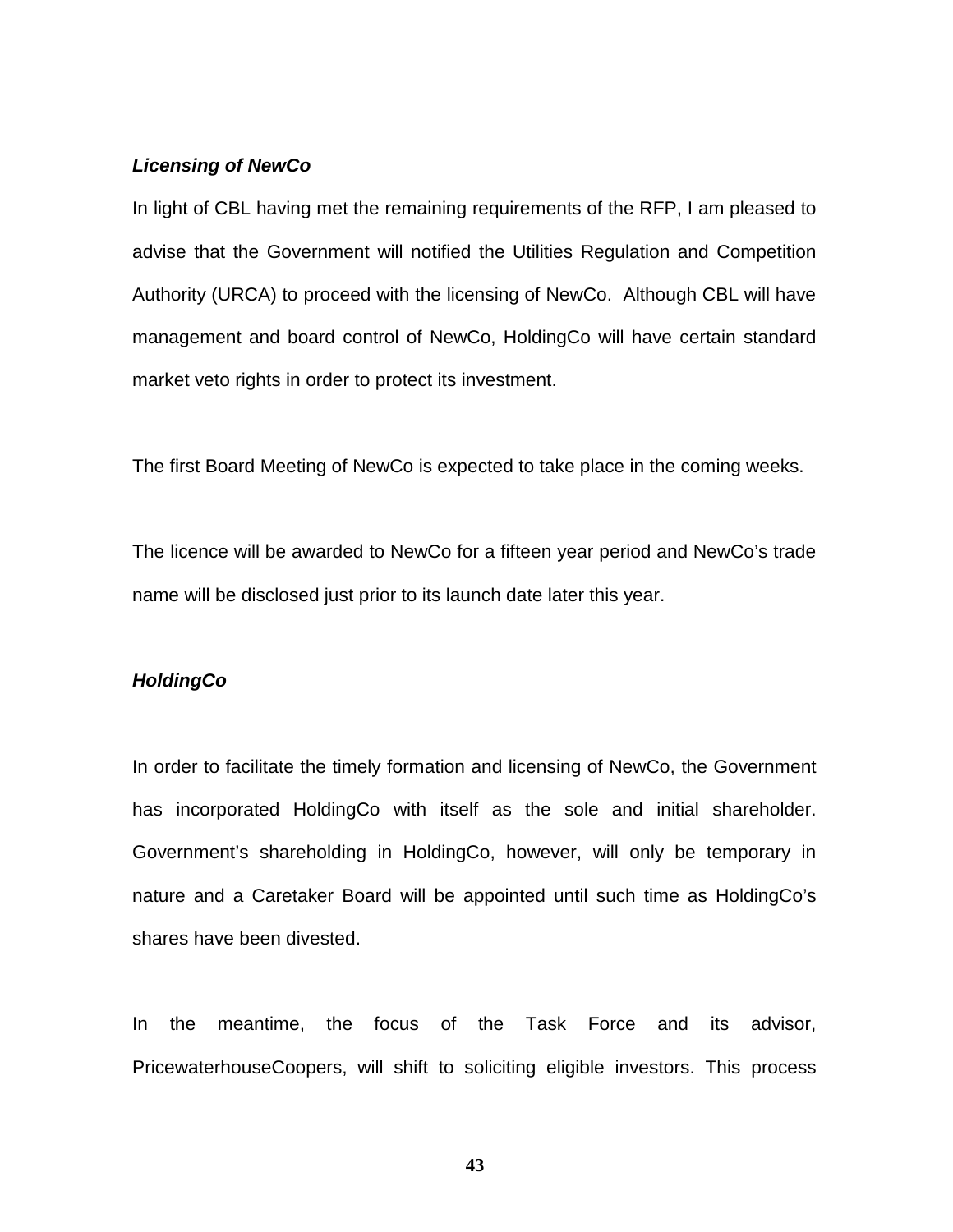however, will not interfere with the timing of NewCo's launch once the relevant licences have been granted by URCA.

It is proposed that HoldingCo's shares will be offered to institutional investors (e.g. local pension/mutual funds, co-operative credit unions) within the next few months. Such an offering will ensure that the equity ownership in HoldingCo is as widely distributed as possible so that there will be broad Bahamian ownership.

# *Cellular competition is imminent*

The licensing of NewCo within the next few weeks will mark yet another significant milestone of this Government's commitment to introduce competition in the cellular mobile market.

Under the licences to be awarded by URCA, and from the time that the licences are awarded, NewCo will be required, on a phased basis, to satisfy the following coverage obligations:

Within 3 months: 99% in New

Providence and 80% in Grand

Bahama;

Within 6 months: 75% in each of

Eleuthera, Abaco, Bimini, Andros and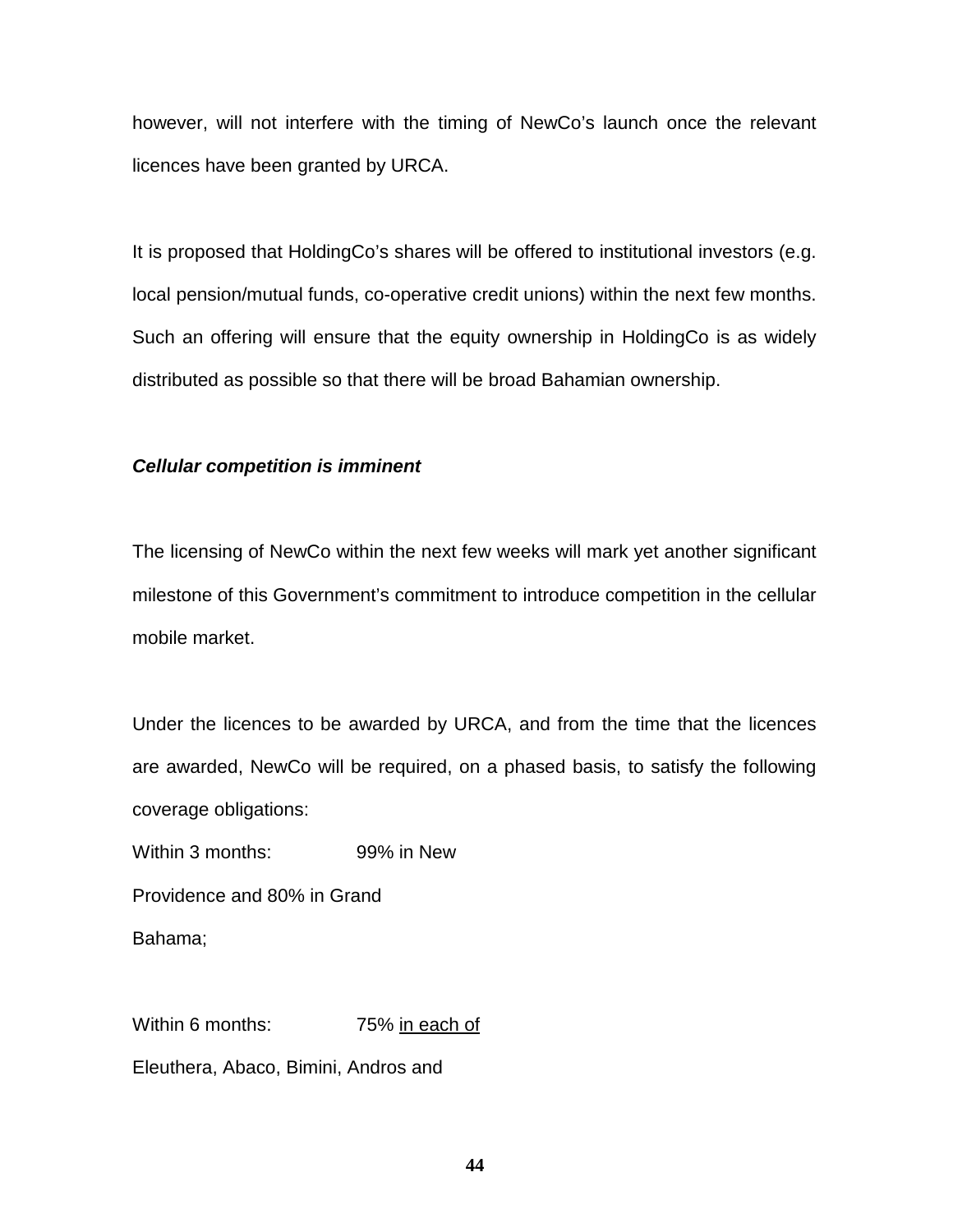Exuma (including Black Point, Little Farmers Cay, Staniel Cay and Stocking Island);

Within 8 months: 85% in Andros and 99% in each of Grand Bahama, Eleuthera, Abaco, Bimini and Exuma<sup>[1](#page-45-0)</sup>;

Within 12 months: 99% in each of Andros, Cat Island, Long Island, San Salvador, Berry Islands, Inagua and

Ragged Island;

Within 18 months: 99% in each of

Acklins, Crooked Island, Long Cay,

Rum Cay and Mayaguana; and

Within 24 months: 80% in each of the

remaining Exuma Cays.

I wish to emphasize what the coverage obligation under the licences will entail. A 99% coverage requirement, for example, means that NewCo will have to ensure

<span id="page-45-0"></span> $1$  Including Black Point, Little Farmers Cay, Staniel Cay and Stocking Island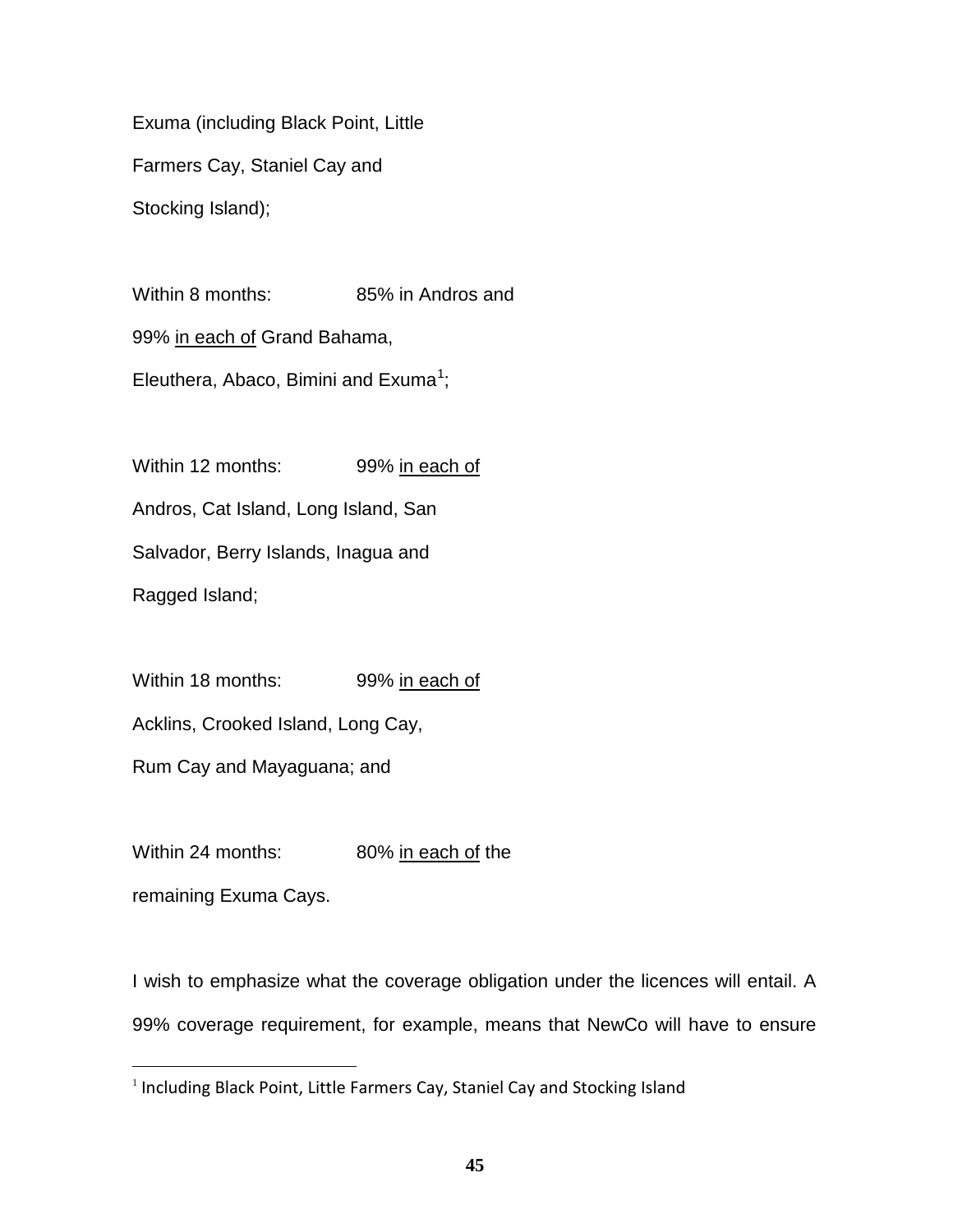that reliable service is available in 99% of the places where persons habitually live and traverse**.**

It should be noted that NewCo's performance with respect to its licence obligations will be secured by a Performance Bond to be submitted to URCA within fourteen (14) days of the licences being granted.

Over and above the roll-out obligations in the licences, the Government will also enter into a Deed of Undertaking with CBL to facilitate accelerated roll-out, if needed, in the context of contemplated development on specific Family Islands in the southern Bahamas.

The benefits expected from cellular liberalization will support the broader sustainable development goals of our country's National Development Plan.

# *Modernizing Other Sectors*

# Mr. Speaker,

We have also endeavoured to modernize and enhance the sports and cultural sector, as well as the agricultural sector, through the establishment of the Bahamas Agriculture and Marine Institute.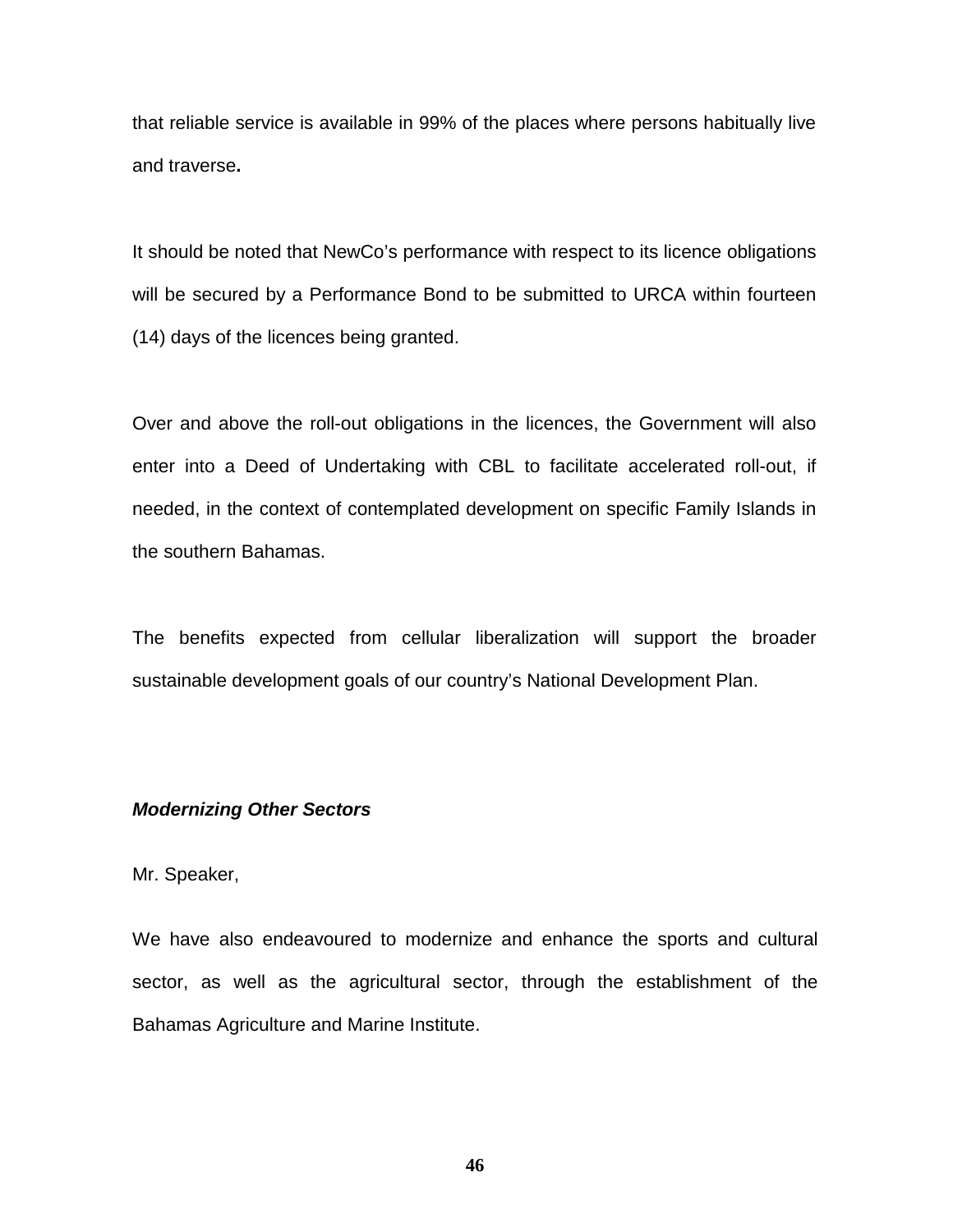In addition, legislation has now been completed for the establishment of the University of The Bahamas.

The Government recognizes the magnificent contributions of our sports heroes and heroines at home and abroad. In further support of sports development at all levels and in all disciplines, the Government will continue with the development of facilities at the Queen Elizabeth Sports Centre through the construction of a new National Baseball Stadium and through the construction of sports complexes in our islands, commencing with Moores Island, Abaco, Eleuthera, Exuma and Andros.

We have also regularized the domestic gaming sector with the introduction of regulation and appropriate taxation.

And we have introduced a modern regulatory framework for the financial services sector, in line with international standards.

Mr. Speaker,

This is but a brief snapshot of the many actions that my Government has taken over the past four years to address the significant challenges that our nation faces and thereby steer us onto a path toward a better future for all Bahamians.

These are not mere palliative, short-term and thus inevitably ineffective measures focused only on the span of our current five-year mandate. They represent a bold and aggressive agenda of deep and fundamental structural reform that addresses several of the grave challenges that confront our nation. They will bear fruit in the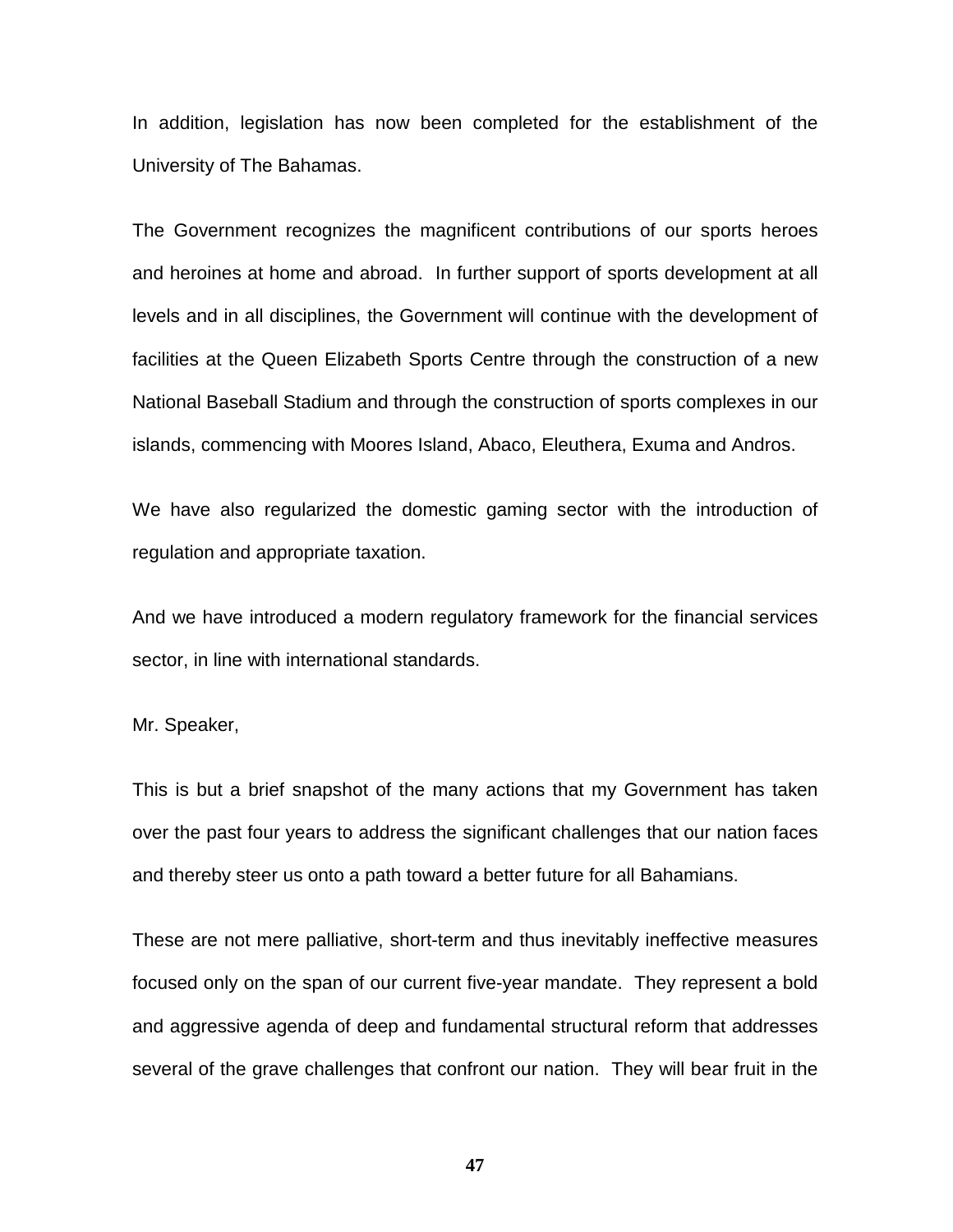form of significant and durable improvements in the performance of our economy and the welfare of our citizens.

Mr. Speaker,

I dare to suggest that this is an impressive record of achievement. Going forward, my Government remains firmly committed to building on these reforms with the action plans that will be identified in the forthcoming National Development Plan that will set out a National Vision and Objectives for the next 25 years. As I mentioned earlier, the recent State of The Nation Report represents the initial diagnostic phase of the NDP process. That is now being followed by an extensive process of national consultations, through which Bahamians are being given an opportunity to provide their input into the development of the NDP. In the third stage, we will be developing the Plan through the identification of a National Vision and Goals, along with Strategies to meet each of the Goals and action plans for each of the Strategies.

The State of the Nation Report has identified our strengths and weaknesses in respect of each of the four key pillars of the NDP. Going forward, it will be critical to aggressively address the weaknesses identified, in order to achieve the overriding economic and social goals of our National Vision for the next 25 years.

One area that requires immediate attention and action relates to the vital improvements that are needed in our domestic business environment, as identified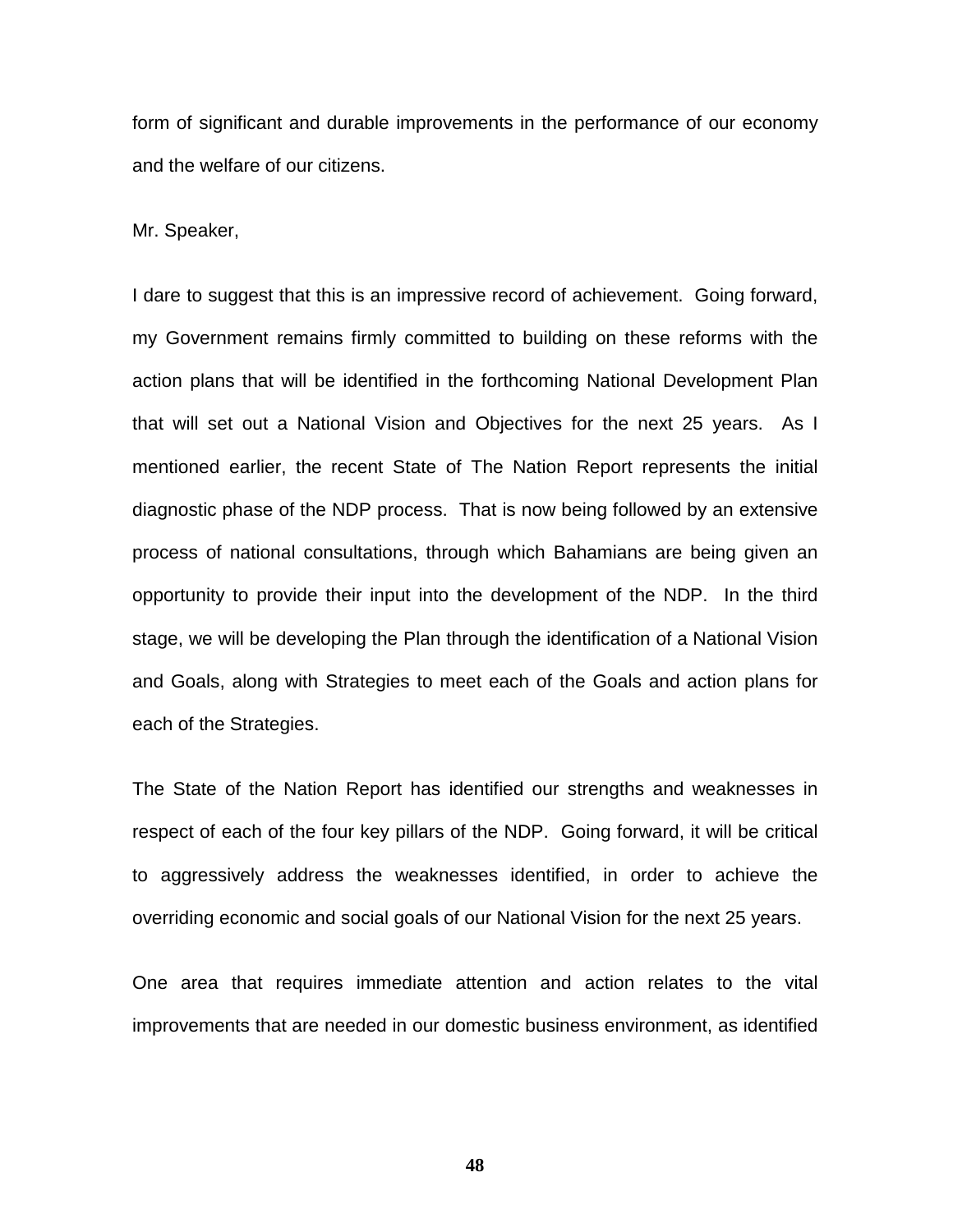in the State of the Nation Report. Quite strikingly, The Bahamas ranks 106<sup>th</sup> of 189 nations in the World Bank Ease of Doing Business Index.

Some of the areas of particular concern are: registering property, access to credit, starting a business and getting secure and lower priced electricity. We appreciate that improvements must be brought to these and other areas of the business environment and that our economic and social prospects demand such improvements. We are working diligently to that end. For instance, the office of the Registrar General has now implemented an efficient online process for the registration of companies.

# *Modernizing Opportunities for Apprenticeships and Training for our Youth* Mr. Speaker,

Youth unemployment is another area of grave concern for my Government as prolonged idleness increasingly worsens employability and is conducive to illicit activity and crime. This is an issue that must be attacked on multiple fronts, beginning with education reform to ensure that young persons leave school with the range of hard and soft skills needed to be successful in the job market. For those already in the job market and unemployed, we must deploy resources to the building of skills and increasing employability. To that end, in the last Budget we allocated \$20 million for apprenticeship and training programmes for our at-risk unemployed youth.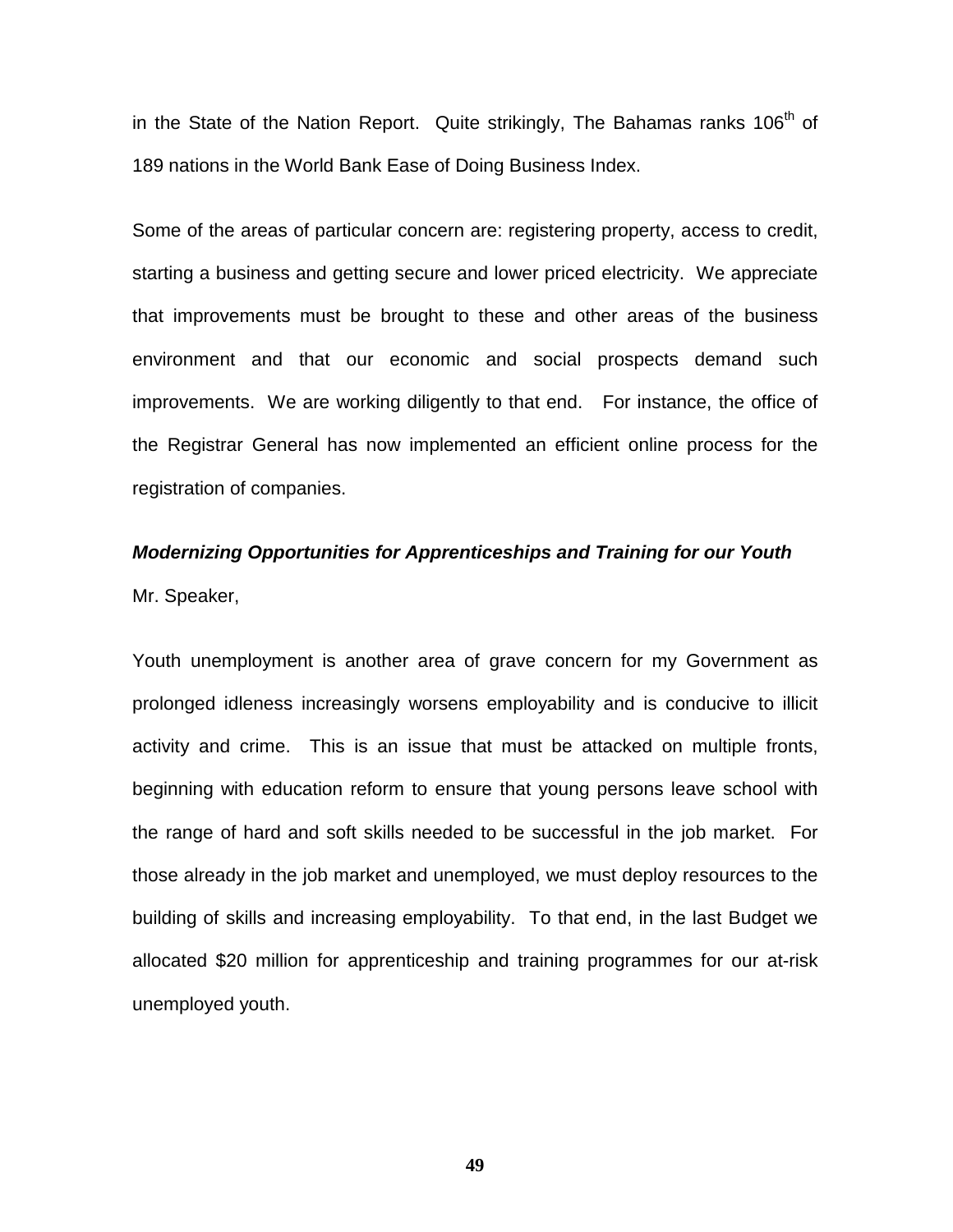Under a jointly funded agreement between the Government and Grand Bahama Shipyard Ltd. (GBSL), the latter will increase the intake of its apprentice programme for skilled trades to 40 per year, of which roughly three quarters will be trade apprentices and one quarter technical/commercial apprentices. These will be High School graduates in the 17-19 year age group. Over the next 10 years, GBSL plans to recruit and train 400 skilled Bahamian workers into permanent fulltime positions.

For its semi-skilled trades, GBSL plans to recruit and train 200 Bahamians in the 25-40 year age group over the next two years. The trades involved are blasters/painters, riggers and scaffolders. At the end of the training period, the trainees will be assessed and certified by external, U.S. examiners and will then work alongside experienced workers for a 6-12 month period to become fully proficient in their respective trades.

Mr. Speaker,

The Government is also introducing a new apprenticeship and training programme targeted to the unemployed that will be managed jointly by the Office of the Prime Minister and the National Training Agency. Under this new programme, for which \$22 million has been allocated, persons will be paid to work and train in a very formal manner, with certification on completion of the apprenticeship period.

The programme differs from the Jobs programme introduced by the previous administration in that it is not strictly about job placement for the unemployed but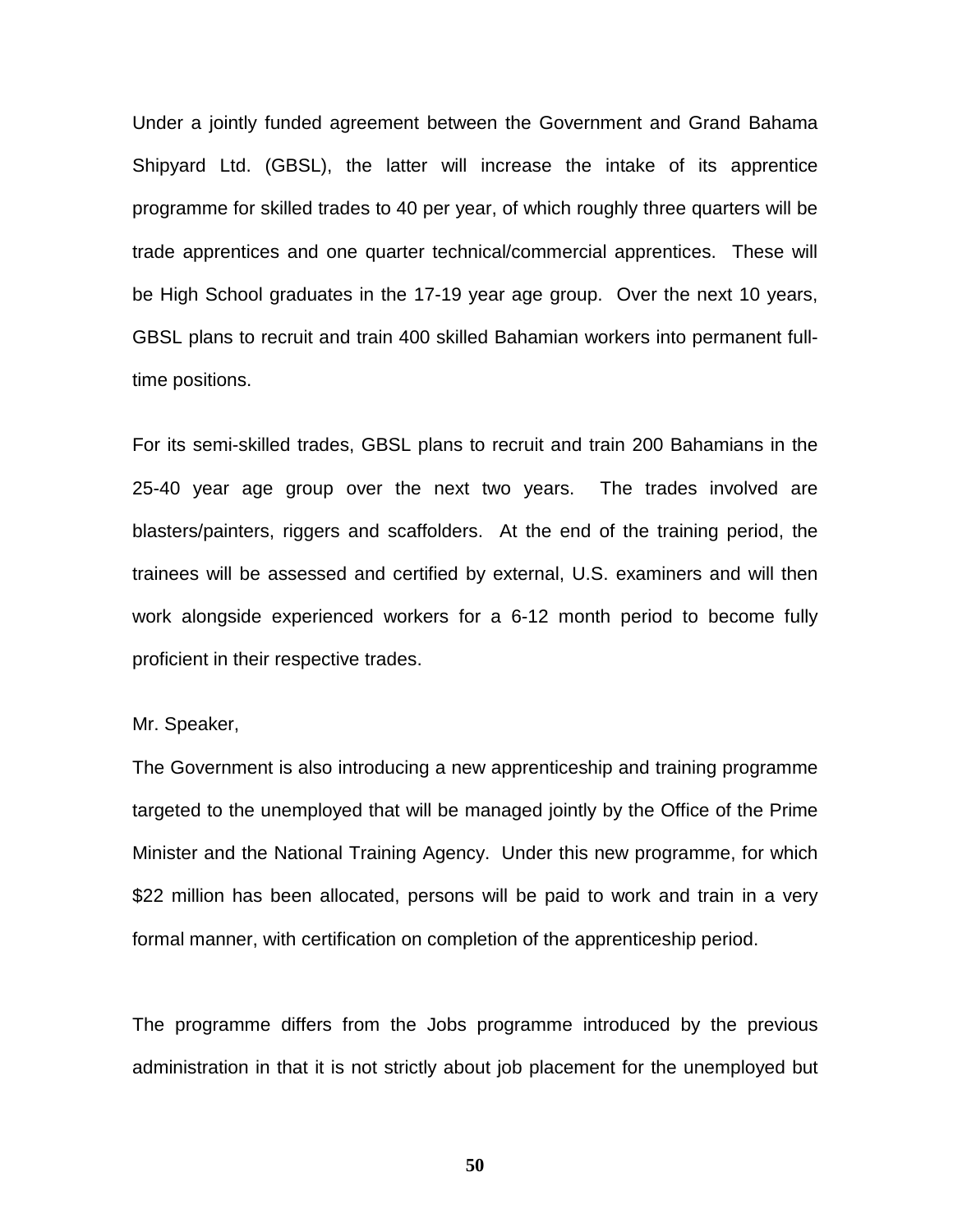rather training to ensure that persons are able to attract and retain long-term employment. The programme is being structured along the lines of that between the Government and GBSL that I discussed previously.

The Government also intends to employ immediately individuals from the apprenticeship programme to work on the creation of two green spaces for public use in New Providence. One will be situated at Lake Killarney and the other, a National Hero's Park, in an area just south of the Botanical Gardens. Young people with an aptitude and willingness to learn professional landscaping will be engaged to assist with the development of these green spaces and will be apprenticed to professional and skilled landscapers. Both of these projects will be coordinated and managed by the Parks and Beaches Authority with Lake Killarney being done in concert with Bahamas National Trust and the Nature Conservancy.

## Mr. Speaker,

The Government will also, within the fiscal year, seek to bring the number of temporary and contractual workers to an irreducible minimum. Many of these workers joined the Public Service without the requisite qualifications and, through their own hard work and commitment, are making a valuable contribution to the Public Service and the country; they are deserving of being integrated into the Public Service.

#### *Modernizing Financial Infrastructure*

Mr. Speaker,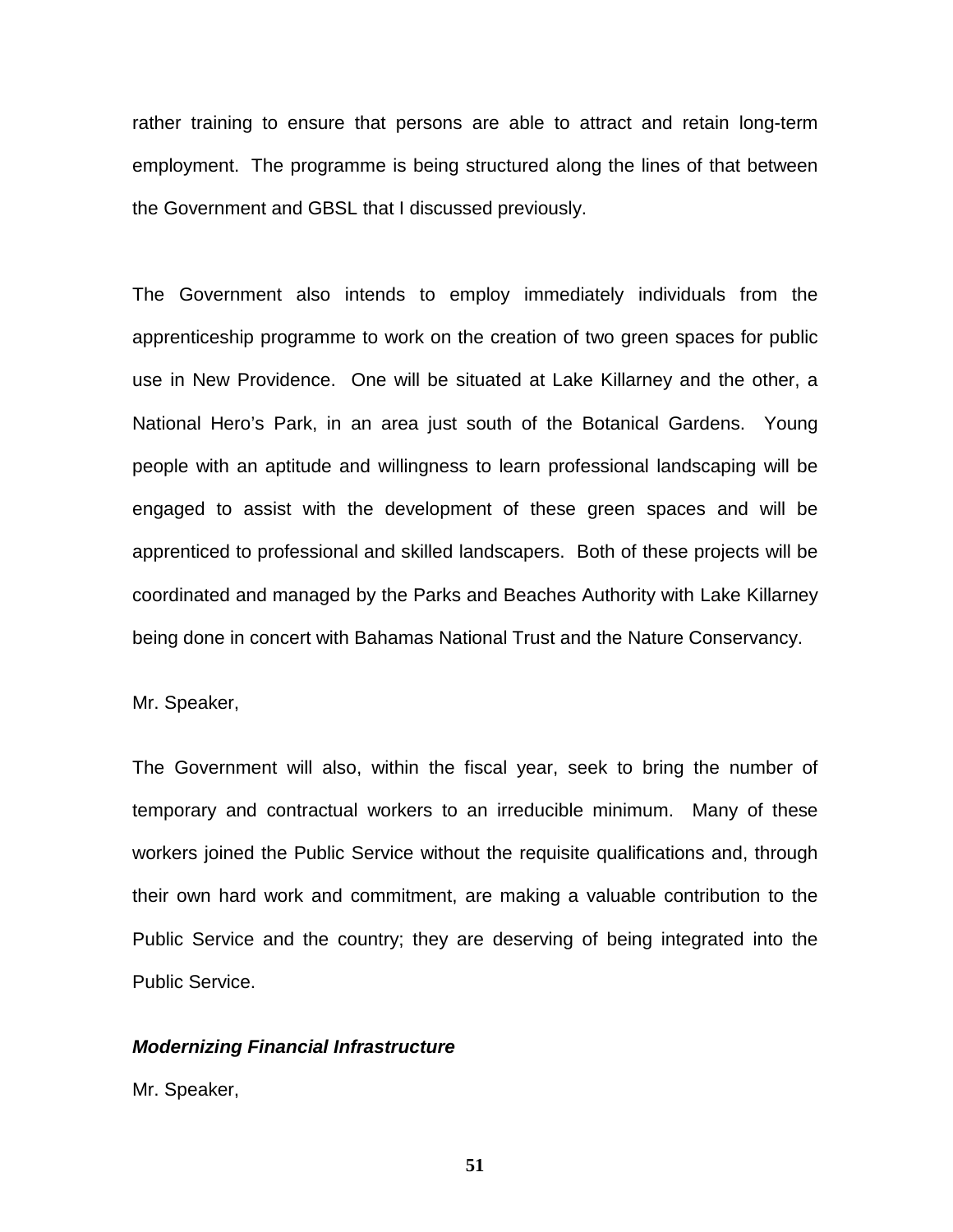The financial crisis impacted both financial institutions and individuals in The Bahamas and the commercial banks had to absorb losses, to varying degrees, due to higher than historical loan defaults. The Bank of The Bahamas, an important part of the country's financial infrastructure and which has no parent company balance sheet to help absorb those losses, now requires recapitalization.

This is to be achieved through a combination of a rights offering and convertible contingent bonds. The Government has supported the bank through this period of restructuring and modernizing and I am pleased to note that the bank is on schedule to return to profitability in the 2nd quarter of 2018, by refocusing itself as a bank for the Public Service, which will include the provision of loans to public officers as well as banking services to public institutions.

The Government of The Bahamas, as part of the effort to modernize this country's financial infrastructure, has also designed a comprehensive Mortgage Relief Programme in collaboration with the Clearing Banks Association to assist borrowers negatively impacted by the financial crisis. The programme will provide financial incentives that will allow banks to offer borrowers who have some ability to pay, but have fallen behind, the chance to get back on track.

Subject to programme eligibility criteria, banks will offer qualifying borrowers a minimum 20%-25% reduction in monthly payments. For their part, borrowers will be required to attend a financial counseling programme that will be established and run by the Government.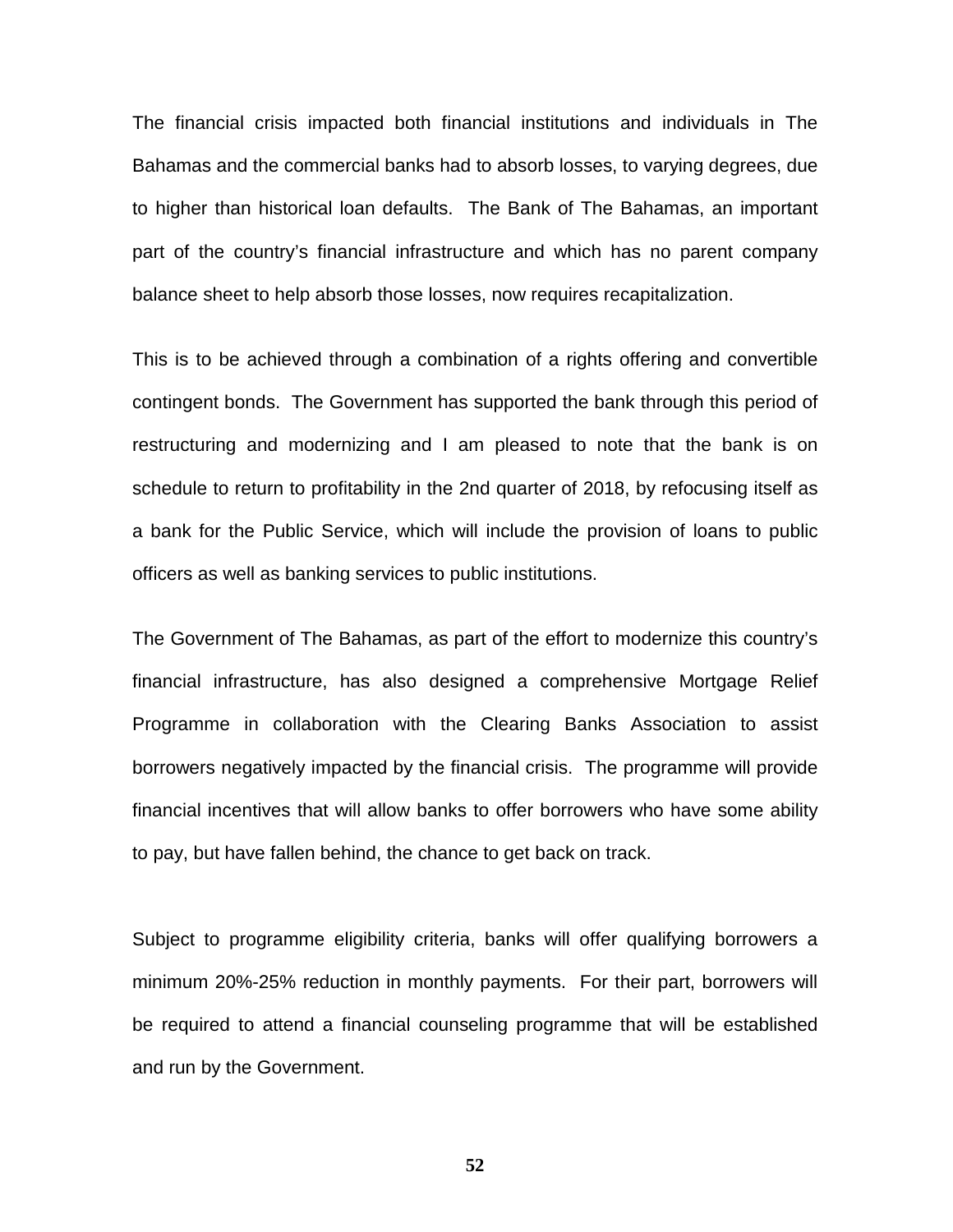According to initial estimates, upwards of 1,000 delinquent borrowers, which are persons who are 90 days or more in arrears as at May 1, 2016, are anticipated to qualify for the Mortgage Relief Programme. That number could of course go higher. The programme has been designed to make it as attractive as possible for eligible borrowers to agree to participate (e.g., through large reductions in monthly payments, the ability to immediately start paying lower amounts prior to loan modification paperwork, etc.). As well, the programme has been designed on the basis of the most current information from the banks' own portfolios, thereby maximizing the chances that program participation will materialize. The total cost is estimated to be in the range of \$20 million over 4 years and will be paid by the Government. Additional details on the Mortgage Relief Programme will be provided during the Budget Debate.

I am fully cognizant that this programme, although well structured, does not address the root cause of the mortgage crisis in The Bahamas, nor does it provide a guarantee that persons who may fall into financial difficulty are afforded a duty of care by their lender with respect to their home. In this respect, the Government is also discussing with the Clearing Banks Association, guidelines on how to treat delinquent mortgagors. We want to ensure that a Bahamian who is delinquent is afforded opportunities to retain his or her home or, if all else fails, gives up that home in a dignified manner. To achieve this objective, a revised Home Owners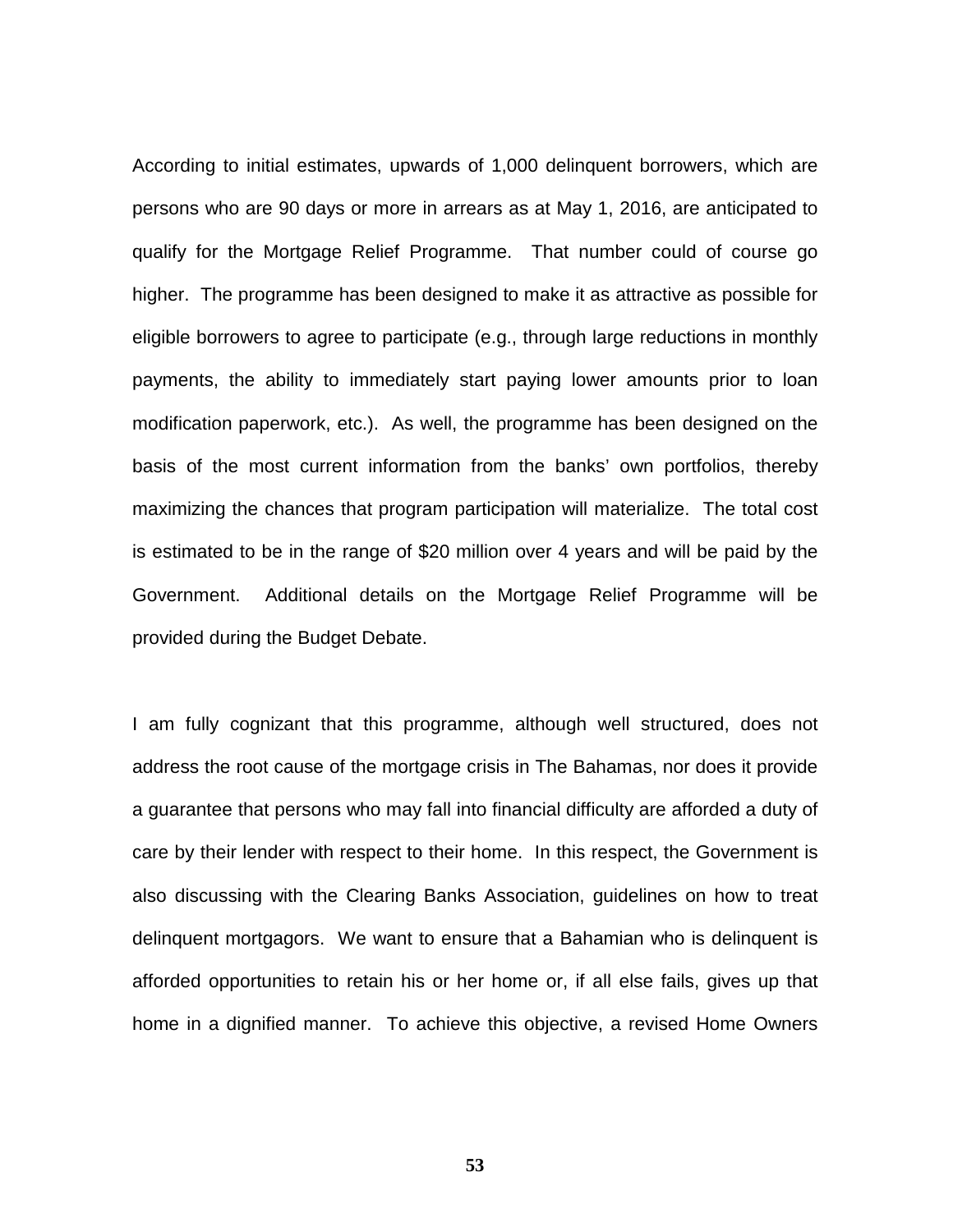Protection Bill will be presented to this House for passage before the end of this calendar year.

#### *Modernizing the Economy Through Planning and Foreign Direct Investment*

# Mr. Speaker,

In April of this year we concluded the first phase of the National Development Plan's work and I have now made provisions to ensure that the NDP can continue its work with these key initiatives. I am therefore pleased to advise that this budget contains a new item within my Office's head, establishing the Economic Development and Planning Unit.

The Economic Development and Planning Unit in my office is entering its second year of operation and is tasked with overseeing implementation of the country's first locally developed and executed National Development Plan as well as a number of technical cooperation projects in concert with the Inter –American Development Bank. These projects include a \$1.1 million dollar grant for the IDB to create a Sustainable Nassau Masterplan and a \$900,000 grant for a Sustainable Masterplan for Andros.

We also anticipate a new technical cooperation grant in the coming year for a project on San Salvador to commemorate the meeting of Europe with the Americas – the first encounter between the old and new world that shaped the world as we know it today.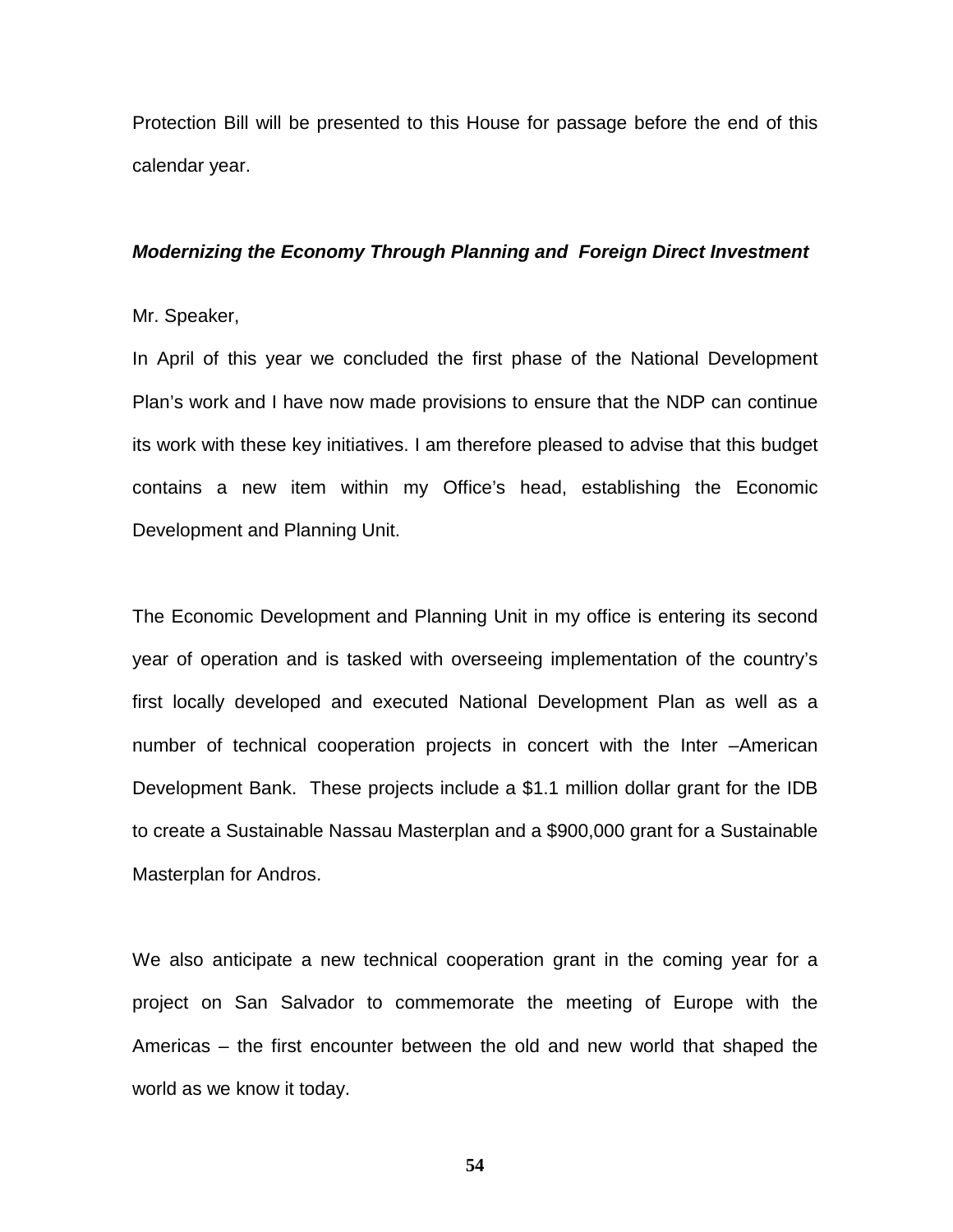The Unit is also tasked with the oversight the Smart Bahamas programme – an initiative between The Government of The Bahamas and the International Telecommunications Union (ITU) that was recently announced by the Secretary General of the ITU. The Economic Development and Planning Unit will serve as Secretariat for this new initiative which will be led by a Technical Advisory Committee bringing together the best minds in technology, social media and egovernance. We are currently seeking to work with the ITU on developing an updated and comprehensive ICT strategy for The Bahamas, including egovernment services. We are evaluating the plausibility of several initiatives including pre-paid utility services. Our aim is to get thousands of persons back on the grid and to reconnect to prepaid electricity services. We know that this technology has long been used in the UK and are exploring how to deepen Internet connectivity and various citizen security applications. As an economic sector we know that ICT is ripe for growth.

This year, we are also planning to make headway on the implementation of the Centre of Government Initiative.

# **The National Development Plan**

Over the next budget year, the NDP Secretariat will unveil a first draft of the National Development Plan, expected by the end of July, for consultation with The Bahamian people and has budgeted for a communications strategy to support the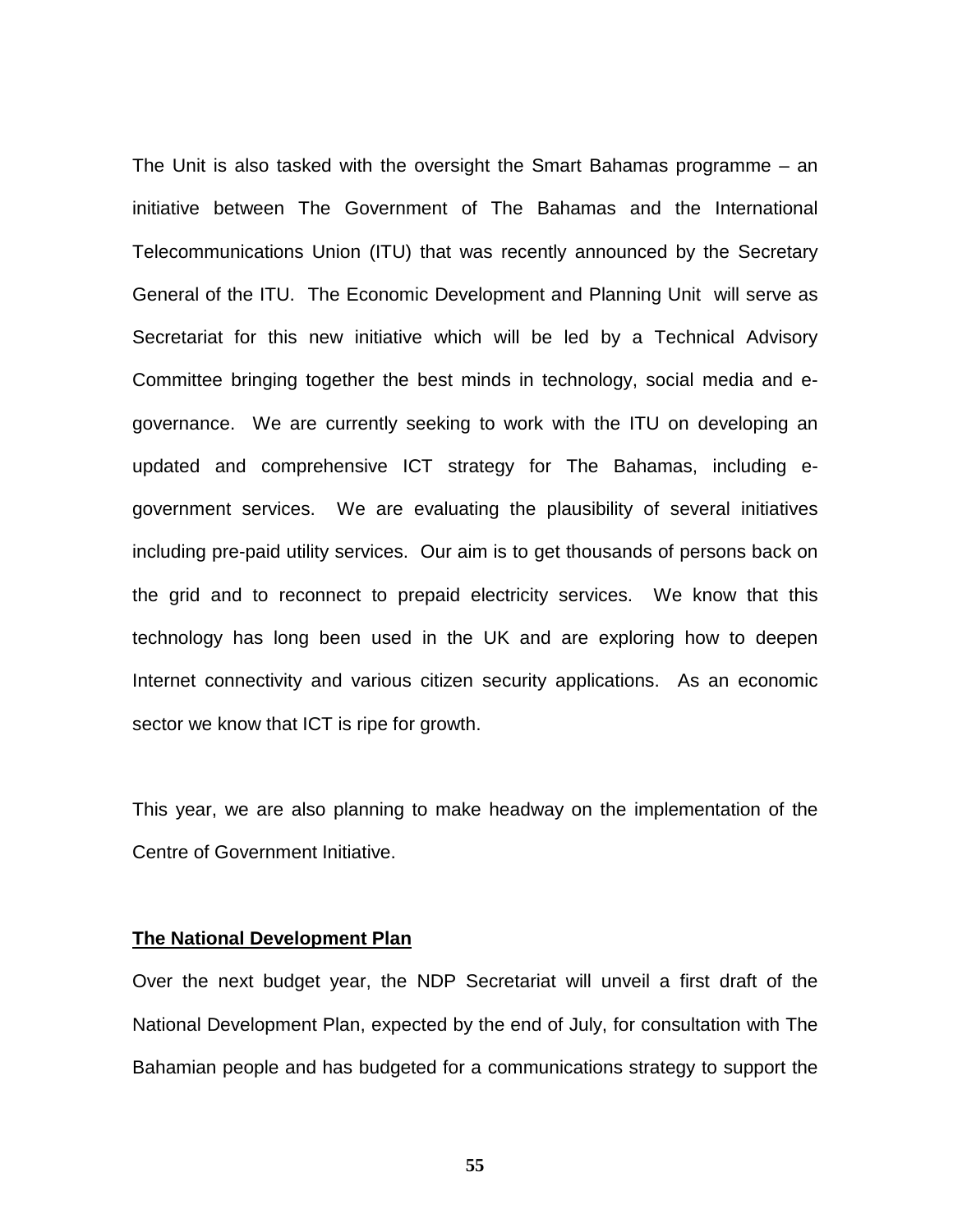National Development Plan process and we expect that a Request for Proposals for this process will be issued shortly.

The Plan will be monitored and evaluated by the College of The Bahamas chiefly, but presented in a way that all citizens feel that they can understand the progress being made in implementing the NDP by the relevant stakeholders, including the Government.

Our last National Development Plan was prepared in 1976. I am honoured to recognize the drafters of that Plan. Indeed, Justice K. Neville Adderley served as one of the chief architects

# [*PM to present 1976 National Development Plan].*

We also applaud the efforts of those who worked towards the development of the 1968 Nassau Masterplan.

# **[PM to present the 1968 Masterplan].**

We hope to digitize and make available both works to all Bahamians.

# *The Andros Masterplan and the Nassau Master Plan*

I now turn to the issue of the two island Masterplans being prepared by the Economic Development and Planning Unit under the technical cooperation grants provided by the Inter-American Development Bank.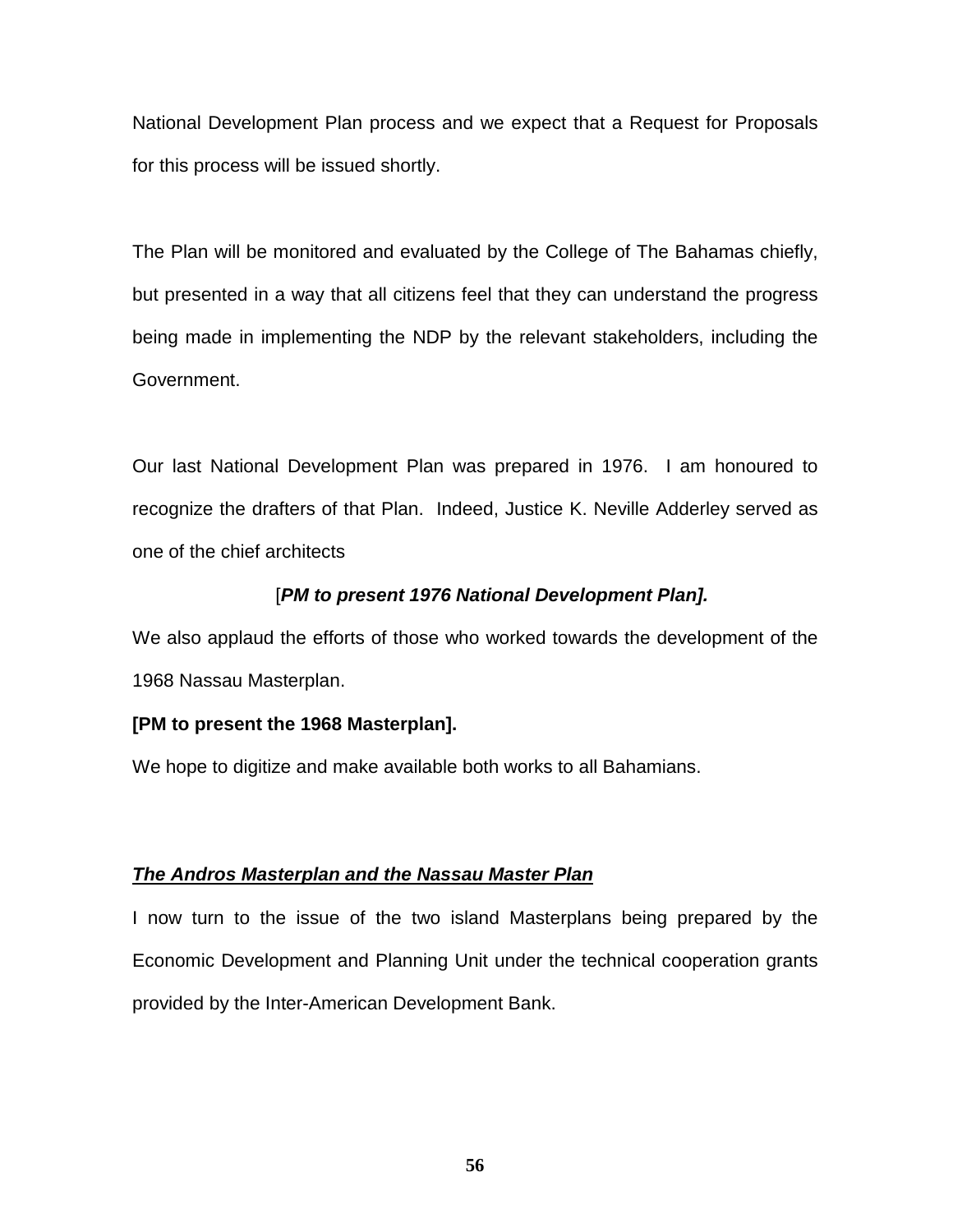The Andros Masterplan takes an ecosystems' services approach – which means that it first values the existing mechanisms through which people benefit from the land and sea resources of the island. Based on this analysis, one can then estimate the changes to those benefits from various development scenarios. The Andros Masterplan uses the best science combined with planning techniques to develop a roadmap for the future of Andros.

The Nassau Sustainable Masterplan is also a dynamic initiative which brings the City of Nassau into a network of over 50 cities in the Americas participating in the IDBs Emerging and Sustainable Cities Programme and seeks to deliver a model of development that can support the City and ensure its sustainability for many years to come.

# *Foreign Direct Investment*

Mr. Speaker,

Since our first day in office in 2012, my Government has maintained its proactive pursuit and facilitation of various investment projects to improve the growth potential of our economy and thereby create jobs and entrepreneurial opportunities, all the while ensuring the protection of the environment. Through focused attention and multiple measures, new and expanding developments are underway in various parts of The Bahamas.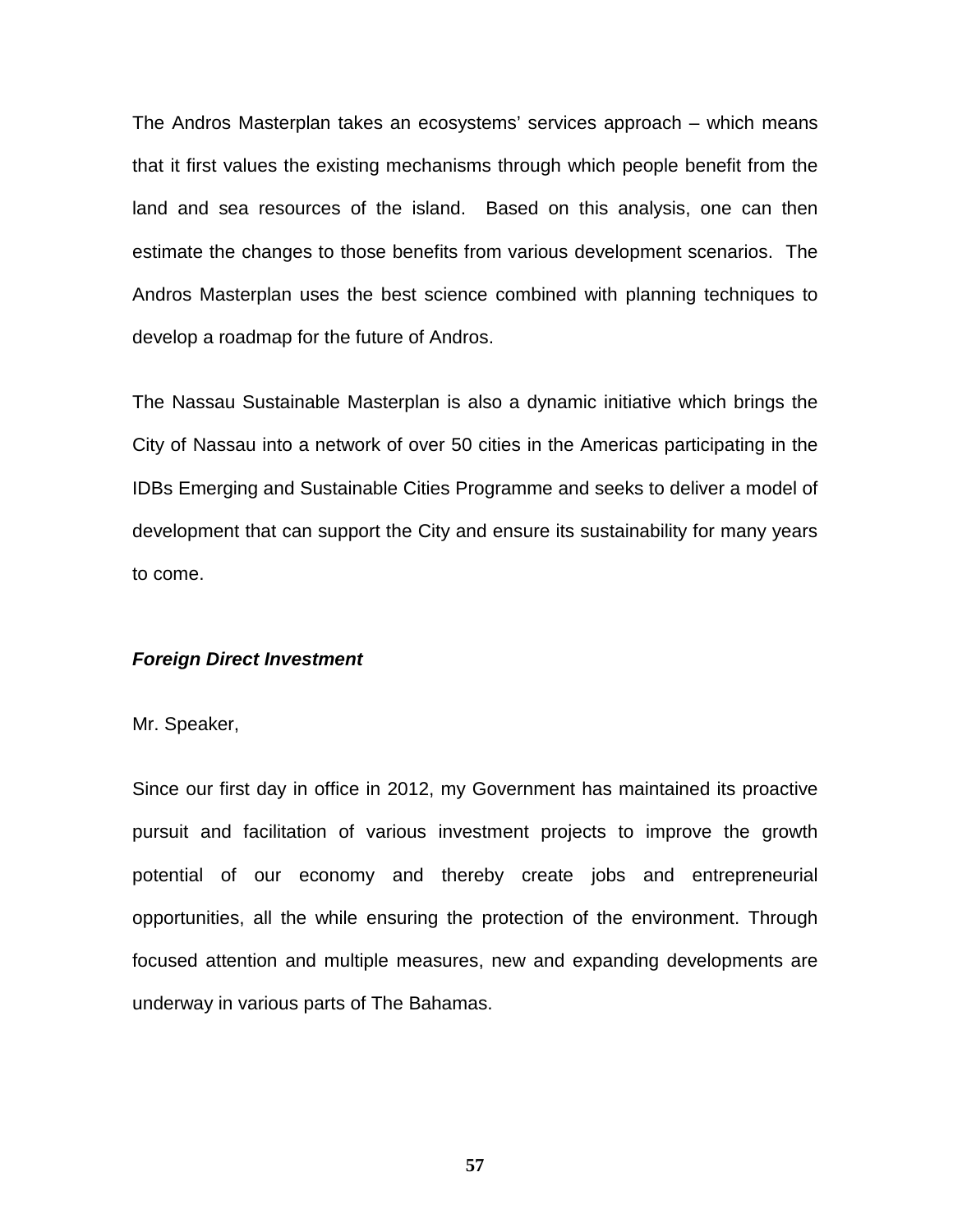Foreign direct investment in the country continues unabated, despite a market still clouded with economic uncertainty and an increasing paucity of lenders for resort development projects in this Region.

Since the commencement of my Administration in 2012, The Bahamas has succeeded in securing significant capital commitments of some \$7.8 billion in foreign direct investment, delivering an additional **1500 hotel rooms and 300 high-end estate homes and villas in resort inventory** over the next decade.

Just over \$1.3 billion in new capital projects have been tabled and are currently in active phases of development, with launch slated for the fiscal period 2016/2017, ably demonstrating the continued confidence of international investors.

In fact Mr. Speaker, contrary to public pronouncements, the stalled opening of Baha Mar has certainly not eroded investor confidence in The Bahamas as a surprisingly high number of reputable companies with global reach continue to express an interest in acquiring the property and many are participating in the current bidding process initiated by China Exim Bank.

The list of projects outlined here is not exhaustive; however, it is anticipated that the total volume of investment committed from 2012 to today, exclusive of Baha Mar, will create over 8,000 construction jobs during the development phase, and a minimum of 5,000 new permanent jobs as new projects come on stream.

*New Providence*

# *Lyford Cay*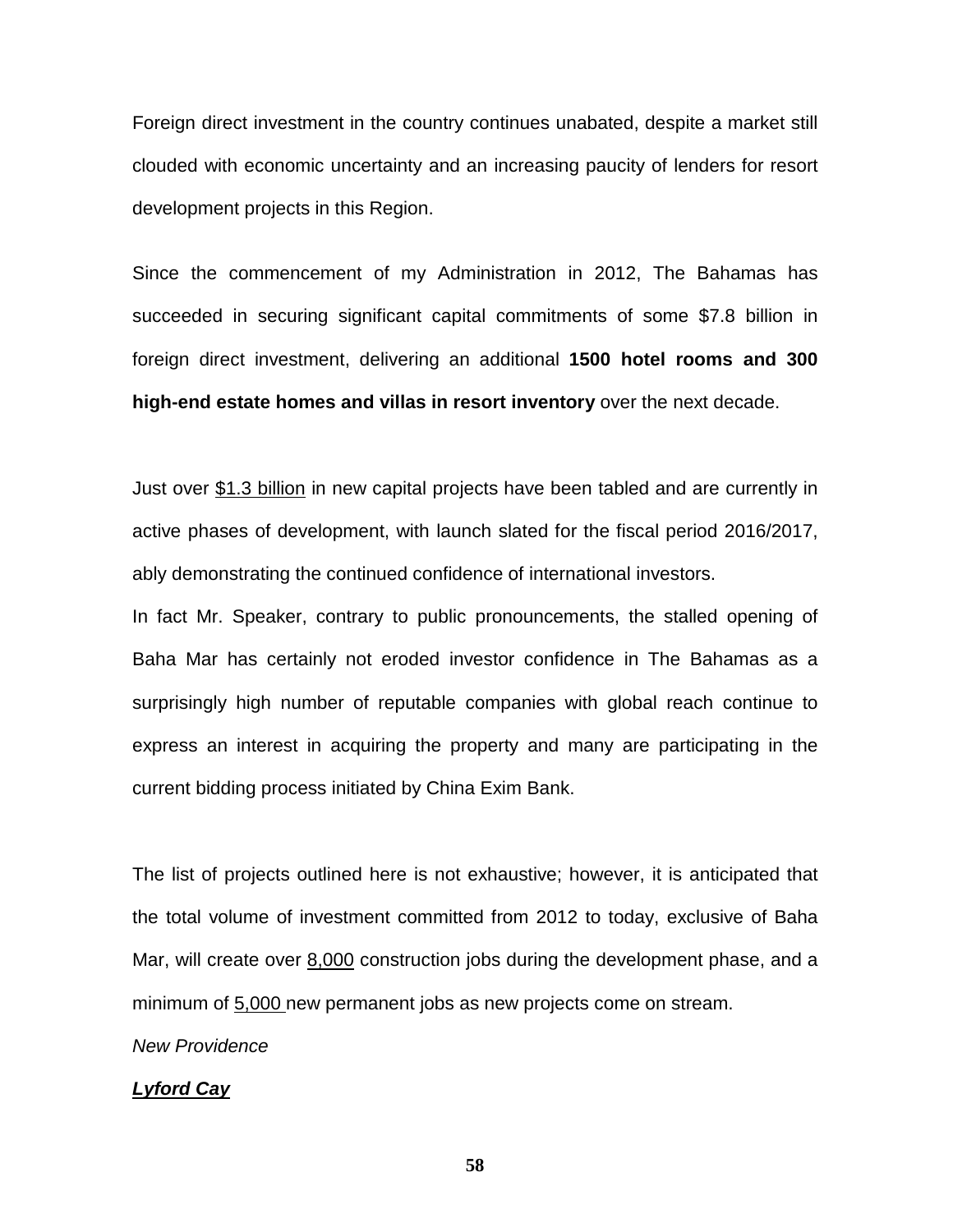Referring to these investments, Mr. Speaker, in New Providence, the homeowners of Lyford Cay have undertaken a \$20 million, single phase construction of a highend commercial & residential complex with a combination of townhouses, villas, and high-end retail shops, flanked by a community park and police station.

#### *Ocean West/Island House/Marley*

In the Western District, the newly opened, 10-room Ocean West Hotel and the 33 room Island House in Lyford Cay are two new Bahamian owned and operated trend-setting boutique hotels in New Providence. Together with the refurbishing of the 16-room Marley Resort, they are redefining the small hotel product and crafting a superlative visitor experience in The Bahamas. Also, they have, between them, added an additional 163 jobs to the marketplace.

#### *Tavistock Group - Albany*

The Tavistock Group, owners of the Albany Resort, are implementing a \$230 million expansion project over the next 24 months which will yield new marina residences at a cost of \$100 million, a state-of-the-art, \$20 million financial centre, \$10 million recording studio, \$10 million equestrian centre, \$20 million Sports Academy, \$20 million Hospital and Wellness Centre, and ongoing Custom Residence construction at a cost of \$50 million. Construction hiring, averaging over 800 persons, is expected to increase above 1200 within the quarter and full time employment now stands at 564 persons.

# *Sandals Royal Bahamian*

Sandals Royal Bahamian has invested \$25 million in the introduction of Swim Up Lagoon suites and complete refurbishment of the Balmoral Building. Future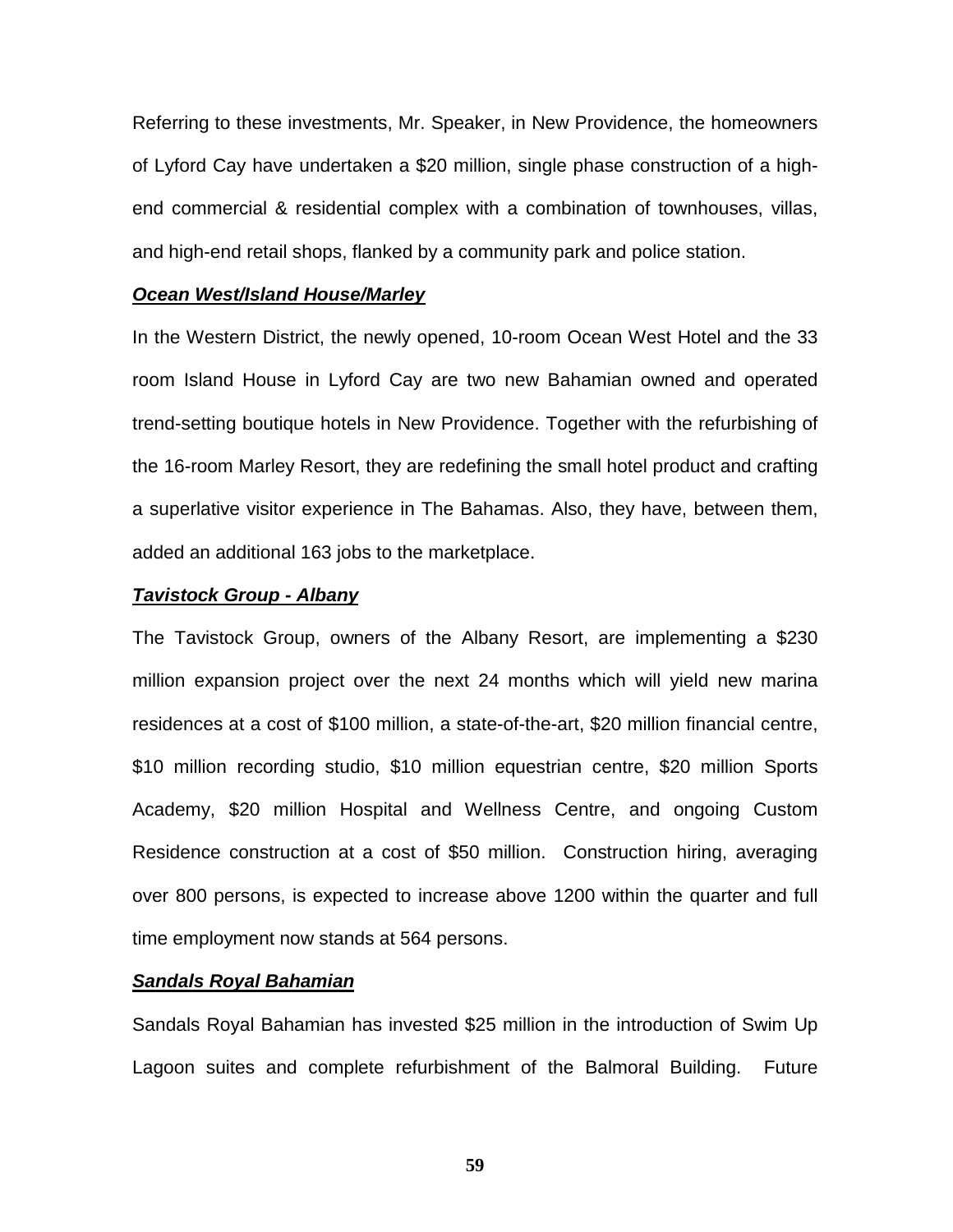projects include \$10 million in a new sushi restaurant and upgrades of villa rooms, kitchen and conference facilities.

# *Silver Leaf*

A new \$30 million luxury timeshare resort, consisting of 71 luxury suites, will be operated on Cable Beach by Silver leaf Resorts, with Phase 1 comprising 24 units to be completed within the next 12 months and the remaining 47 units within a 5 year timeframe. The project entails construction employment for 120 persons and on completion it is expected that 38 persons will be hired.

# *New World – The Pointe*

#### Mr. Speaker,

On the harbourfront, the \$200 million residential and entertainment complex at the Pointe has begun to take shape with the parking garage almost completed and commencement on construction of the 200-room hotel foundation. These additional rooms, along with an 82-key condo hotel, will significantly increase much needed room inventory on New Providence when completed in late 2017. Mr. Speaker, the opening of the Summer Palace restaurant resulted in an additional 25 employees. As of April 2016 Bahamian construction employment stabilized at 72% with only **28% foreign labour** employed at the site and it is anticipated that the local labour force will increase with commencement of phase 2 & 3 of the project.

# **Paradise Island**

# *Brookfield - Atlantis*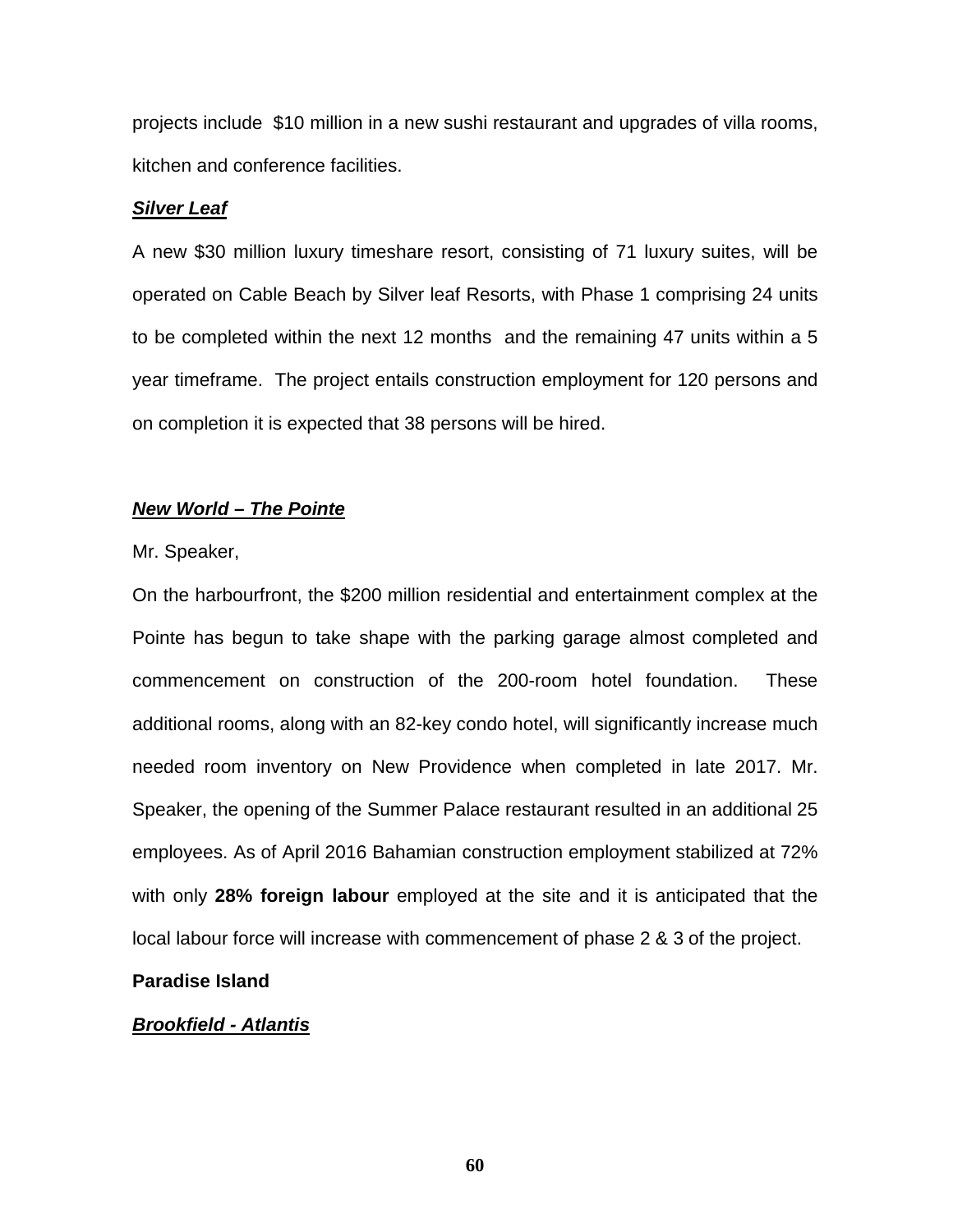The Atlantis Resort has incurred capital expenditures of \$50 million on property renovations of its hotel rooms in the Coral Towers and suites at the Cove and engaged in the process over 700 construction employees. Pending projects include refurbishment of the Ballroom and the Marina Village later this year.

The introduction of  $77^{\circ}$  West, a new signature restaurant, at Atlantis, along with upgrade of Marketplace and the opening of Salon Privé, a new gaming facility, has kept Atlantis continually finding ways to improve the guest experience in its quest to remain on the cutting edge of hospitality. Atlantis intends to invest another \$140 million in refurbishment and additional facilities over a four year period.

## *Warwick Paradise Island*

The 250-room Warwick hotel, formerly the Paradise Island Harbour Resort, will have a soft opening late July after an extensive \$40 million property renovation, the addition of a spa, and new terrace restaurant, restoration of the boardwalk and car park and a new entrance area. The resort will be fully operational by  $4<sup>th</sup>$  quarter 2016 with occupancies expected to climb to 65-70% in 2017. The Warwick Paradise Island will employ between 125-150 persons in 2016 and between 195 – 250 persons in 2017.

## *Access Industries – One & Only Ocean Club*

Access Industries, owners of the One & Only, Ocean Club, have spent just \$21 million of a \$50 million capital development budget to complete a two year refurbishment of the Hartford Wing, public spaces and expansion of meeting space and food and beverage outlets at the hotel, retaining over 450 employees during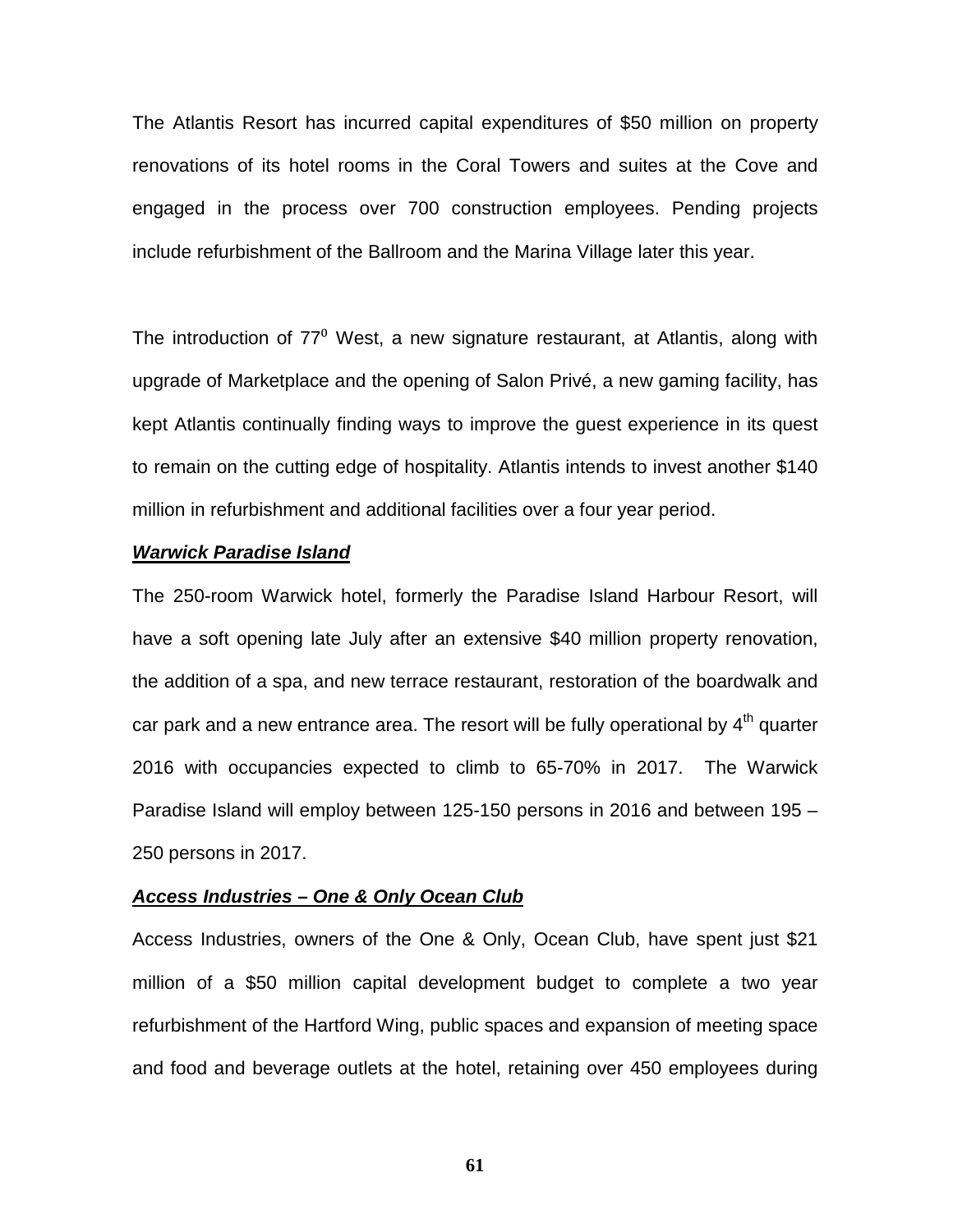the renovations. Access has added 25 new permanent positions and has indicated that it will continue to reinvest to maintain brand quality and recognition.

#### *Bimini*

#### *Resorts World Bimini*

Mr. Speaker, Resorts World Bimini has proven to be an investor of the highest caliber, having invested through April 2016 over US\$660 million in capital and operating cash flow inclusive of \$12 million in public infrastructure investments in Bimini. Resorts World has committed \$60 million in operating capital and plans to invest a further \$35 million in additional capital investment over the next 12 months. Mr. Speaker, official ribbon cutting for the new 300-room five star, Bimini Hilton hotel will take place on June 4 of this year, following its soft opening last year with a boutique casino, spa, meeting space and the largest marina in The Bahamas.

Resorts World Bimini will soon introduce the launch of a new ferry service from Miami dubbed "Break for Bimini", delivering faster and more direct access to the Island. Supplementing this initiative is critical air service via daily commercial flights to Bimini by Cape Air and Silver Airways and five (5) luxury private aircraft servicing high rollers visiting the resort. There is now capacity to transport 500 people daily. Permanent employees have grown from 159 in 2013 to 657 at present. Over the next 12 months some 63 positions will be added. The hotel,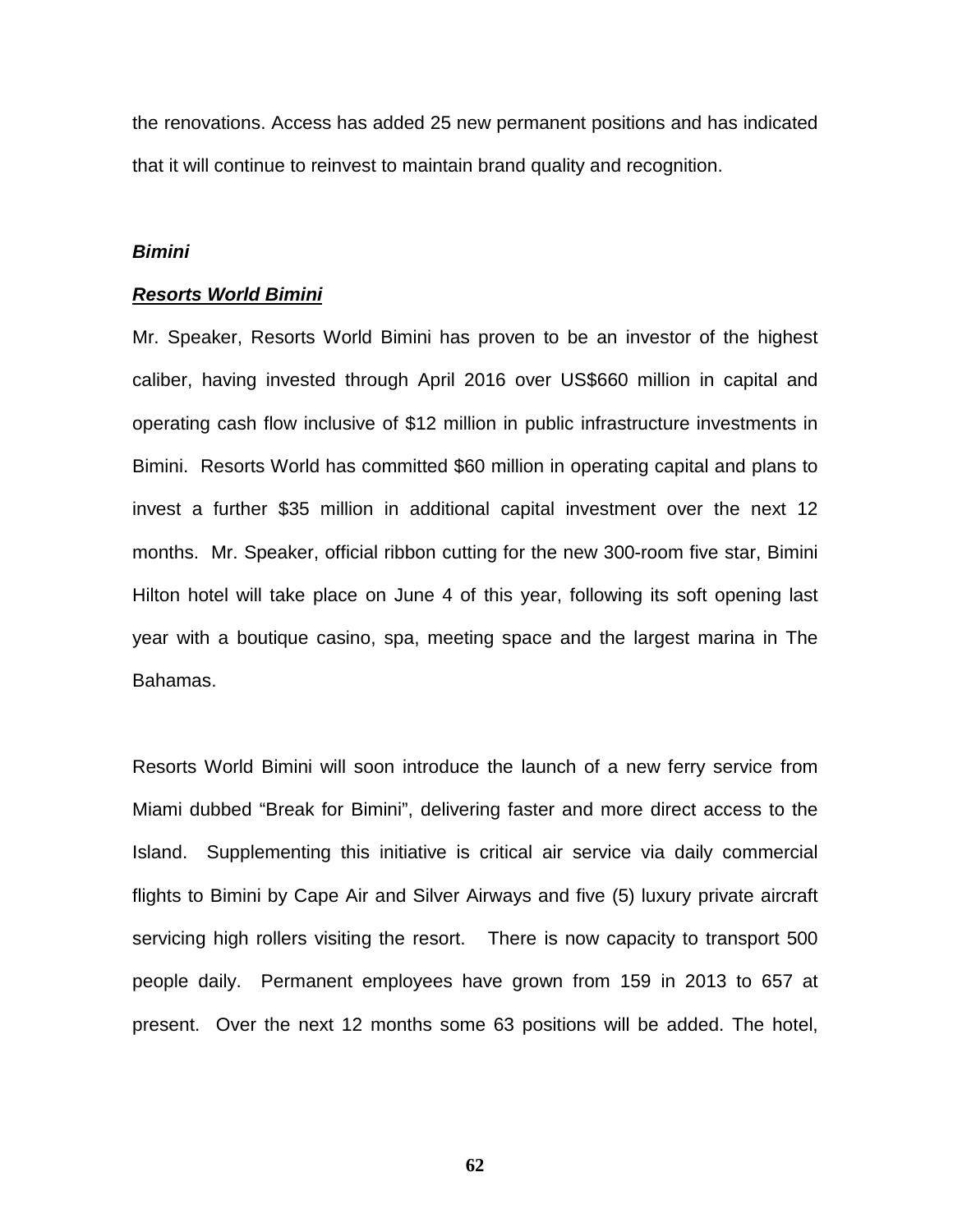which currently employs 657 employees, will add another 63 positions in 2017 and expects to achieve average hotel occupancy of 70%-80% over the next 12 months.

# *Grand Bahama*

# *Grand Lucayan Resort*

The Hutchison Group of Companies and primarily their land holding company CK Holdings, has initiated a bid process for the Grand Lucayan Resort on Grand Bahama Island and I shall speak to this more succinctly on these developments in my remarks on the Hawksbill Creek Agreement.

### *Memories*

Memories enjoyed a near 90% occupancy in 2014 and 2015, prior to feeling the impact of a much weakened Canadian economy compounded by its dollar being sharply devalued against the US dollar and by extension Bahamian dollar. This development dealt Memories a 30% decline in this past winter, i.e., December 2015 through April 2016. Sunwing Group's strong focus on the US markets, through its Vacation Express subsidiary beginning late May, is already resulting in business rebounding to last year's level and projected to exceed summer/fall of 2015. The Group expects to regain and maintain its 500 direct employees along with further

indirect employment stimulation estimated as a further 100 jobs.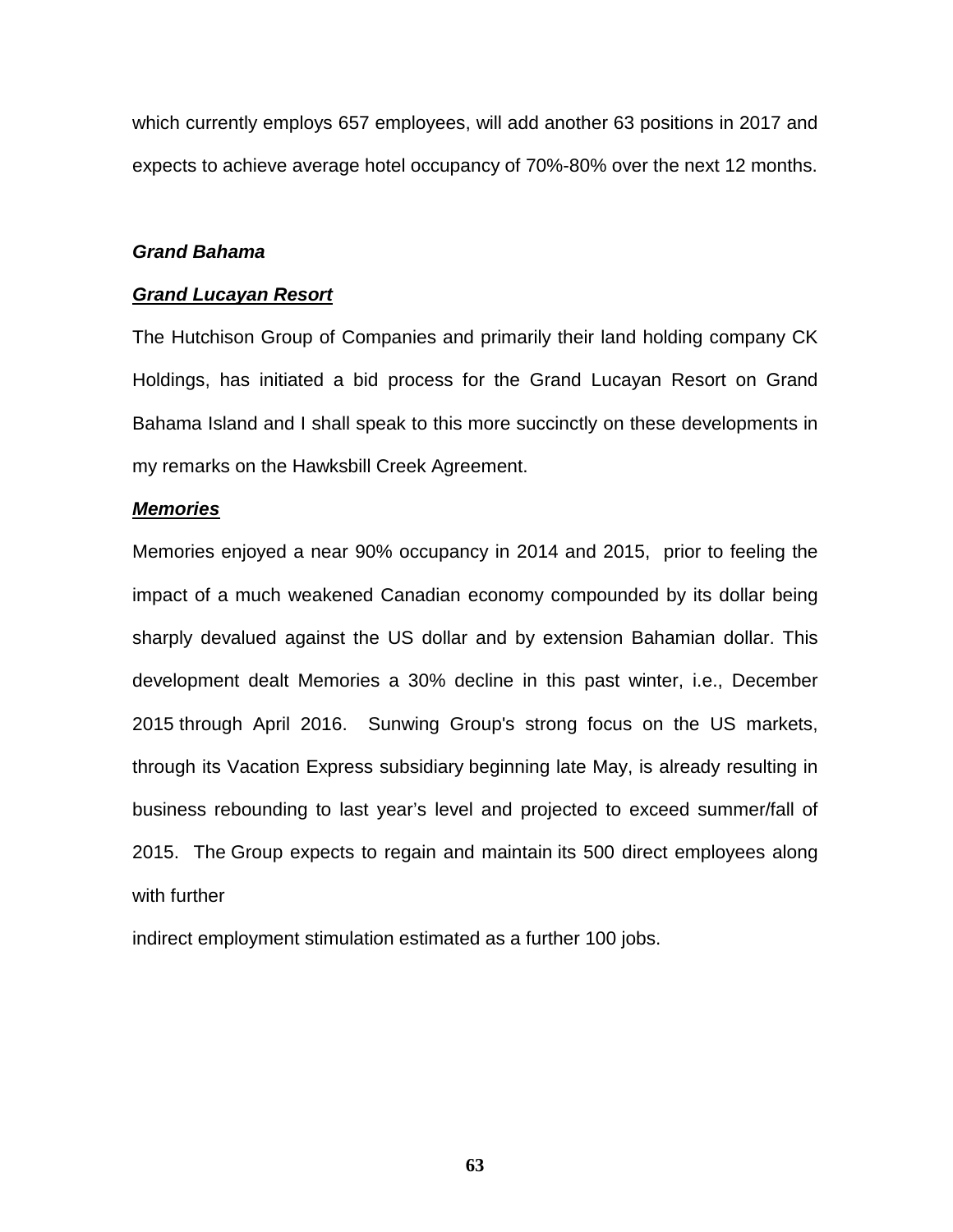Sunwing Vacations and Vacation Express is projected to generate some 350,000 visitor nights and some 150,000 room nights, with a significant share to other resorts on Grand Bahama Island.

The company remains keen on expanding its operations in Grand Bahama in the very near term, which if plans are realized, will result in the expansion of its already strong air service network into Grand Bahama to include new USA, Canadian and mostly likely European gateways in 2017, along with increased direct and indirect employment their expansion would bring about.

# *Abaco*

#### *Baker's Bay Golf & Ocean Club*

Passerine at Abaco Holdings Limited, owners of the Baker's Bay Golf and Ocean Club, recently completed its Phase I development of 28 employee housing units. Construction of the medical clinic, community centre and beach park is slated for completion in July 2016. Other amenities, including a new Club house and restaurant, are scheduled for completion in November 2016. Construction projects in excess of \$250 million are currently underway on development of 51 new home sites, bringing the total home inventory to 130. Following a dramatic surge in construction of custom homes in 2014/5, Starfish Construction Limited retained almost 850 construction employees from 75 different sub-contractor companies, ninety-eight percent (98%) of which are Bahamian owned and operated.

Starfish Specialties, an affiliate of Starfish Construction Company, has implemented an apprenticeship programme for 30-40 employees across all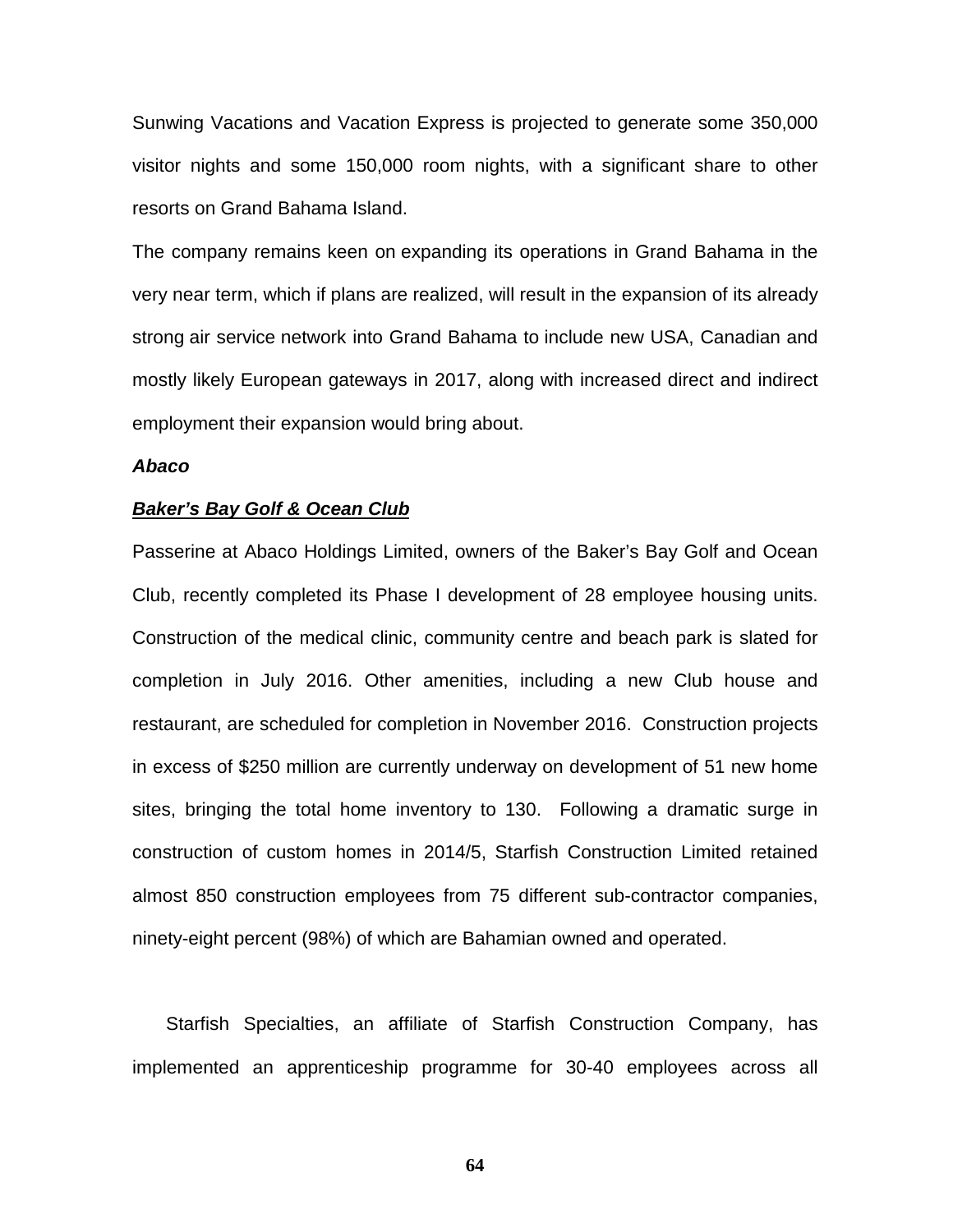divisions by end of this year which will greatly enhance the education and training of local Bahamian entrepreneurs and produce at least 50 qualified mechanical, electrical and plumbing contractors.

Over 1200 persons are now employed at Baker's Bay with hotel operations supported by some 415 full-time employees and an additional 50 new hires coming on stream later in the year. The company is projecting construction of another 45 homes next year.

Other projects on Abaco include the refurbishment of the Dolphin Beach Properties to provide for Baker's Bay Resort employee housing and home rentals. Work steadily continues on the Abaco Club at Winding Bay, which is investing \$225 million in phased home construction and infrastructure expansion and is expected to employ over 1300 construction employees over a 10 year period.

#### *Eleuthera*

# *Four Seasons Resort*

The Cotton Bay Holdings, developers of a \$180 million resort at Cotton Bay, Eleuthera, successfully negotiated acquisition of lots in the Bayridge Subdivision of South Eleuthera and are now working closely with Four Seasons Hotels and Resorts on completion and execution of sixteen (16) agreements which will govern management and operation of the Hotel, Private Residences and the Golf Course. The planned development includes a 115-room, 5-star boutique hotel, 40 private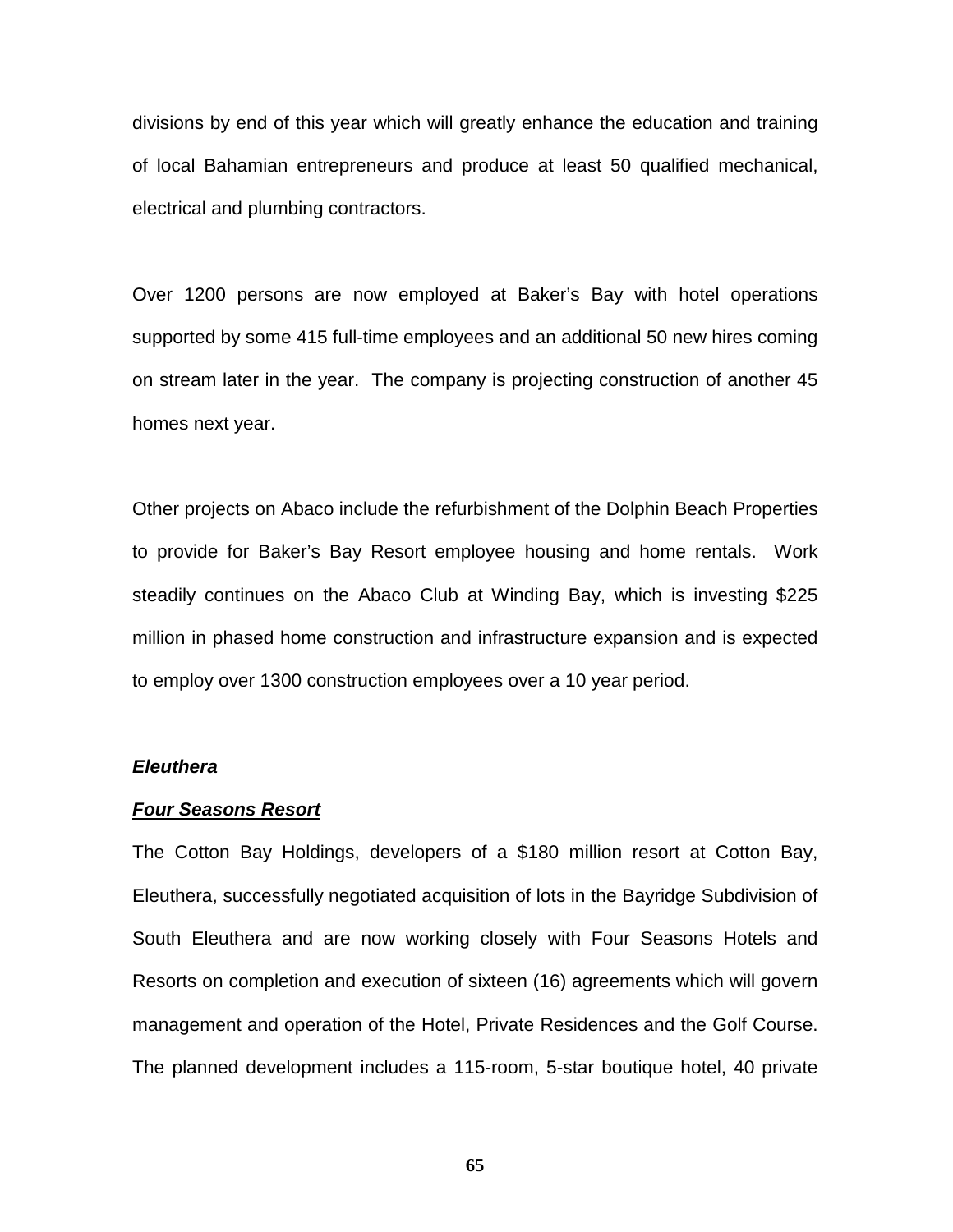residences and renovation of the existing 18-hole Robert Trent Jones Golf Course, luxury spa and other amenities.

Cotton Bay Holdings has now indicated that they will be ready to proceed with breaking ground on the development at the end of 2016 and will provide 200 jobs during construction and 300 permanent jobs when the hotel is completed. The company is in the final round selection process for professional developers and the design and the permitting process is expected to take 12 months, with opening of the resort expected in the summer of 2019. Cotton Bay Holdings is estimating a 7,000 increase in the number of visitors to Eleuthera annually.

#### *The Exumas*

#### *JMMC/Great Exuma Adventure Resort*

JMMC Bahamas Ltd, a USA-based company, recently received approval to develop the multi-faceted Great Exuma Adventure Resort at a cost of \$311 million on 275 acres at Hooper's Bay Estates, Great Exuma. The development would include a 115 unit condo-hotel, marina, adventure theme park, equestrian centre, spa, farm, 45-unit bonefish lodge, event pavilion & restaurant and retail stores. The developers estimate that they will provide construction employment for 250 and on completion of build out, full employment for 155 persons.

# *Sandals Emerald Bay*

Sandals Emerald Bay last year spent \$35 million in property-wide renovations and its sustained above-average occupancies support the contention that Sandals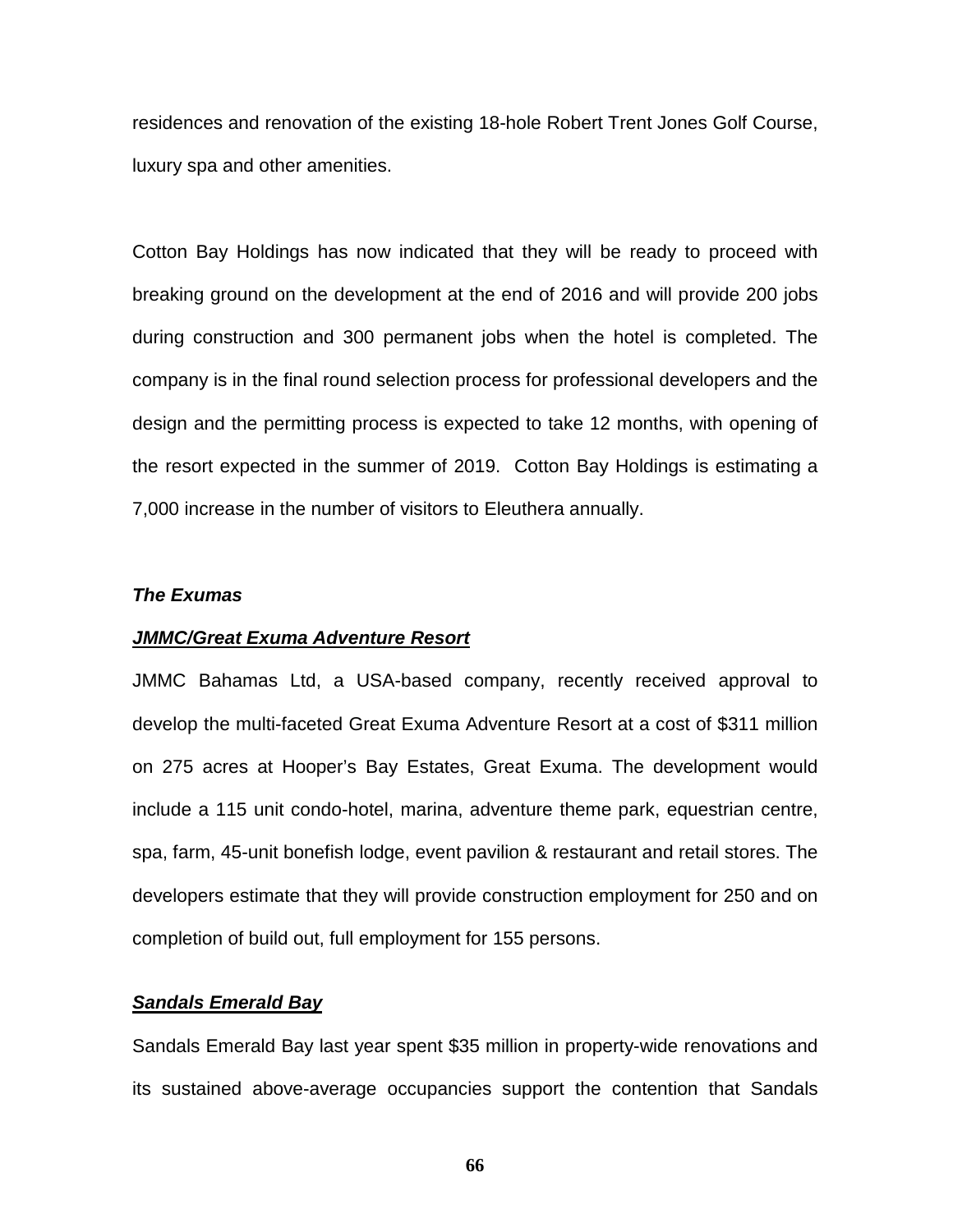continues to be an economic catalyst in Exuma. Future projects include \$6 million in expenditure on food and beverage outlets, a new beach bar and room renovations. Sandals continues to reinvest in employees with supervisory programmes aimed at increasing inward promotion, and support of six schools in Exuma, along with and annual offering of paid summer apprenticeship programmes for 25 high school graduates of LN Coakley High School on the island of Exuma.

# *Children's Bay Cay And Williams Cay*

The Heads of Agreement between the Government of The Bahamas and affiliate companies CB Commander Limited and CH Amiral Limited, executed on 1st February, 2016, for development a \$185 million residential community resort, marina and golf course on Children's Bay Cay and Williams Cay, Exuma, coupled with other developments taking place both in Georgetown and surrounding islands, will in all likelihood transform the landscape and continue to elevate the profile of The Exumas within the chain of islands of The Bahamas.

The sheer size and scope of the project will require tremendous human resources both in construction and operation of the facilities, thus providing a rationale for the return home of many Exumians, and solid future employment prospects for those currently in school there.

This exclusive resort will exemplify an environmentally sound development and management model and will comprise a fifty (50) pavilion room hotel; five (5) over the water pavilions; five (5) estate lots; numerous amenities including a marina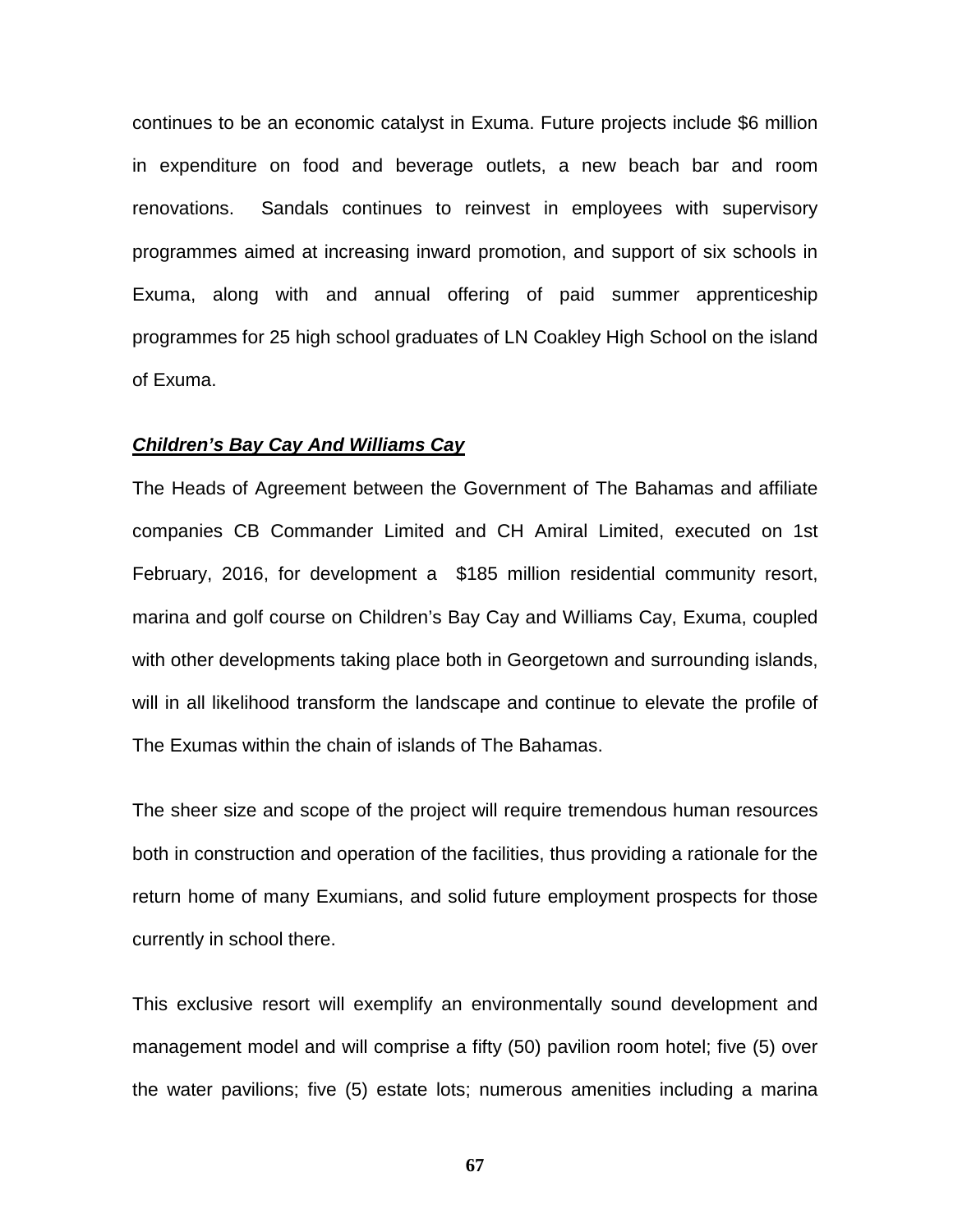village, nature and environment centre and a managed marine park. The existing marina will be expanded to twenty (20) berths and four (4) slips and will accommodate vessels up to 120 feet.

The Williams Cay development will comprise an 18-hole golf course designed by Tom Fazio; fifteen to twenty (15-20) villas; three (3) over the water pavilions; a welcome center, a villa owner club house; nature trails; biking and jogging trails, a bridge linking Children's Bay Cay and Williams Cay and a helipad. The developer will contribute to the repair of the Government dock, and construct a police station and medical clinic for the benefit of the Barratarre Settlement and surrounding populations.

The targeted date to complete project build out is December 2020, however, the majority components of the Children's Bay Cay resort and Williams Cay golf course will be completed by December 2018 with Phase I utilities and road infrastructure works slated to begin in October 2017.

# **February Point**

The National Economic Council, on 1st October, 2013, approved a \$40 million undertaking by FP Associates Limited and FB Parcel (815) Limited for redevelopment of the February Point Resort Estates on Great Exuma Island and the developer is currently in talks with three potential brands for resort operations. On its completion the upscale development will comprise a hilltop, boutique 5-star resort hotel, twenty (20) condo units and estate homes.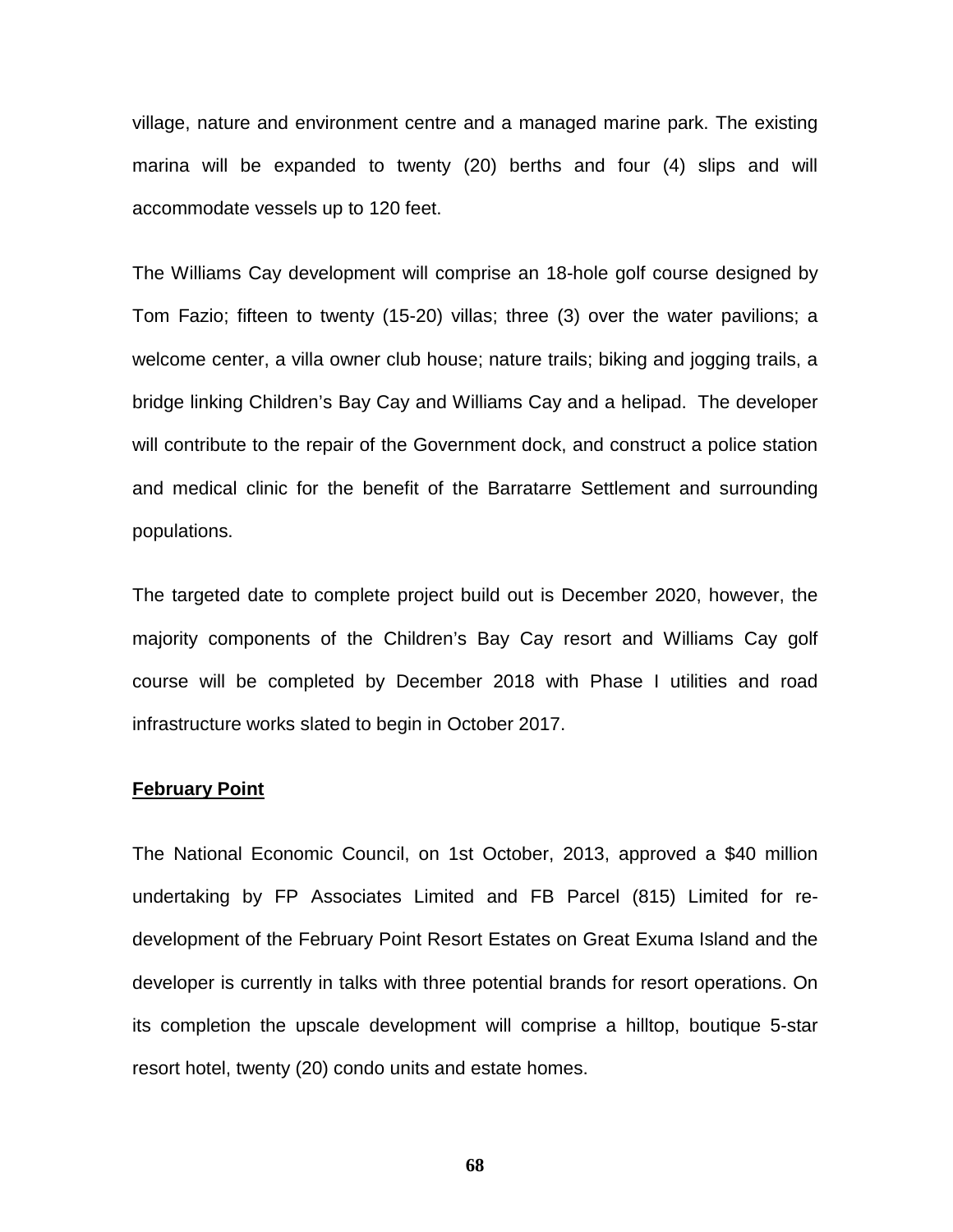Work has already begun on an expanded marina and a new marina and marina village on the pond at February Point and construction will commence in 30 days on build out of twenty condo units. Development is nearing completion on a stateof-the-art Welcome Centre, Restaurant, Bistro Bar and Spa. Construction will begin shortly on 4 single family homes, each having an estimated value of \$3.5 - \$5 million per home. Also on the drawing board are six (6) over the water bungalows, each with a value of \$4 million to \$8 million per unit, and construction on these will commence as soon as the final permits are granted. Construction will begin on a 100-unit condo hotel by the 4th quarter 2016. Presently, there are 102 Bahamians employed on a part time and full time basis and the company is looking to double its staff within the next 60-90 days.

February Point has committed to the donation of a minimum 150 acres of land in Flamingo Bay to the Government for housing and other projects and will contribute \$250,000.00 for a joint venture project with Government for the transformation of Georgetown into a mini city centre with a state-of-the-art Government Administrative Complex, a primary and a high school, an Industrial Park, Community Sports and Recreational Centres, a hydrophonic botanical farm, residential subdivision, and a commercial retail and entertainment district.

The developer has implemented a training programme for Bahamians in specialized skills for the construction industry in the areas of masonry, electrical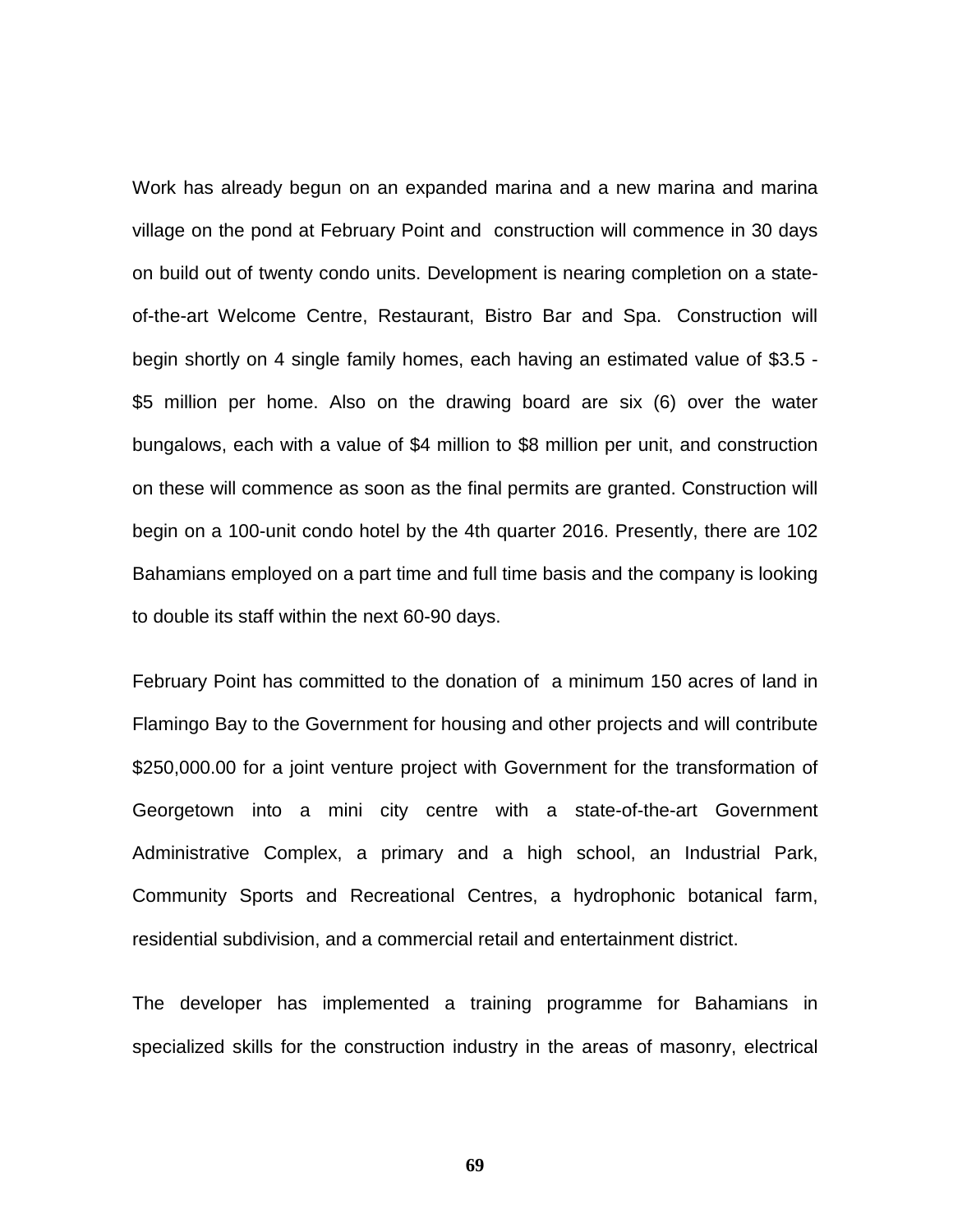works, plumbing, carpentry and the installation of the renewable/alternative energy systems.

# *The Stocking Island Club*

Stocking Island Development Ltd, was approved in September 2015 to develop the Stocking Island Club, a luxury \$600 million residential resort boutique hotel and villas on Stocking Island. The project, which already has 110 full and contracted employees, will be completed by 2018 and will consist of a 40-room, luxury, 5-star boutique hotel and 85 villas, a lifestyle spa and wellness centre, resort club, restaurant and bar, sailing school, swimming academy, boat, helipad and seaplane facilities. Mr. Speaker, the sailing school will provide Bahamians with instructions for mono hull sailing and dinghy sailing, both Olympic class crafts, and graduating to larger sailboats. During construction, the resort will utilize approximately 250 to 300 full time construction and associated skilled construction workers.

Upon opening, the resort will be operated with approximately 250 employees. With all funding and brands currently in place, Mr. Speaker, the initial average daily rate (ADR) is projected to be around \$1250 per night with occupancies of 55% to 65% expected to be achieved.

# *South* **Cat Cay**

# *South Cat Cay*

A Heads of Agreement signed on December 24, 2015 has enabled mobilization of Phase 1 of the South Cat Cay resort project in February this year comprising a 53-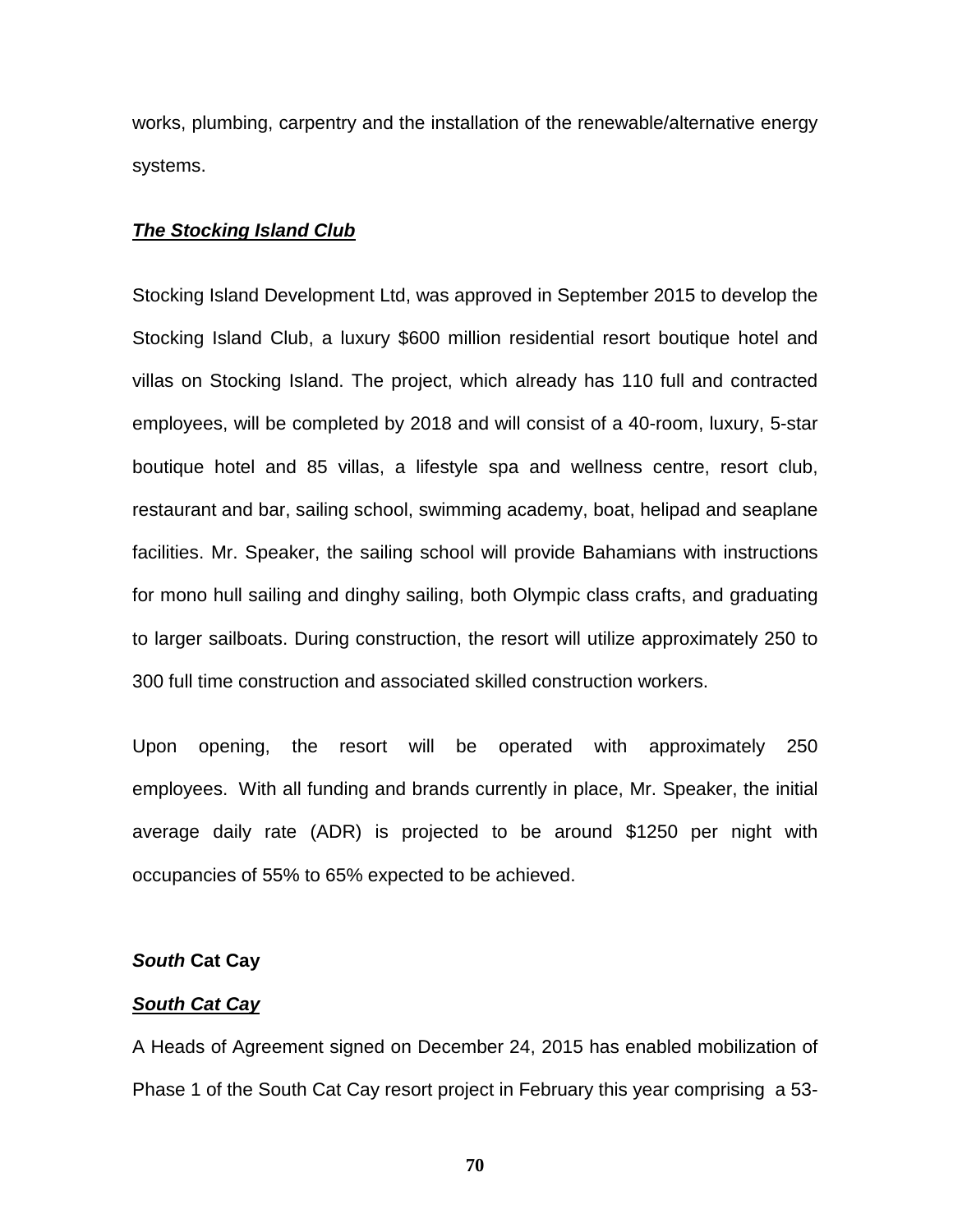room, five-star boutique hotel, 29 marina condos, 37 estate lots, 137-slip marina, restaurants, beach club, and employee housing; helipad & seaplane facilities. Phase 1, at a cost of \$28 million, remains on schedule with completion within three years. There are currently 6 Bahamian workers on site working six days per week to establish a man's camp and install the spine road. A Bahamian 'utility crew' will be mobilized on completion of the spine road and at peak of construction next year an estimated 40 full-time Bahamian construction workers will be on site for vertical construction of the initial phase of the hotel, Back of House and Accommodation facilities. With an expenditure of \$16 million to date Phase 1 is estimated to be completed by December 2018.

# *Cruise Product*

# Mr. Speaker,

2016 is proving to be a watershed year for the Bahamas with the establishment of new cruise ports by Carnival and Mediterranean Shipping Company and expanded cruise port operations by Norwegian Cruise Lines at Great Stirrup Cay and by Royal Caribbean Cruise Lines at Coco Cay.

#### *Mediterranean Shipping Company*

The Bahamas' share of the cruise market will increase by 3% or by 96,000 additional passengers annually with the establishment of the new cruise port at Sandy Cay. Mediterranean Shipping Company (MSC), the world's second largest global shipping company and fastest growing cruise Line Company headquartered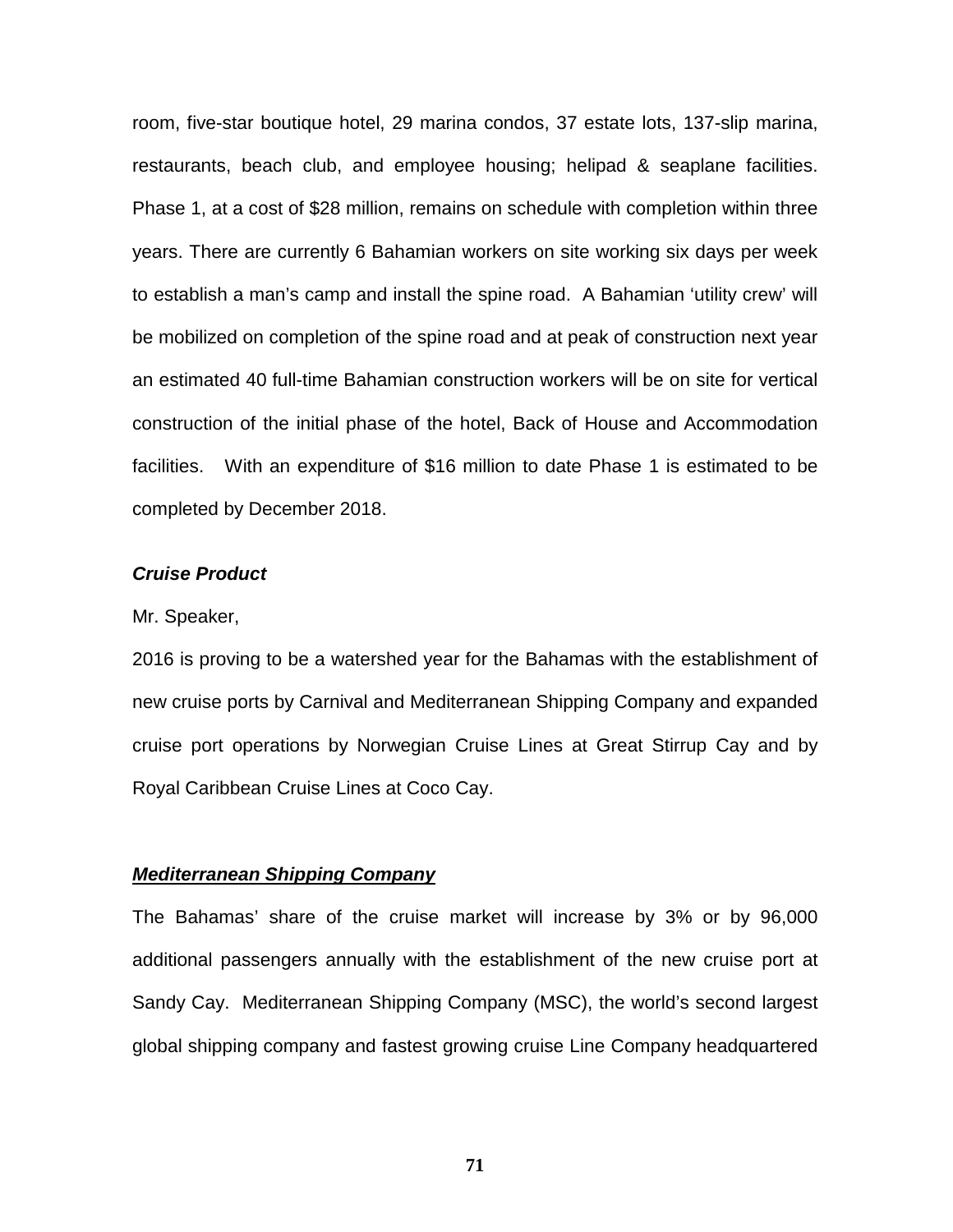in Geneva, Switzerland, has developed a fleet of twelve cruise ships now carrying 1.7 million passengers to 45 countries on its global itineraries.

MSC recently placed an order for seven (7) new ships capable of carrying 5,300 passengers and 1,600 crew and has committed to an investment of \$50-\$100 million over a two year period in the construction and environmental management of a private Cruise Port and Marine Park at Sandy Cay for its 369,000 annual guests on Bahamas itineraries. The Company has committed to the establishment of a MSC Seafarers Technical School on Grand Bahama. This will lead to the training of future employees of MSC Cruises.

MSC also envisions forging a strong and mutually rewarding partnership with the Northern Campus of the College of The Bahamas. Additionally, MSC has agreed to recruit and train Bahamians as mariners on their cargo ships. The targeted date for complete project build out is November 2017, with Phase I dredging and utilities infrastructure works slated to begin in August 2016.

It is projected that 542 Bahamians will be employed for construction works and 200 Bahamians will be hired for operations of the cruise port, and, Mr. Speaker, some 100 young Bahamian seafarers will be hired on board MSC's cruise ships by mid - January 2017.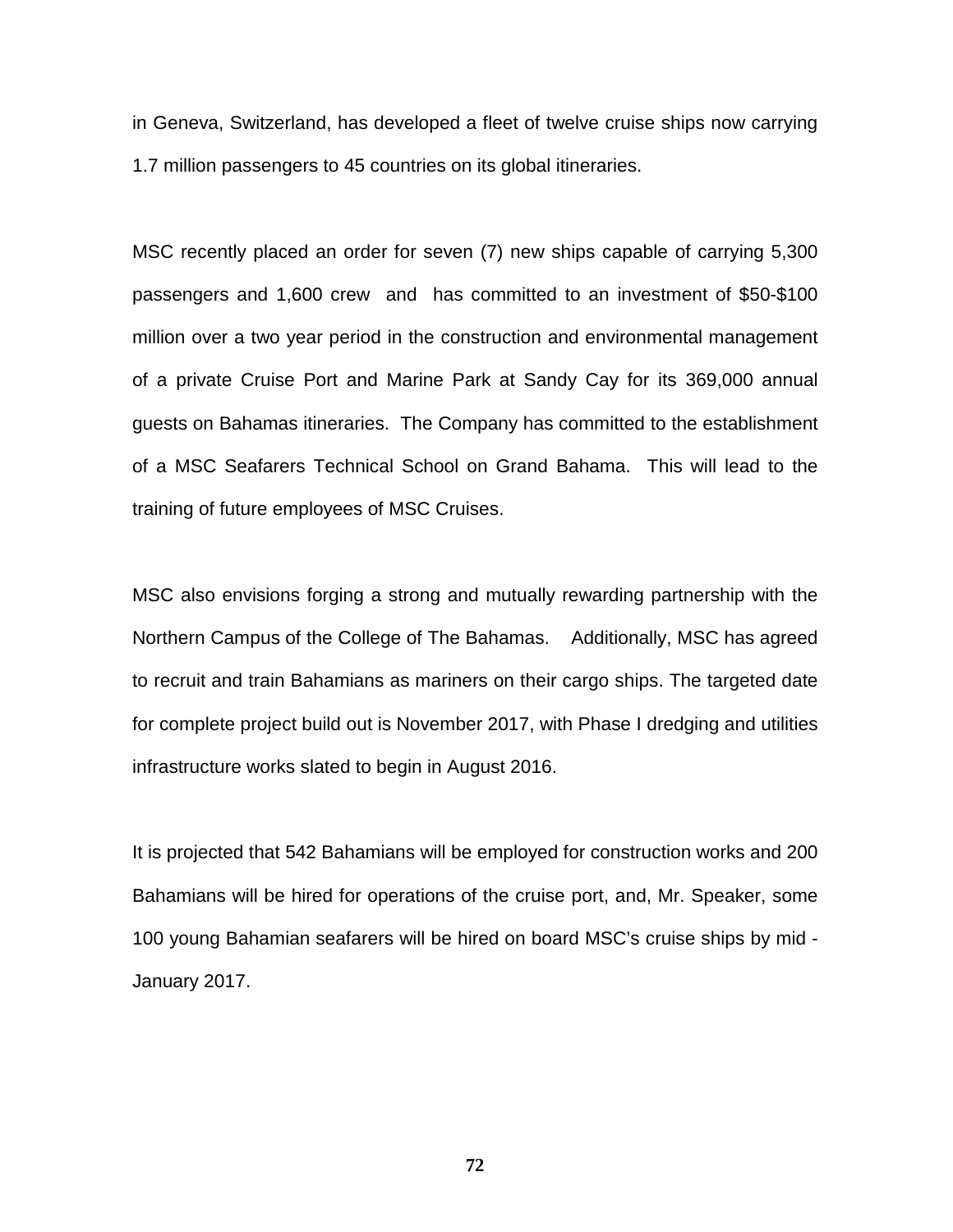The cruise port at Ocean Cay will comprise a cruise ship berth, a 10 – 15 slip mega yacht marina, with future plans based on demand, for a 45-slip marina. The development will include heliport, small harbor, welcome centre and Bahamian village as well as numerous retail and food and beverage outlines, amphitheater, land and water sport activities. Other project to come on stream include staff housing, safety, security and emergency medical stations, Bahamas customs, immigration and police offices. I will be joining the Chairman of MSC at Ocean Cay next month for an official ground breaking which will be filmed by the BBC for a BBC documentary of the development process.

### *Norwegian Cruise Lines*

NCL Bahamas Ltd will commence Phase II expansion of its cruise destination at Great Stirrup Cay, The Berry Islands, comprising an additional twenty-two (22) ocean villas, several new food & beverage outlets, day spa complex, new employee housing, expanded attractions and utilities allowing for an additional 40 ship calls per annum of 100,000 passengers. The current 180 calls per annum deliver a guest count of 550,000. The project is expected to be completed in early 2018. Construction employment is estimated at forty persons, with an additional 10 permanent staff added to the current 55 employees and 25 straw vendors at the location.

### *Royal Caribbean Cruise Lines*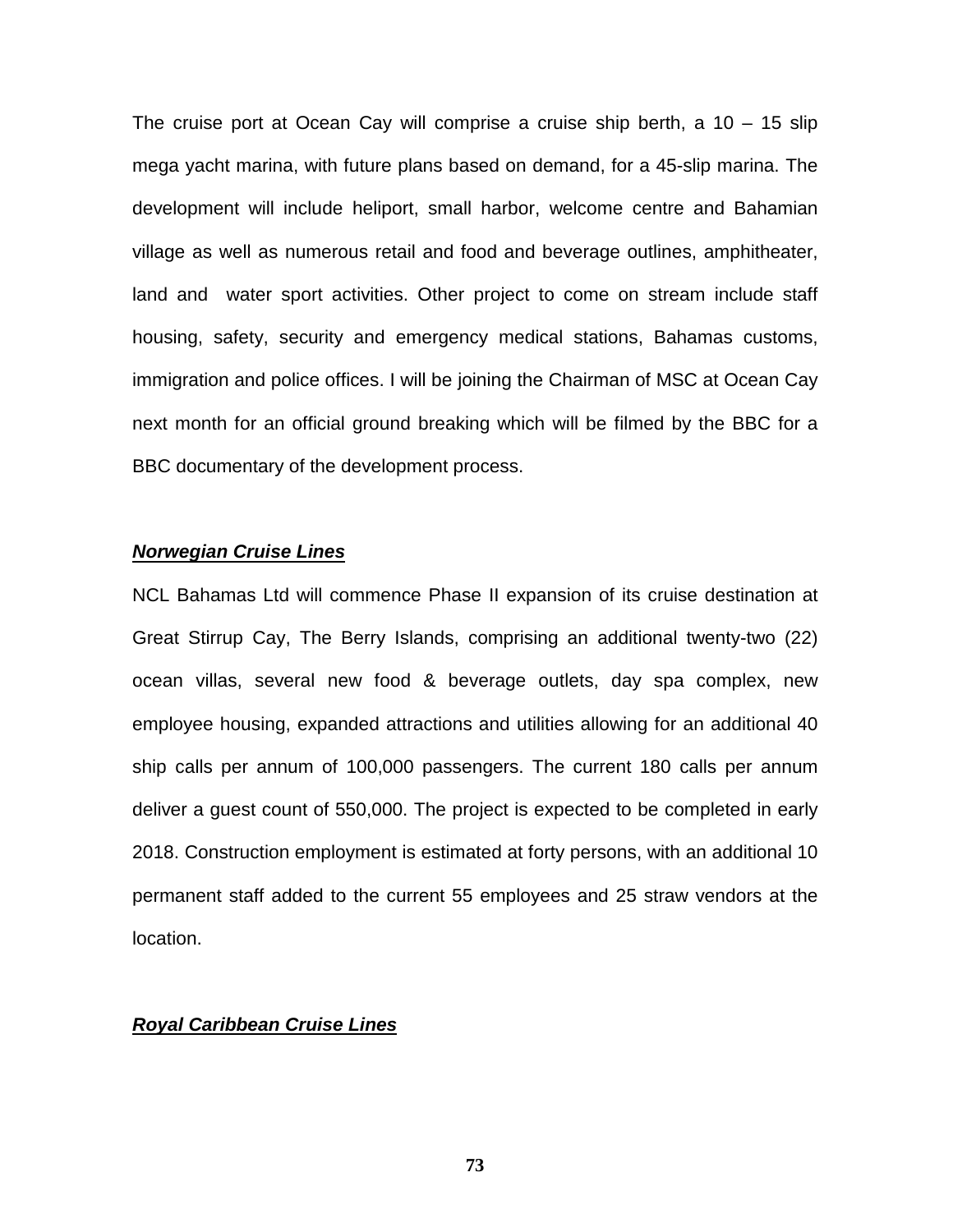Coco Cay has been used by Royal Caribbean Cruise Lines (RCCL) since 1988 for day visits by its cruise passengers. RCCL has announced plans for installation by April 2016 of a fixed pier at a cost of \$47 million for passenger disembarkation at the private RCI cruise ship destination. This is expected to circumvent the frequent ship cancellations which occur due to berthing inability during inclement weather and to provide for stops by Oasis class ships carrying 5,400 passengers. RCCL expects to increase its staff complement from 180 to 214 when the 12 month development timeline is completed and estimates that 20 construction employees will be hired for completion of the project.

### *Disney Cruise Lines*

Disney Cruise Line is expected to make more than 375 calls in The Bahamas to Nassau and Castaway Cay in 2017, which is expected to bring more than 1.25 million guests to the country. Disney also expects to make significant investments on Castaway Cay. In addition to ongoing operations, new projects on the island include crew housing and crew mess (dining and galley) a warehouse, expansion of wastewater treatment plant and fiber optic replacement, among other projects. Disney has indicated that it will continue to explore other projects with The Bahamas that could ultimately result in further significant benefit.

Mr. Speaker,

Of particular significance for the two largest centres of population are major strategic initiatives relating to the review of the expired tax concessions under the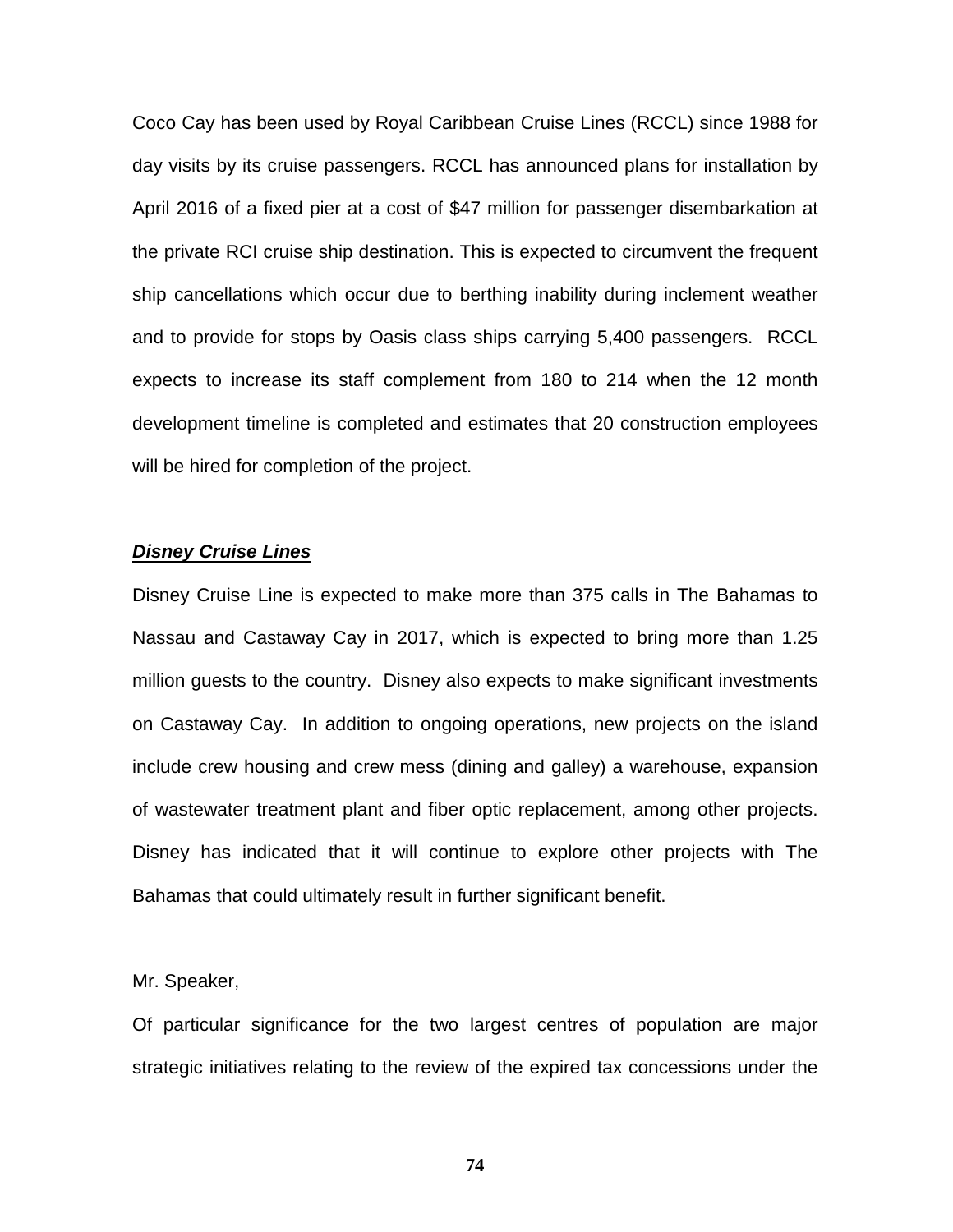Hawksbill Creek Agreement as well as related matters to revitalize the economy of Grand Bahama and the Baha Mar project in New Providence.

In my recent Communication to this House on  $9<sup>th</sup>$  May, 2016, I indicated that the review of the expiring concessions under the Hawksbill Creek Agreement has afforded my Government the opportunity to conclude arrangements, after extensive negotiations with the Grand Bahama Port Authority and key investor/stakeholders, aimed at strengthening and expanding the economy of Grand Bahama. These arrangements follow upon an in depth and comprehensive study carried out by The Hawksbill Creek Review Committee, the first of its kind in 60 years, which involved wide consultation.

Mr. Speaker,

I feel it necessary to reiterate and re-emphasize for purposes of clarity the actions taken by my Government as it relates to the expiring concessions.

Mr. Speaker, as an outcome, the Government has

(1) entered into a Memorandum of Understanding ("MOU") with the Grand Bahama Port Authority Limited, and key entities controlled by GBPA, Hutchison Ports, CK Property Holdings Ltd. and the Port Group, namely GBPA, Freeport Harbour Company Ltd., Grand Bahama Development Company Ltd., and Freeport Industrial & Commercial Ltd.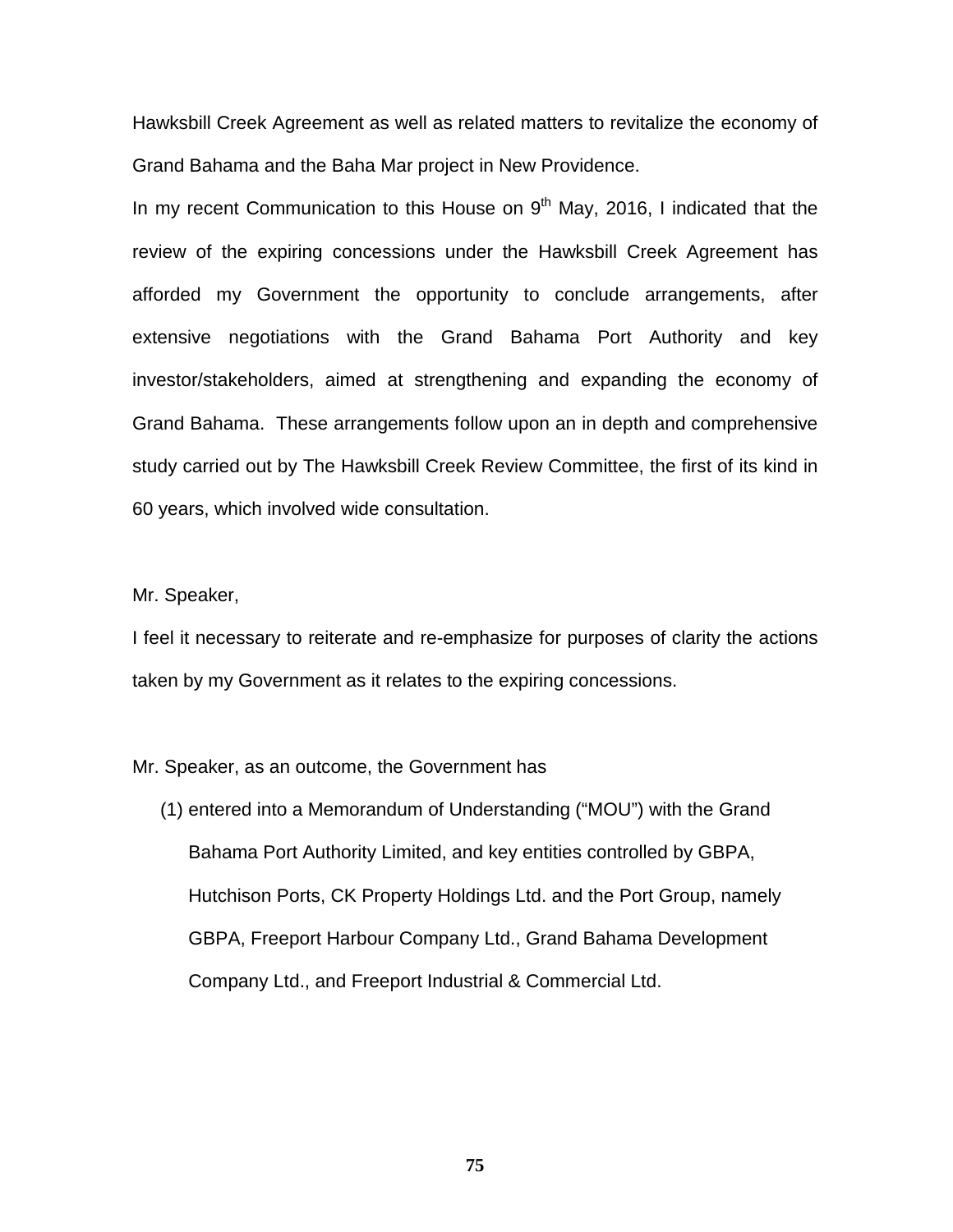(2) executed a Waiver of Exclusivity Agreement with Freeport Harbour Company Ltd. with respect to the operation of cruise ports on Grand Bahama.

The MOU sets the stage for specific agreements which must be entered into with licensees with the aim of fundamentally shifting the investment climate and economic prospects in Grand Bahama in a dynamic and positive way for all concerned. Through our negotiations, we have sought to create a new economic development framework that can jumpstart and sustain growth in Grand Bahama. The result is an MOU that sets the parameters for the development of a framework which will enable the Government to engage with the private sector on delivery of a wide range of economic and social gains for the residents of Grand Bahama and The Bahamas as a whole.

Specific opportunities that will emerge from the MOU include:

- **F** immediate investments in strategically important industries;
- the commitment of the GBPA to seek an injection of new equity capital into its Group of Companies through new globally respected shareholders or equity partners and project specific investors who will further the development of Freeport and Grand Bahama;
- historic changes in the governance, transparency, and regulatory framework that governs Freeport;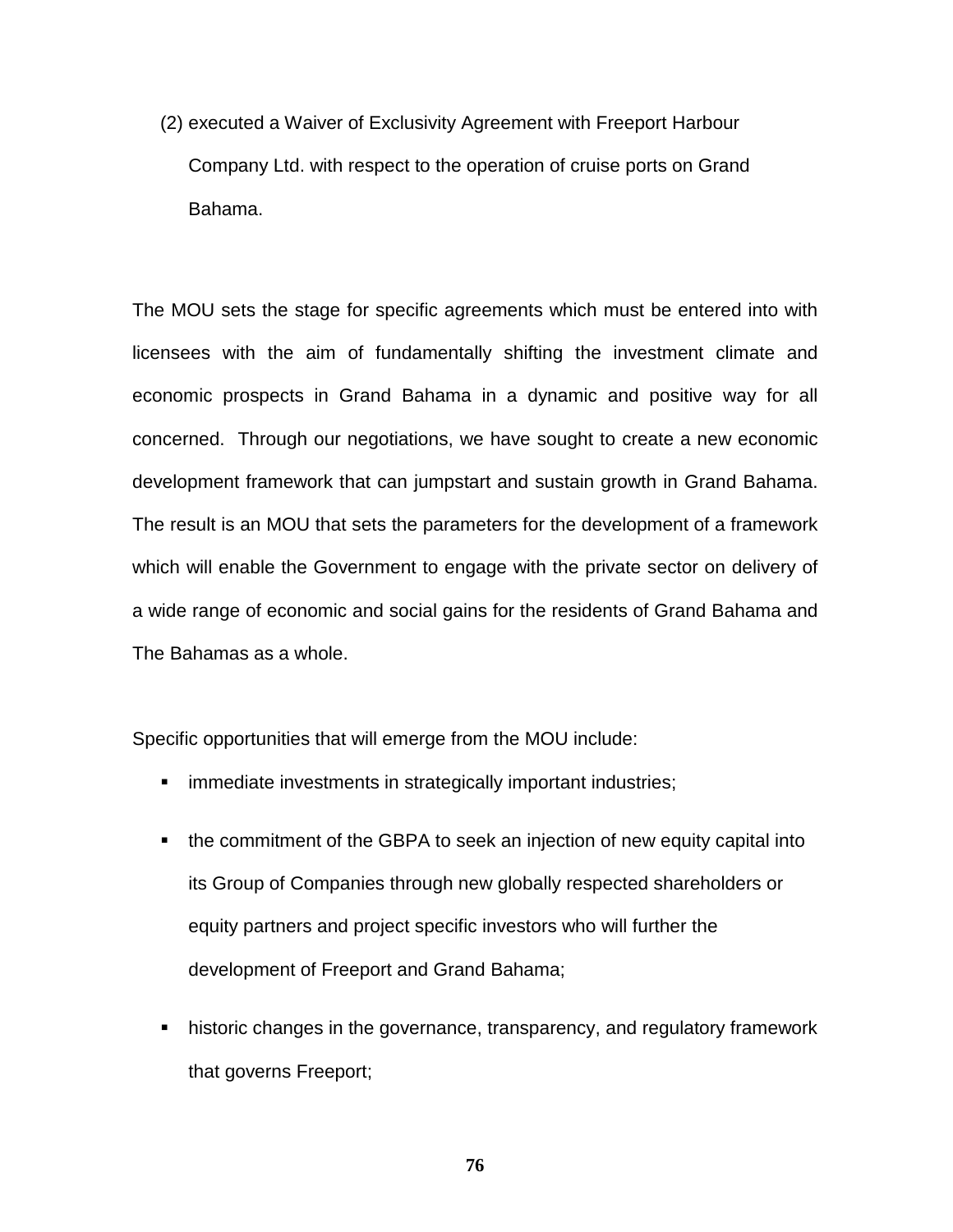- Government ownership stakes in prime landholding companies which will allow for enhanced public/private commercial and residential real estate development;
- a commitment to social and infrastructure improvements to enhance quality of life;
- development of a new framework for performance-based development concessions that will replace the expiring tax concessions of the Hawksbill Creek Agreement;
- a focused and collaborative strategy to reshape the approach to attracting, retaining, and expanding investment in Grand Bahama;
- and a commitment to resolve longstanding issues related to Government deficits in Freeport in a way that protects the Government's rights but creates a path forward in Freeport.

In the short term, these arrangements will drive new investment projects that will retain and expand key industries in Grand Bahama. There is indeed now a clear path to the expansion of the Freeport Container Port through Phase V and VI, with Phase V scheduled to commence in the second half of 2016. \$260 million is being invested in the Container Port Phase V expansion. The Freeport Airport runway is being resurfaced at a cost of \$13 million. Freeport Harbour Company is spending \$14 million on the refurbishment of berths 3, 8 and 9.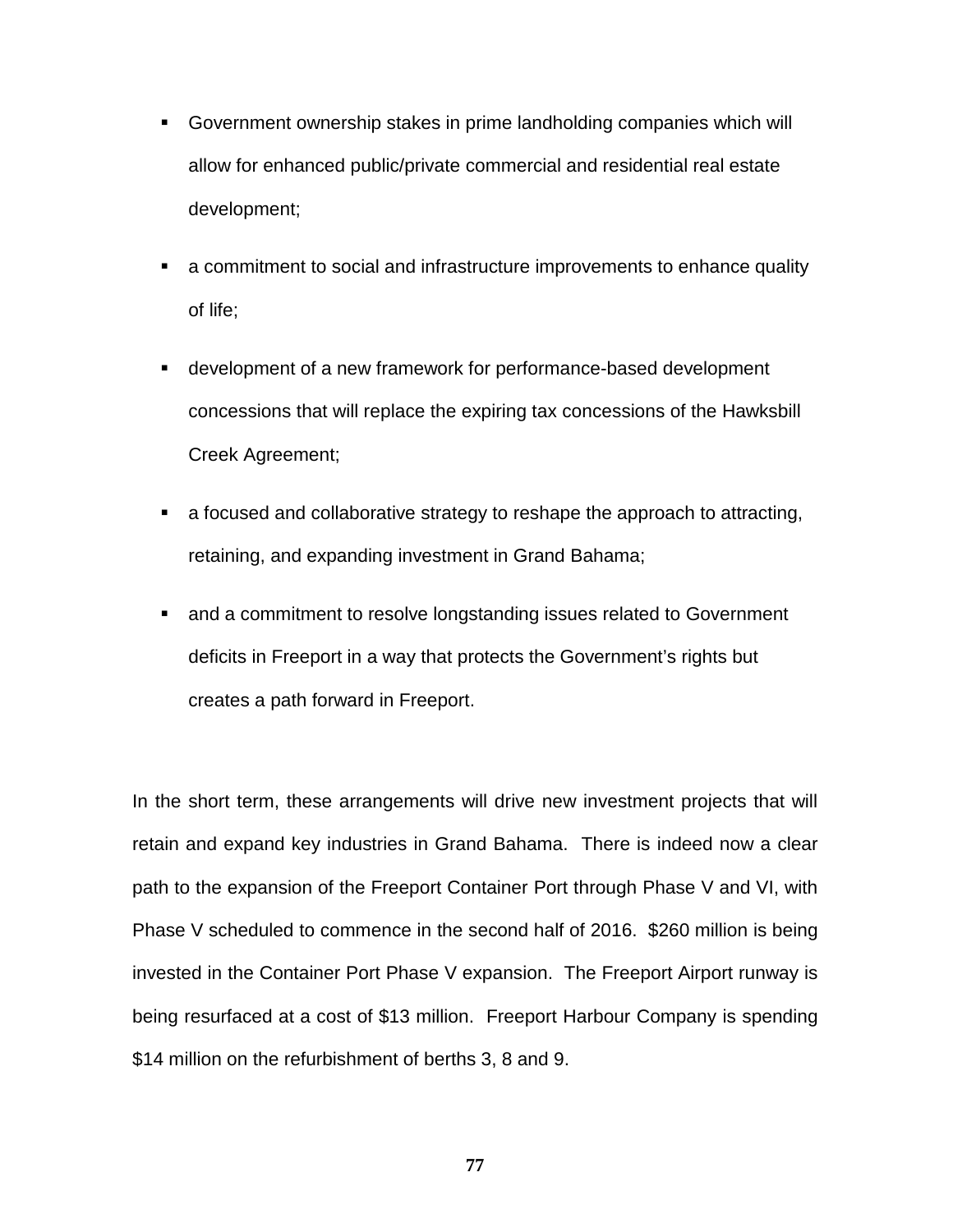Mr. Speaker,

PharmaChem has already broken ground on a \$150 million extension. The MOU and Waiver of Exclusivity Agreement with the Freeport Harbour Company has cleared the way for completion of negotiations with Carnival Cruise Lines for the creation of a major cruise port with compelling attractions in East Grand Bahama. When coupled with ongoing discussions with MSC to consider home porting, a container repair facility, a logistics center, creating a maritime training center, and opening up employment for large numbers of Bahamians on their ships, Grand Bahama is poised for significant expansion as a hub for cruise operations.

Most significantly the MOU contains an overall Public Private sector Partnership commitment to recruitment and training of Bahamians to meet present and future diverse manpower skills.

### Mr. Speaker,

Beyond specific short-term investments, we have secured historic commitments to change the governance paradigm in Grand Bahama, and a mechanism to enhance transparency into the GBPA's financial affairs. The MOU provides a mechanism for the Government to play a meaningful role in steering and overseeing critical infrastructure and development via seats on the Boards of the GBPA and land development companies.

The MOU also provides the licensees with the opportunity to participate in governance by nominating a member to the GBPA Board. We have also come to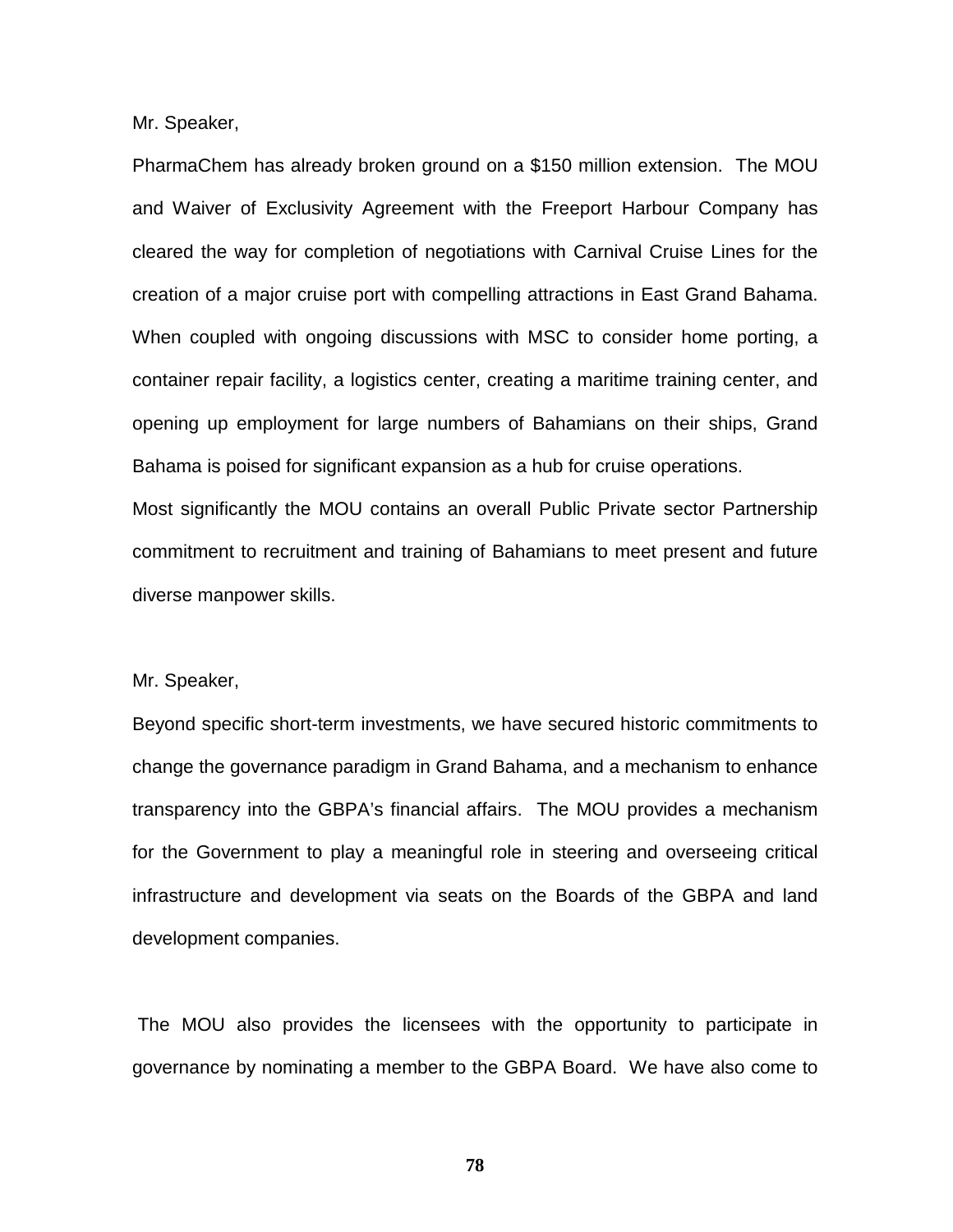agreement in principle to align the regulatory functions of the GBPA with the national regulatory framework and policies of The Bahamas Government, and to establish a process for licensee appeals. These changes will allow increased public understanding of and dialogue about the inner workings of Freeport that have long been opaque and inaccessible to Freeport stakeholders.

The changes will also help to mitigate conflicts associated with GBPA and its affiliates operating simultaneously as licensor, licensee, and regulator as well as participation in governance at the Board level. By having equity participation, and Board level transparency into the affairs of the prime landholding companies, the Government can play an active role in accelerating development in Freeport. Among other things, this new structure opens up significant new opportunities for public / private partnerships to facilitate larger development projects.

The MOU very significantly provides a commitment to social and infrastructure investments in Grand Bahama that will deliver tangible contributions to the quality of life for the residents of Freeport. We intend to seek to work with the GBPA to create an ongoing "Grand Bahama Development Fund," which would make investments that can help to carry Grand Bahama forward. Measures to be undertaken could include, reopening important portions of West Sunrise Highway, upgrading airport facilities, making available residential lots to expand affordable housing, construction of modern medical facilities, refurbishing and expanding athletic facilities, and making contributions to support critical social services. I will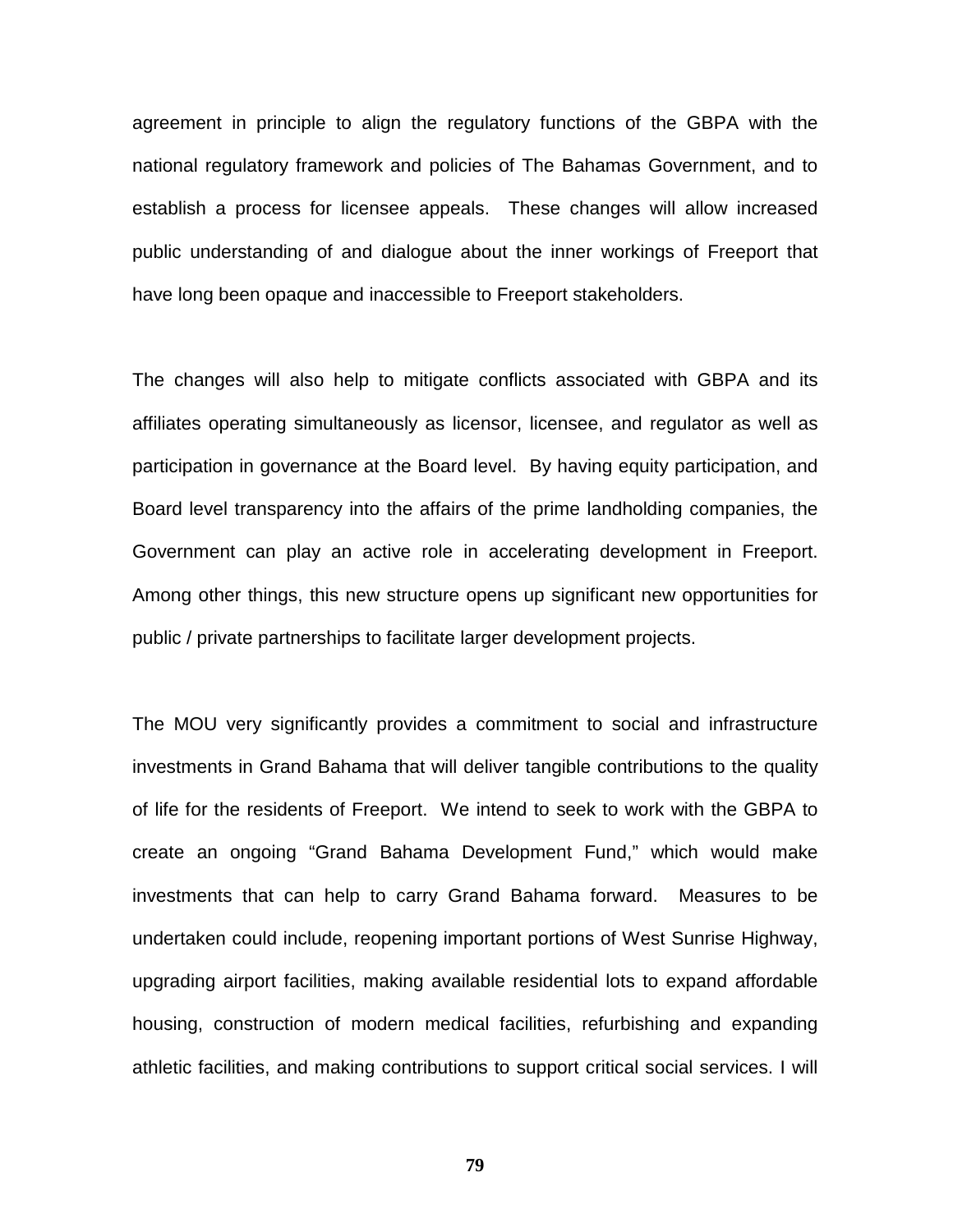more fully address this in my closing remarks to the budget debate. Suffice it to say, rather than a "one shot deal", we will seek to create an ongoing mechanism for infrastructure investments that are aligned with our development strategy, and can evolve as the economy grows and the needs of the population of Freeport change.

Mr. Speaker,

A new regime with a new framework is contemplated for the Port area with respect to the tax concessions which expired on  $5<sup>th</sup>$  May, 2016. The same tax concessions will be granted by the Government for a period of 20 years commencing on the  $4<sup>th</sup>$ of May, 2016 to existing licensees of the GBPA on an individual basis, subject to certain conditions and under a framework that would provide for the maintaining of performance through periodic reviews every five years. The Government would collaborate with GBPA on the design of the framework. The same framework will apply to new licensees once they submit and obtain approval of their development plans. In return for the undertakings and assurance by GBPA, Freeport Harbour Company, Grand Bahama Development Company and Freeport Commercial & Industrial Company Ltd., the Government is to take the necessary measures to grant the expiring concessions to these companies, their existing affiliates, subsidiaries and joint venture companies in like terms for a period of twenty years, commencing 4<sup>th</sup> May, 2016.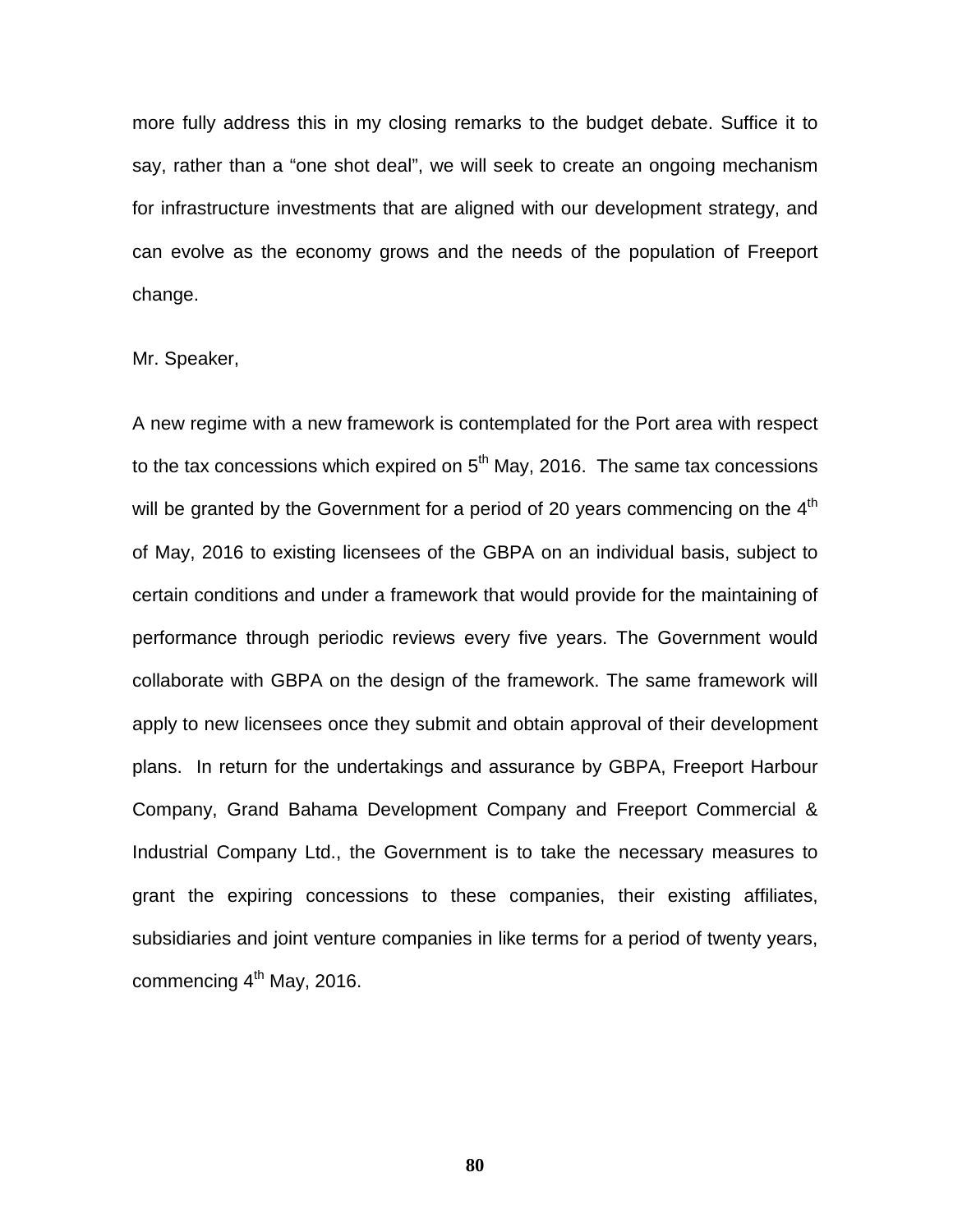We are also taking steps to address an important inhibitor to development in Grand Bahama. The lack of any taxes or carrying costs of undeveloped land mean that property holders can simply sit on undeveloped land without recourse. To address this situation, and enhance the revenue base in Freeport, we intend to create a new framework where real property tax would be payable on undeveloped land held by non-Bahamians owning more than five acres.

A Bill will be presented for consideration by Parliament to give effect to these new measures. My Government will during the next fiscal year work to implement these bold initiatives with the objective of ensuring that Freeport and Grand Bahama realizes the full economic benefits for many years to come.

### Mr. Speaker,

I would now like to address the issues relative to the Baha Mar project. Members and all Bahamians will recall that it was, without notice to the Government of The Bahamas, on the 29<sup>th</sup> June of last year that the Baha Mar Group of Companies filed a Chapter 11 Bankruptcy motion in the Bankruptcy Court for the District of Delaware by Northshore Mainland Services Inc. The Court in Delaware heard the Baha Mar Debtors' first-day motions and, without any of the creditors or interested parties in attendance, granted two main orders on an interim basis. Mr. Speaker, Baha Mar then sought to have the Chapter 11 Orders recognized in the Supreme Court of The Bahamas, which my Government vigorously resisted. We wanted to ensure that any determinations in a matter of this magnitude and with a possible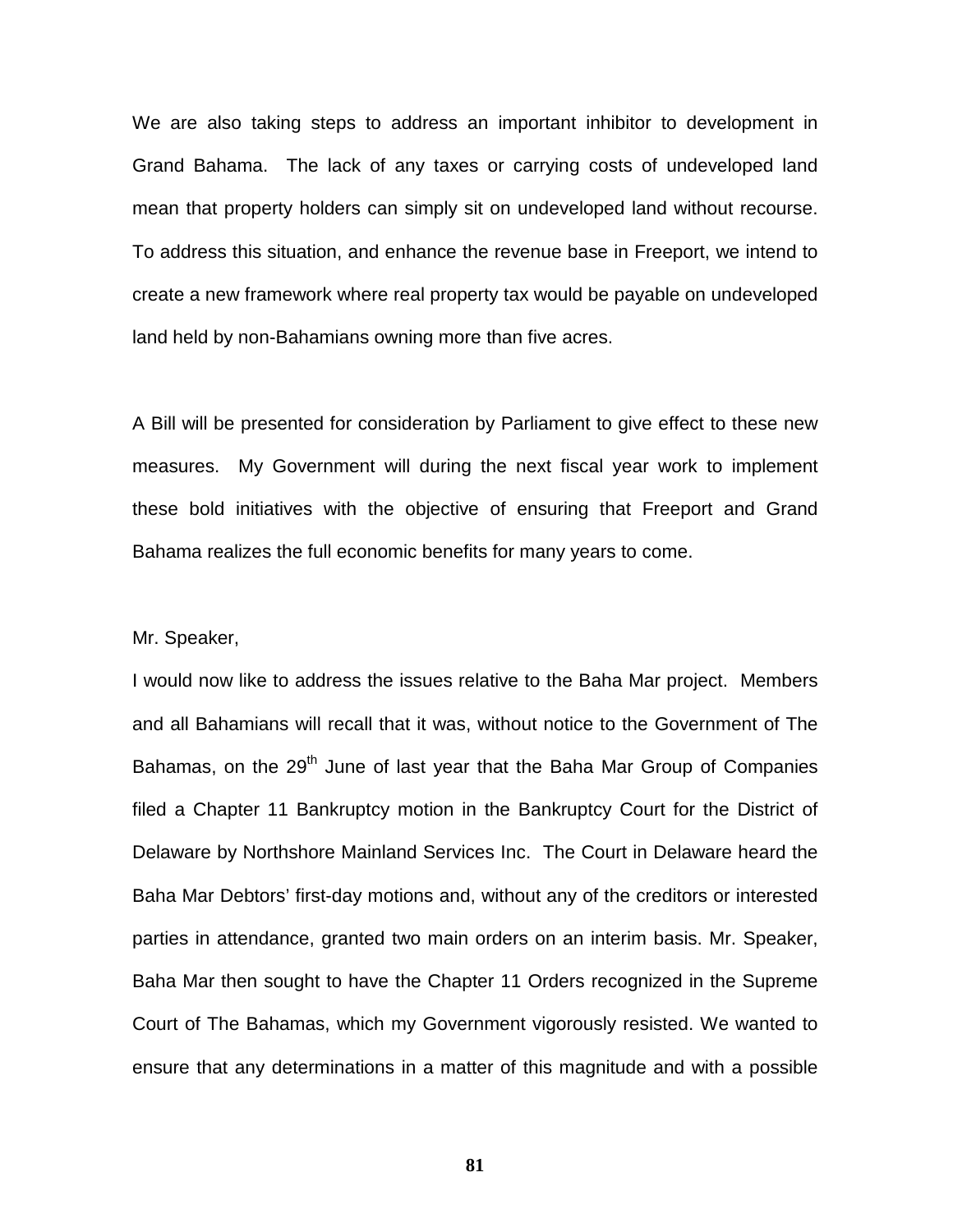impact on the sovereign rating, the economy and the people of The Bahamas be made by a court in The Bahamas. Mr. Speaker much has transpired since that date, including:

- i. the winding up petition filed in The Bahamas by the Government, together with related government agencies and statutory corporations, as the second largest creditor of the Baha Mar Group of companies and the largest unsecured creditor;
- ii. the appointment of Joint Provisional Liquidators by the Supreme Court of The Bahamas;
- iii. Mr. Raymond Winder of Deloitte and Touche (Bahamas) and two Hong Kong based partners of Deloitte and Touche being appointed as the Receiver Managers by the China Export Import Bank, the secured creditor; and
- iv. The global sale process initiated by the Receiver Managers for sale and realization of the Baha Mar assets.

### Mr. Speaker,

The Baha Mar project is of such significant importance to the people and economy of The Bahamas and to our sovereign rating. Its early remobilization and completion is an important matter that must be addressed by my Government in the presentation of this Budget Communication.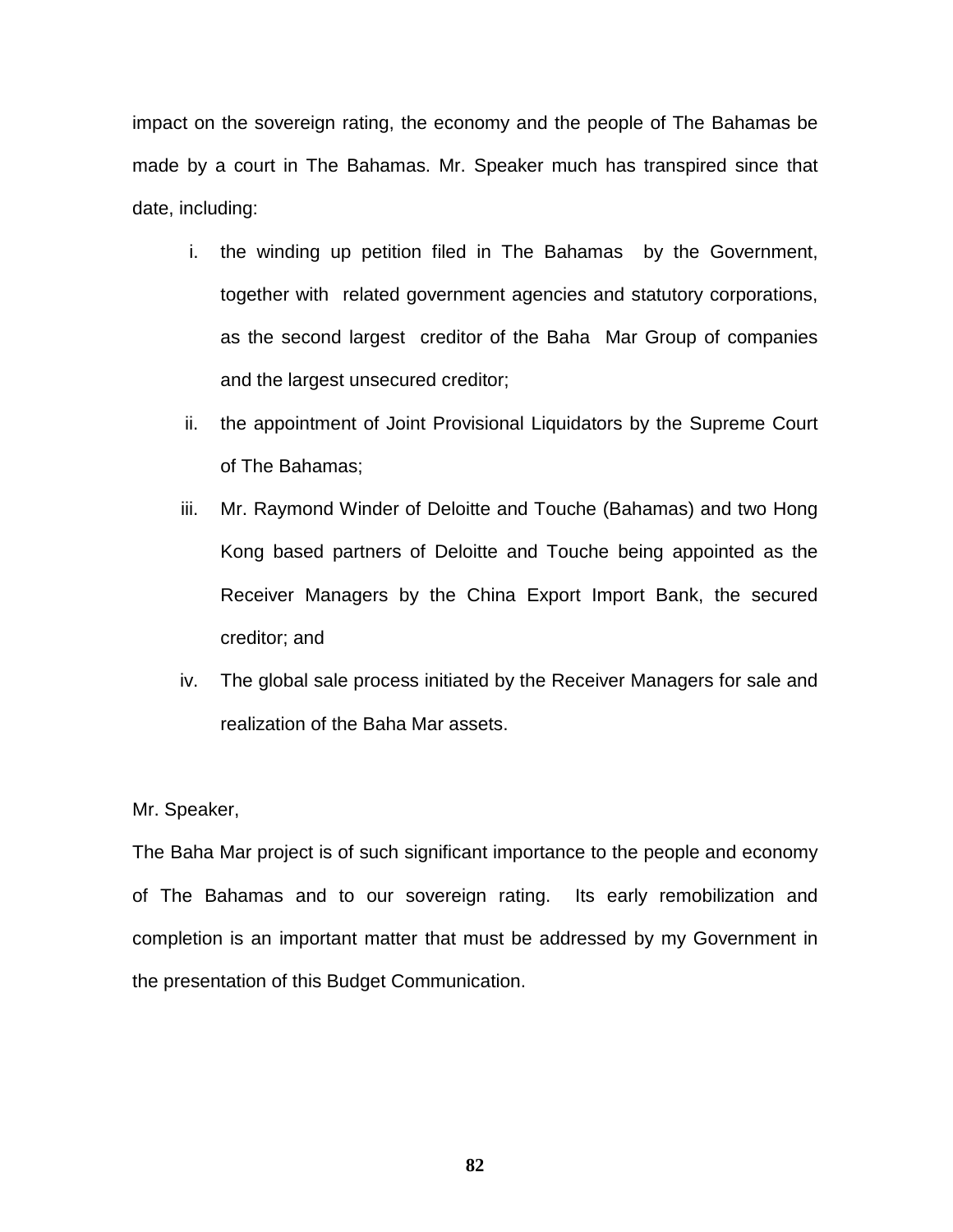At all times, the Government has upheld the interest of the Bahamian people and, as Members and Bahamians will be aware, I have been personally involved in every effort to achieve the early remobilization and completion of the project, which remains a very high priority for me and my Government. From day 1, I have remained resolute and made it abundantly clear that a solution, i.e. the early remobilization and operation of the project, must provide for the satisfaction of the legitimate interests of Bahamian sub-contractors. Nothing will distract my Government from providing for jobs and entrepreneurial opportunities for the Bahamian people.

There is no doubt that all of the stakeholders have suffered losses as a result of the unfortunate actions taken with respect to Baha Mar. We also appreciate that, legally, there is but one secured creditor, which is the Eximbank. However, the Government must, in advocating for its citizens, seek to protect their interests. That, Mr. Speaker, is the reason why we sit in these hallowed halls.

The third and final aspect concerning the remobilization of the Baha Mar project relates to the status of the global tender process that is being carried out by the Receiver Managers on behalf of the Eximbank. My Government has been advised that the first round of bids has just closed and that there are a number of good and reputable investors who have shown interest in the project. These investors will be evaluated.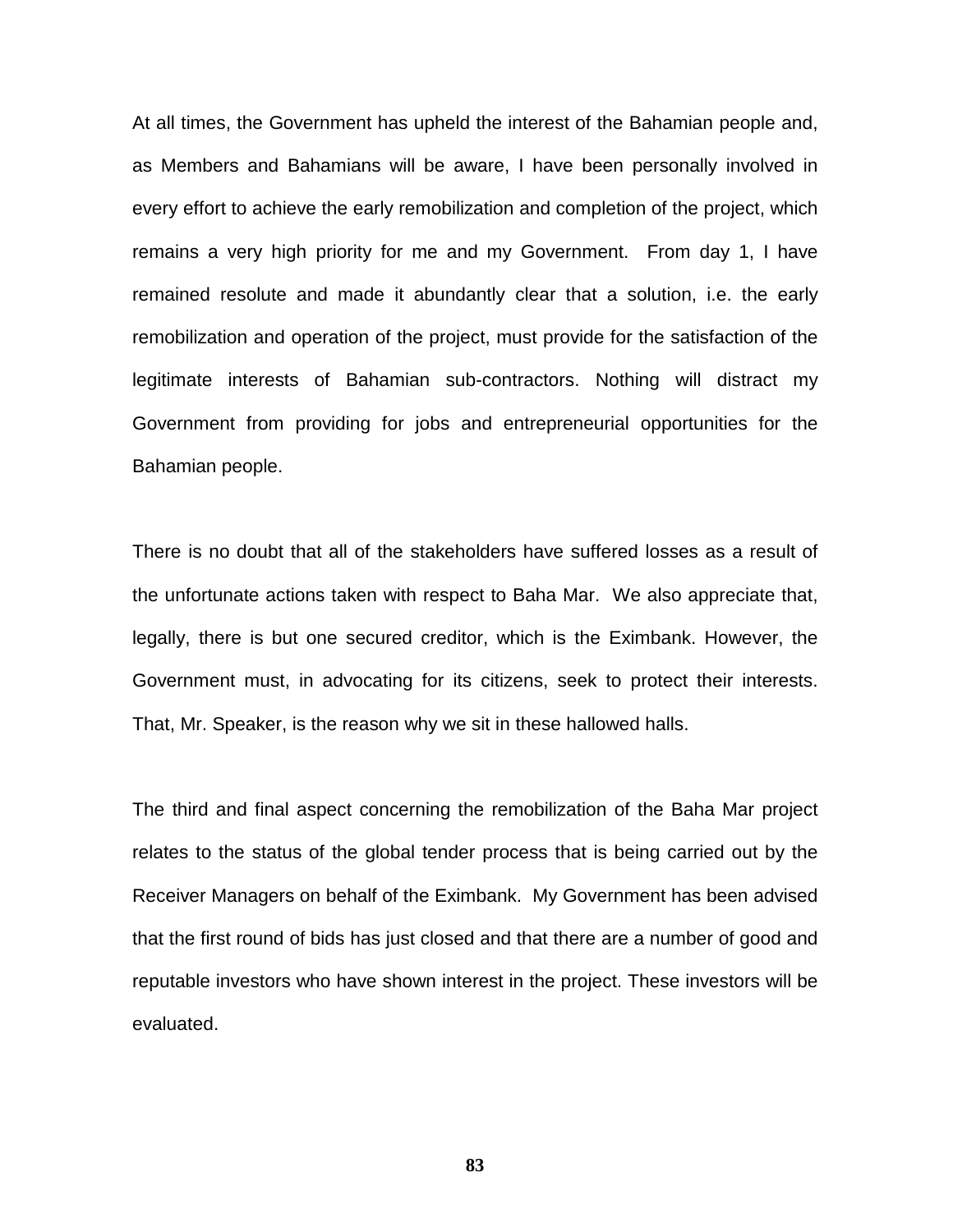It must be borne in mind that this ongoing process is being carried out under the supervision of the Supreme Court. Therefore, these matters are subject to confidentiality and, as such, only limited information may be shared. It is hoped that the selected investor could be determined shortly and submitted for the necessary Government approval.

### Mr. Speaker,

The Receiver Managers have confirmed that CSCEC and CCA Bahamas are still under contract to finish construction of the project, and, EXIM, CSCEC and CCA Bahamas have committed to continue to work closely with the Bahamian Government with a view to seeing the Baha Mar resort project through to 100% completion, opening and successful operation, so that Baha Mar can achieve its true purpose. The Bahamian Government is fully committed to providing all necessary assistance and cooperation required for the early remobilization, completion, opening and successful operation of the project -- which includes the establishment, out of the Office of the Prime Minister, of a task force to enable proper coordination between Government agencies.

Late last week, the Government was invited by the Eximbank to Beijing, with a view to resolving pertinent issues to enable the early remobilization and completion of the project, including addressing the legitimate interests of Bahamian creditors. Therefore, Mr. Speaker, given the importance of this matter, I sent a delegation to Beijing, led by Sen. the Hon. Attorney General Allyson Maynard-Gibson and Sir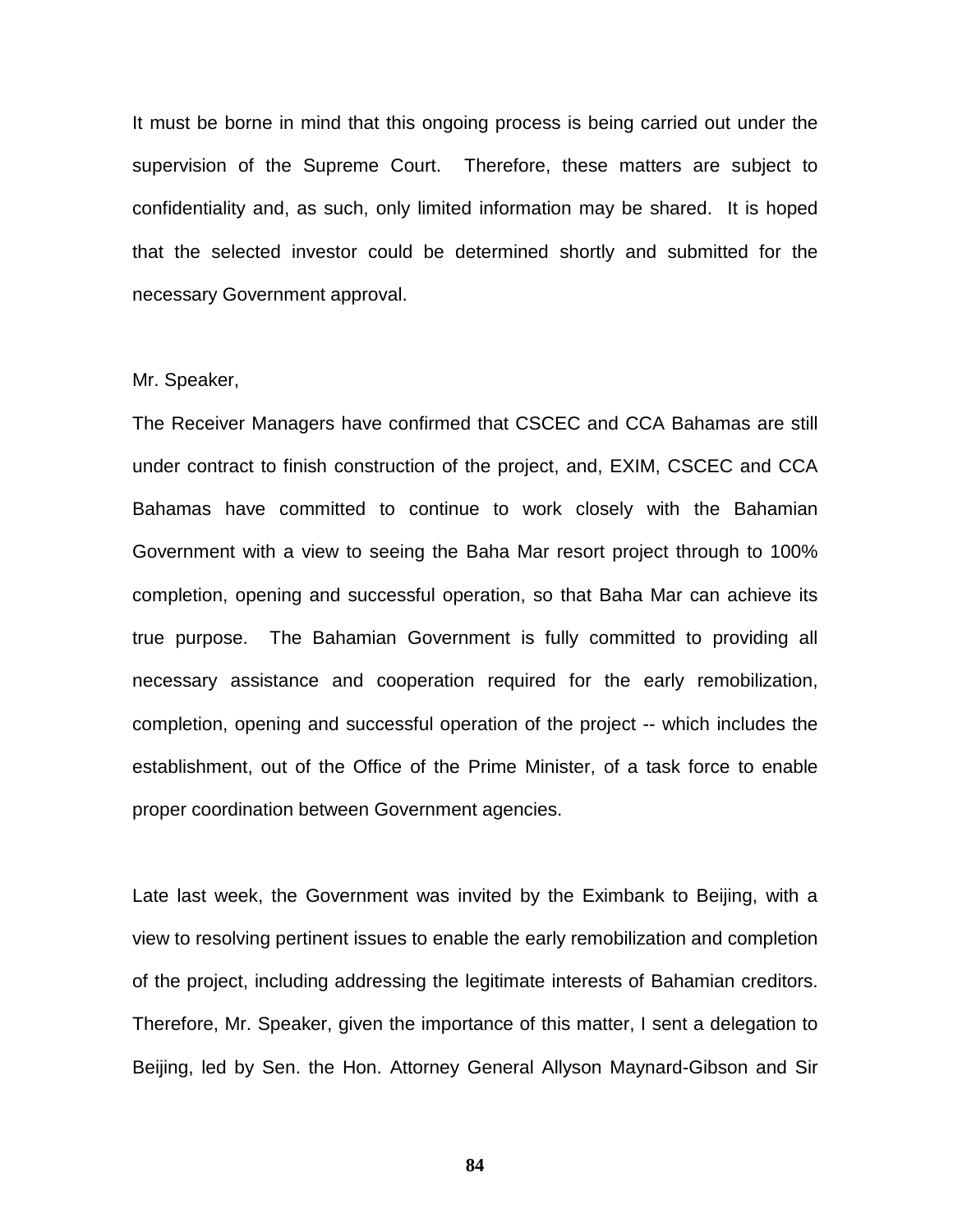Baltron Bethel, Senior Policy Advisor in the Office of the Prime Minister, with a view to accomplishing these objectives.

Mr. Speaker,

I am pleased to inform this Honourable House that the discussions were successful and, in this regard, I wish to read and then lay on the Table of this Honourable House of Assembly a joint statement that was issued by the Export-Import Bank of China, China State Construction Engineering Corporation and the Government of The Bahamas.

## **[STATEMENT TO BE READ]**

Mr. Speaker,

I am satisfied, based on the statement and the assurances given in Beijing, that every effort is being made to enable an earliest possible remobilization and that adequate funding is in place to provide for the completion of the Project and the satisfaction of legitimate claims of Bahamian contractors and suppliers.

## **VIII. REVENUE MEASURES**

Mr. Speaker,

In this Budget Communication, I am also announcing a number of fiscal measures designed to: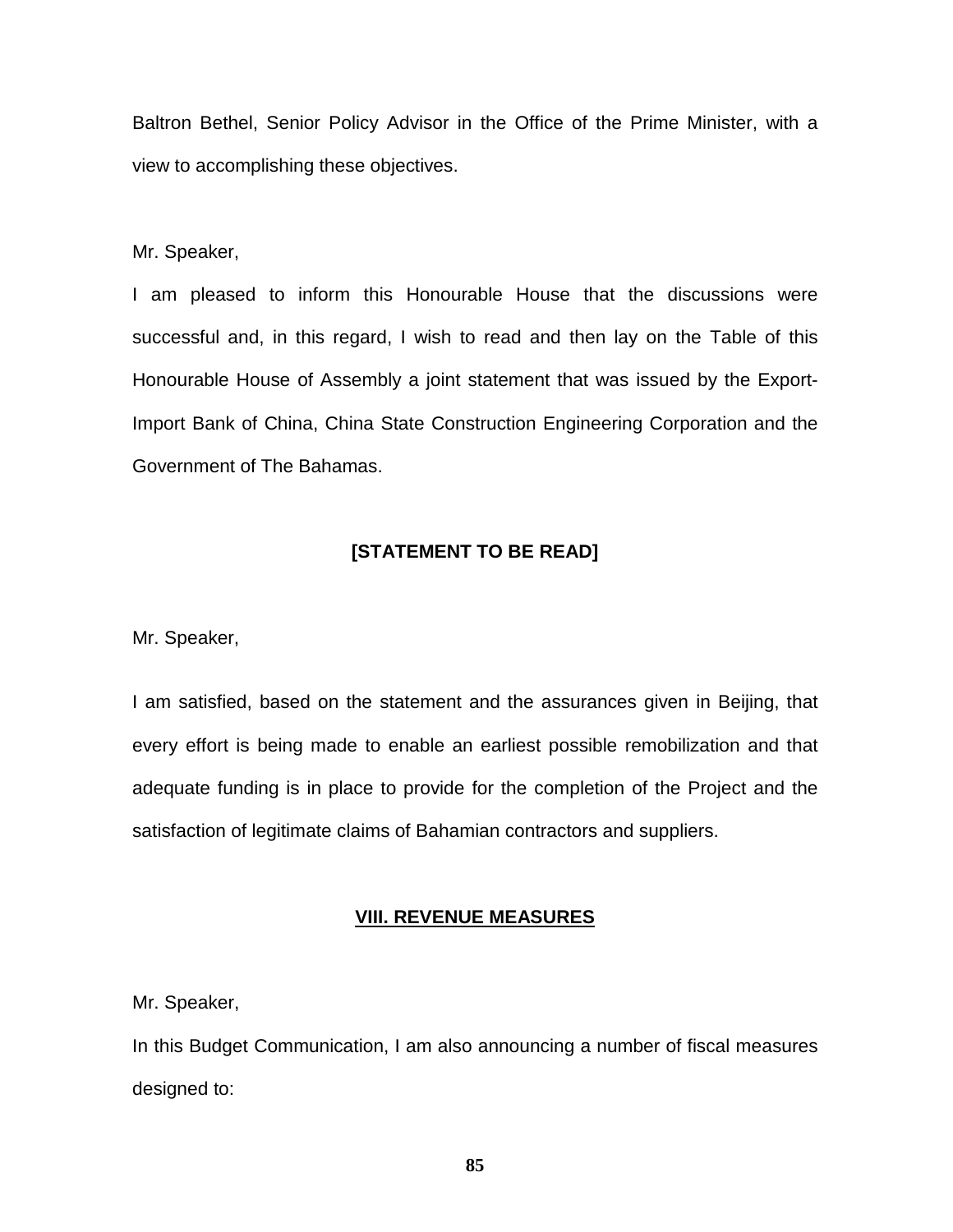- Provide relief to consumers and businesses through customs duty rate reductions and provide for the further rationalization of tariff rates on similar items;
- Increase compliance and efficiency in Custom operations and reduce the potential for fraud; and
- Enhance administration and compliance in respect of our major taxes.

The details on these various measures are set out in an Annex to the Budget Document.

# *Tax Relief and Rationalization Measures*

Mr. Speaker,

As for the tax relief and rationalization measures, we are proposing to:

- extend the City of Nassau Revitalization Act for another year to June 30, 2017;
- extend the Family Island Development Encouragement Act for another year to June 30, 2017;
- provide Customs duty exemptions and Real Property Tax concessions to owners of derelict buildings in New Providence who intend to demolish and/or renovate these buildings for commercial, educational or social purposes;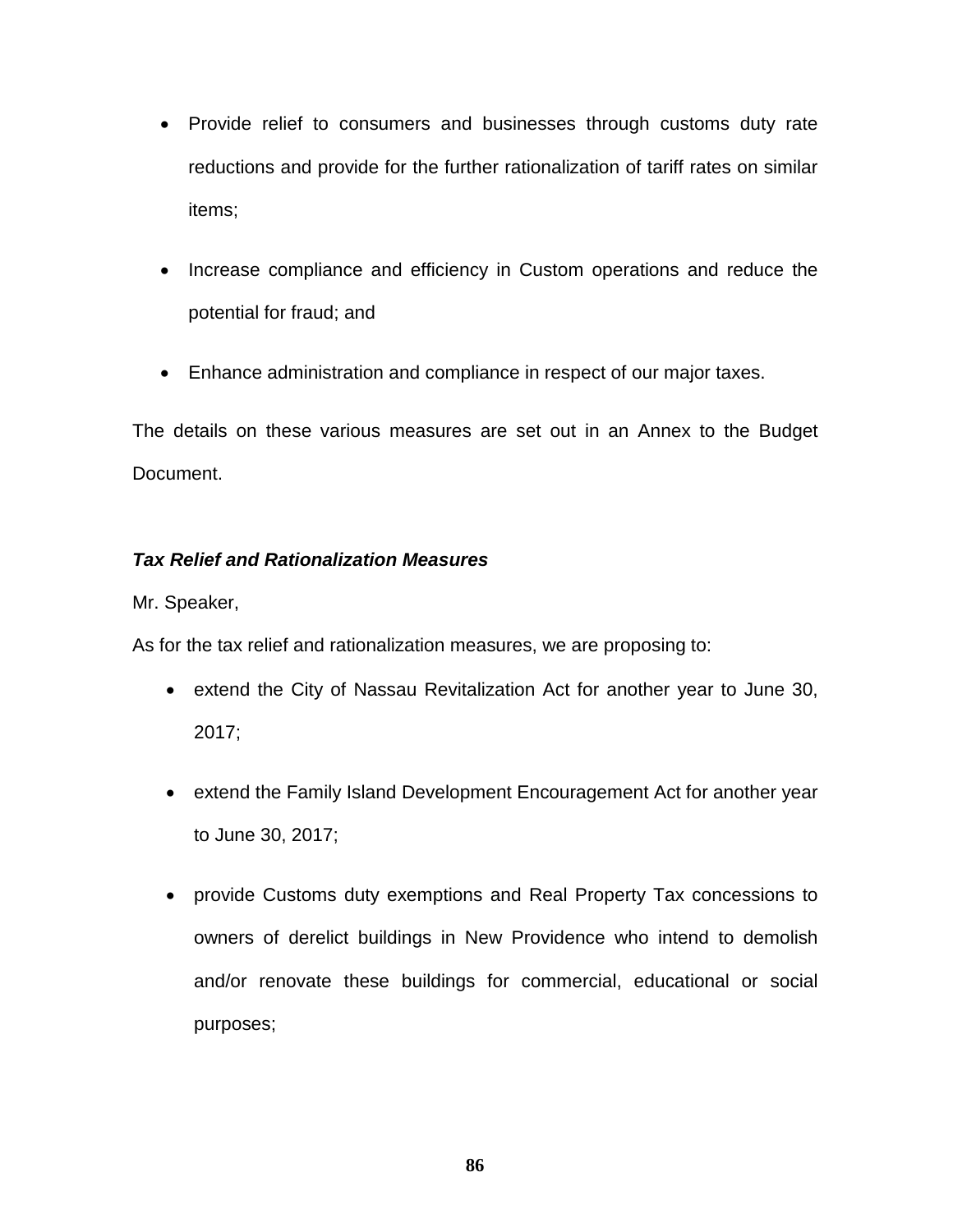- allow the Real Property Tax concessions granted to residential properties last year to be extended to commercial properties with the exception of properties which are now subject to collection;
- allow for the waiver of Real Property Tax arrears for owner-occupied properties with values less than \$250,000, which could potentially benefit over 41,000 homeowners;
- expand the tariff concessions available to light manufacturing by allowing items not on the approved list to be granted full duty exemption on approval of the Minister;
- allow churches to import air conditioners duty free;
- reduce or eliminate the duty on a number of household and grocery items, including appliances and parts, prepared turkey, ham, beef and chicken meat, macaroni, spaghetti with meat and the like, ice cream, biscuits, waffles, cakes and pastries among others;
- eliminate the duty on baby clothes and reduce the duty on used clothing;
- eliminate the duty on costume jewellery, perfumes and certain leather goods;
- reduce the duty rate on computer peripherals, routers and related items;
- replace all remaining rates of duty of 7 per cent with a 5 per cent rate;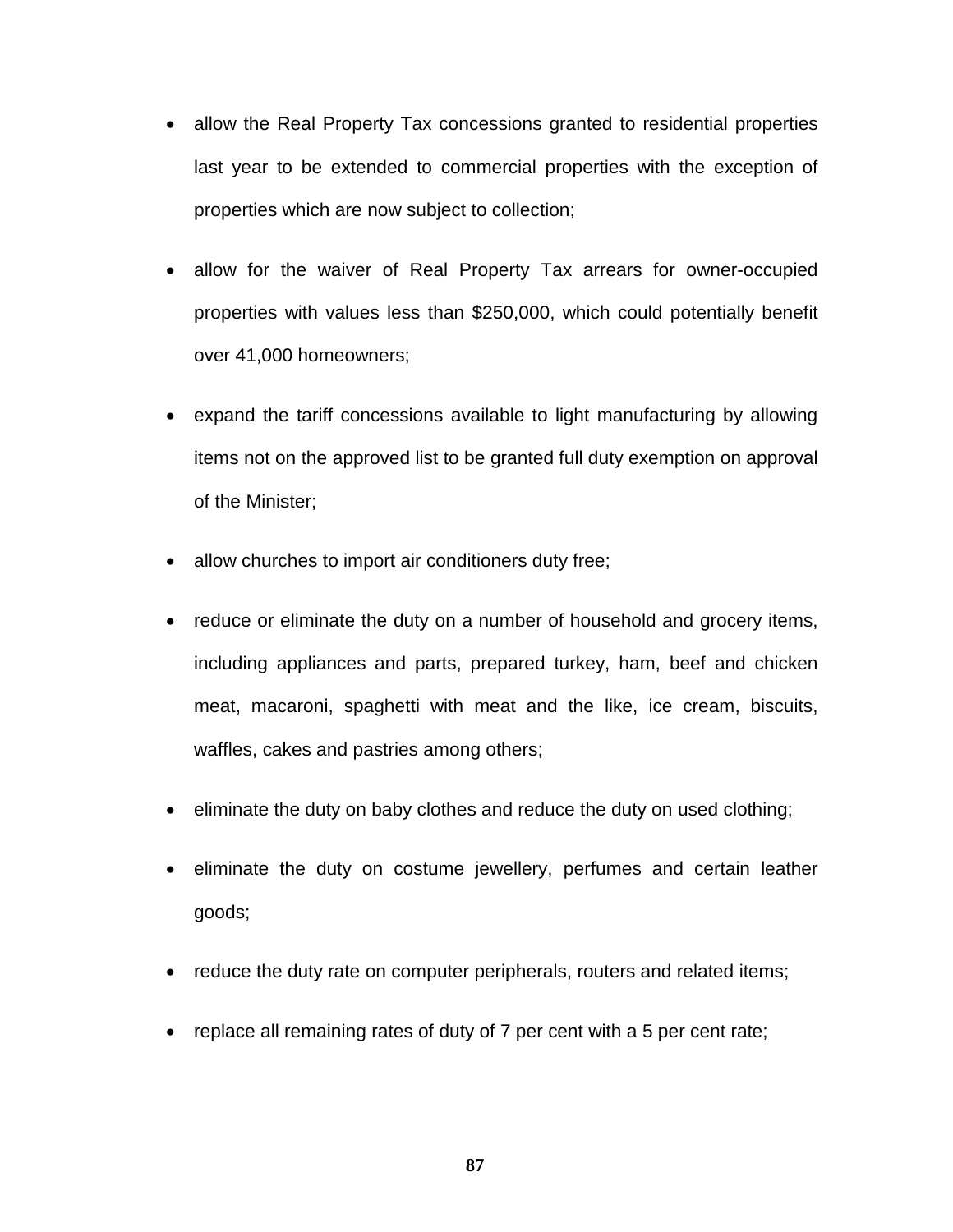- reduce or eliminate the duty on various building materials such as plywood, sheet rock, cement, roofing tiles and shingles, electrical wiring, marble and granite and other stones among others;
- reduce the environmental levy on used tires to reflect the low value cost of such imports;
- exempt from VAT ancillary fees paid along with tuition fees; and
- we will develop a framework to allow the Minister of Finance to take steps through the Tariff Act to protect Bahamian agricultural and manufactured products.

# *Increasing Compliance and Reducing Fraud*

Mr. Speaker,

We are proposing measures to enhance compliance and reduce the potential for fraud at Customs, which will have minimal impact on businesses that are fully compliant. Specifically, we are proposing to:

- increase the Customs storage charges for vehicles;
- implement a licencing regime for cargo couriers;
- institute a fee to amend cargo manifests;
- institute a fee for the Parcel List used by cargo ships;
- allow for a processing fee to be levied on the shipper if prohibited or restricted goods are found on-board their vessel;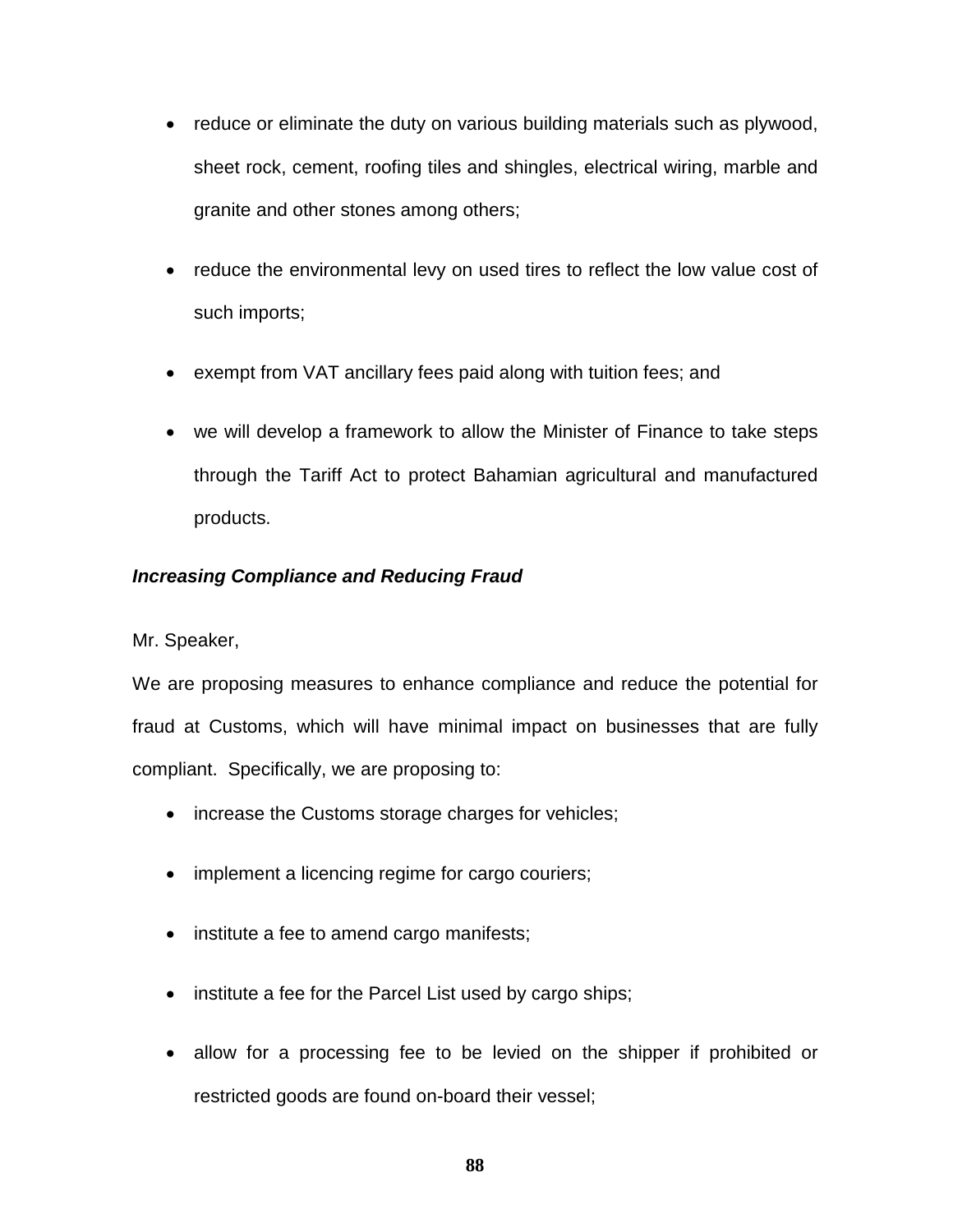- charge a higher processing fee for the late submission of manifests and the loading list; and
- make electronic submission of Customs entries mandatory as of July 1, 2016.

# *Administration and compliance for Major Taxes*

Mr. Speaker,

As well, we are introducing measures to improve the administration of, and compliance with, our major taxes. Namely, we are proposing to:

- adjust the requirement of the Tax Compliance Certificate to cover major shareholders with over 20 per cent of the shares as well as companies with similar shareholders;
- increase the enforcement provisions under the Excise Stamp (Tobacco Products) Control Act to allow for the compounding of penalties and for Customs officers to better monitor tobacco manufacturing;
- amend the Stamp Act to clarify the meaning of transaction values such that stamp tax can be properly assessed;
- adjust the date for the submission of VAT payments to 21 days after the end of the month, with effect from January 1, 2017;
- allow for the waiver of Stamp Tax and VAT on Deeds of Exchange because of errors in property description;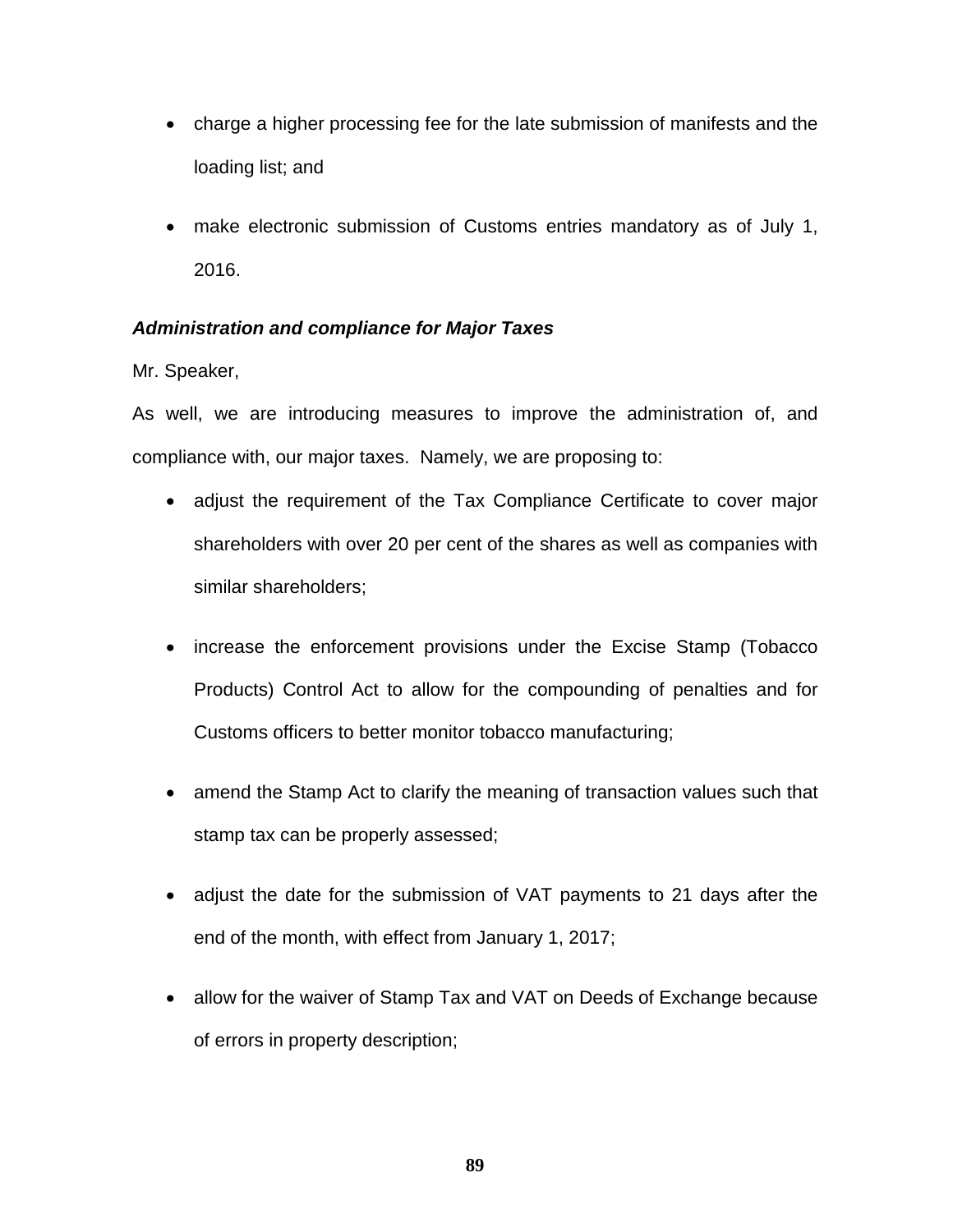- amend the Stamp Tax Act to reduce the rate of tax to 2.5 per cent on marina slips, as with other conveyances;
- allow stamp tax concessions/exemptions to be granted to first-time homeowners who may have missed the opportunity due to nonsubmission of documents for stamping;
- provide a full amnesty on the surcharge which is now applied for late stamping of conveyances and other documents for 90 days and the application of a fixed penalty of 10% of the applicable stamp duty thereafter;
- require that non-profit entities and charities be designated as such by the Registrar General or the Attorney General before qualify for duty-free concessions;
- amend the Stamp tax Act to adjust and eliminate a number of the fees.

### **IX. CONCLUDING REMARKS**

In conclusion, Mr. Speaker, I want to assert unequivocally that the past four years of our current mandate have been a period of determined, decisive and dedicated action. We came to office with a clearly formulated and enunciated agenda for a modern Bahamas to secure a better future for Bahamian citizens. Despite a persistently difficult global economic environment, we have eschewed the shortterm and opportunistic fixes that inevitably prove illusory and we have remained